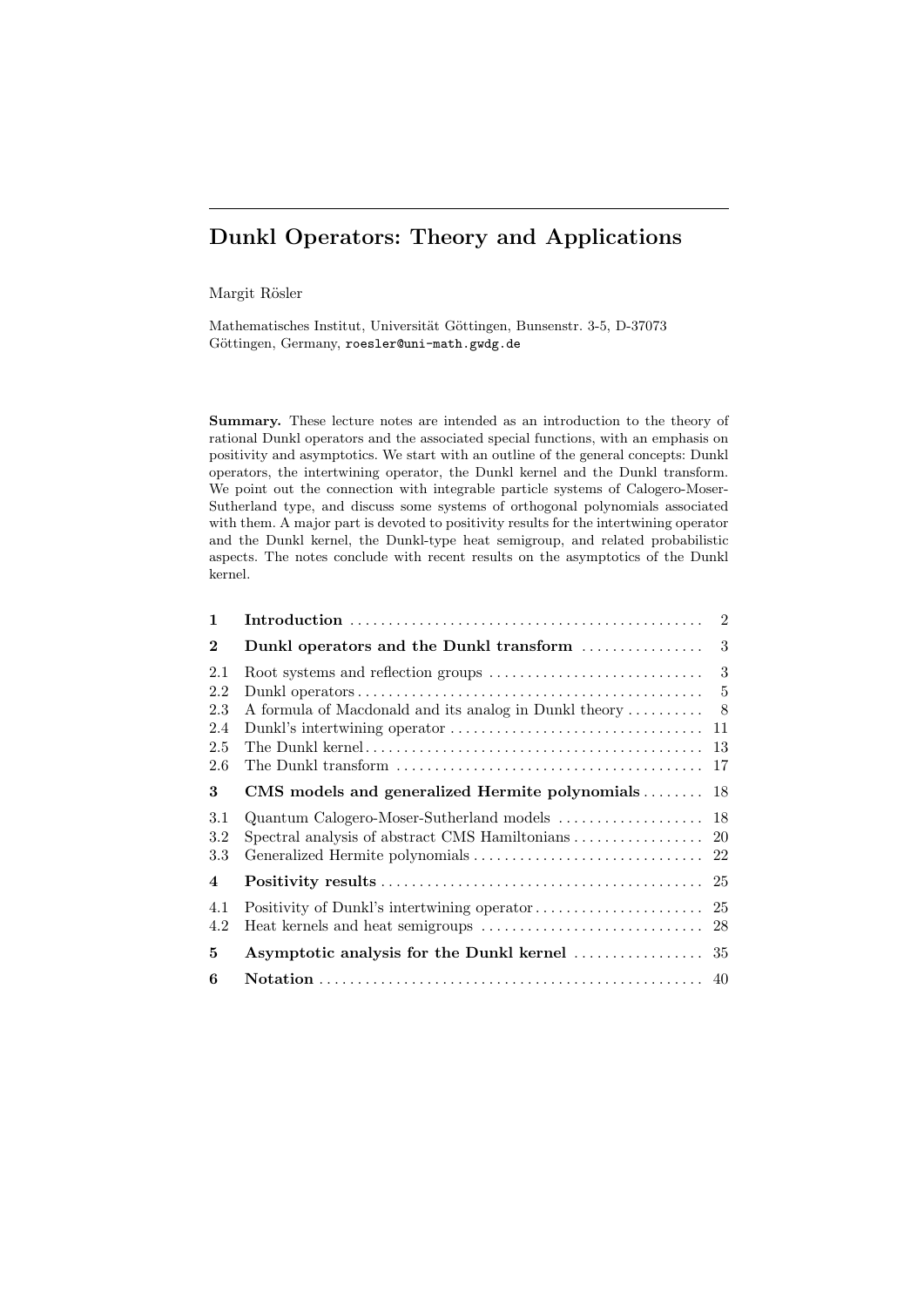References . . . . . . . . . . . . . . . . . . . . . . . . . . . . . . . . . . . . . . . . . . . . . . . . . . . . . 40

## 1 Introduction

While the theory of special functions in one variable has a long and rich history, the growing interest in special functions of several variables is comparatively recent. During the last years, there has in particular been a rapid development in the area of special functions with reflection symmetries and the harmonic analysis related with root systems. The motivation for this subject comes to some extent from the theory of Riemannian symmetric spaces, whose spherical functions can be written as multi-variable special functions depending on certain discrete sets of parameters. A key tool in the study of special functions with reflection symmetries are Dunkl operators. Generally speaking, these are commuting differential-difference operators, associated to a finite reflection group on a Euclidean space. The first class of such operators, now often called "rational" Dunkl operators, were introduced by C.F. Dunkl in the late 80ies. In a series of papers ([11]-[15]), he built up the framework for a theory of special functions and integral transforms in several variables related with reflection groups. Since then, various other classes of Dunkl operators have become important, in the first place the trigonometric Dunkl operators of Heckman, Opdam and the Cherednik operators. These will not be discussed in our notes; for an overview, we refer to [27]. An important motivation to study Dunkl operators originates in their relevance for the analysis of quantum many body systems of Calogero-Moser-Sutherland type. These describe algebraically integrable systems in one dimension and have gained considerable interest in mathematical physics, especially in conformal field theory. A good bibliography is contained in [10].

The aim of these lecture notes is an introduction to rational Dunkl theory, with an emphasis on the author's results in this area. Rational Dunkl operators bear a rich analytic structure which is not only due to their commutativity, but also to the existence of an intertwining operator between Dunkl operators and usual partial derivatives. We shall first give an overview of the general concepts, including an account on the relevance of Dunkl operators in the study of Calogero-Moser-Sutherland models. We also discuss some of the special functions related with them. A major topic will be positivity results; these concern the intertwining operator as well as the kernel of the Dunkl transform, and lead to a variety of positive semigroups in the Dunkl setting with possible probabilistic interpretations. We make this explicit at hand of the most important example: the Dunkl-type heat semigroup, which is generated by the analog of the Laplacian in the Dunkl setting. The last section presents recent results on the asymptotics of the Dunkl kernel and the short-time behavior of heat kernels associated with root systems.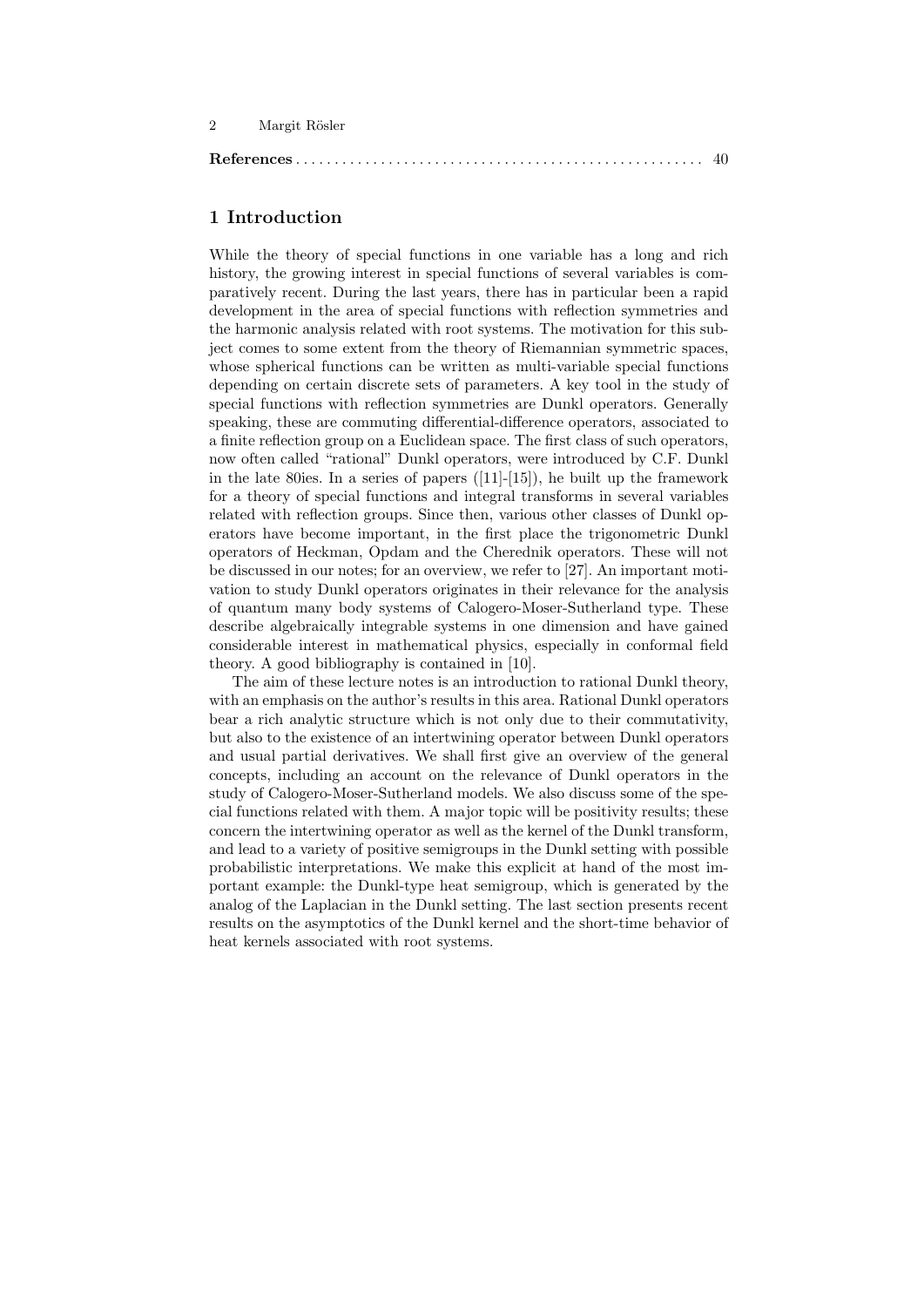## 2 Dunkl operators and the Dunkl transform

The aim of this section is to provide an introduction to the theory of rational Dunkl operators, which we shall call Dunkl operators for short, and to the Dunkl transform. General references are [11]-[15], [18], [30] and [44]; for a background on reflection groups and root systems the reader is referred to [29] and [23]. We do not intend to give a complete survey, but rather focus on those aspects which will be important in the context of this lecture series.

#### 2.1 Root systems and reflection groups

The basic ingredient in the theory of Dunkl operators are root systems and finite reflection groups, acting on some Euclidean space  $(E, \langle ., . \rangle)$  of finite dimension N. We shall always assume that  $E = \mathbb{R}^N$  with the standard Euclidean scalar product  $\langle x, y \rangle = \sum_{j=1}^{N} x_j y_j$ . For  $\alpha \in \mathbb{R}^N \setminus \{0\}$ , we denote by  $\sigma_{\alpha}$  the reflection in the hyperplane  $\langle \alpha \rangle^{\perp}$  orthogonal to  $\alpha$ , i.e.

$$
\sigma_\alpha(x) \,=\, x-2\,\frac{\langle \alpha,x\rangle}{\vert\alpha\vert^2}\,\alpha\,,
$$

where  $|x| := \sqrt{\langle x, x \rangle}$ . Each reflection  $\sigma_{\alpha}$  is contained in the orthogonal group  $O(N, \mathbb{R})$ . We start with the basic definitions:

**Definition 2.1.** Let  $R \subset \mathbb{R}^N \setminus \{0\}$  be a finite set. Then R is called a root system, if

- (1)  $R \cap \mathbb{R}\alpha = {\pm \alpha}$  for all  $\alpha \in R$ ;
- (2)  $\sigma_{\alpha}(R) = R$  for all  $\alpha \in R$ .

The subgroup  $G = G(R) \subseteq O(N, \mathbb{R})$  which is generated by the reflections  ${\sigma_{\alpha}, \alpha \in R}$  is called the reflection group (or Coxeter-group) associated with R. The dimension of span<sub>R</sub>R is called the rank of R.

Property (1) is called reducedness. It is often not required in Lie-theoretic contexts, where instead the root systems under consideration are assumed to be crystallographic. This means that

$$
\frac{2\langle \alpha, \beta \rangle}{\langle \beta, \beta \rangle} \in \mathbb{Z} \quad \text{for all} \ \alpha, \beta \in R.
$$

If R is crystallographic and has full rank, then  $span_{\mathbb{Z}}R$  forms a lattice in  $\mathbb{R}^N$  (called the *root-lattice*) which is stabilized by the action of the associated reflection group.

**Lemma 2.1.** (1) For any root system R in  $\mathbb{R}^N$ , the reflection group  $G =$  $G(R)$  is finite.

(2) The set of reflections contained in  $G(R)$  is exactly  $\{\sigma_{\alpha}, \alpha \in R\}.$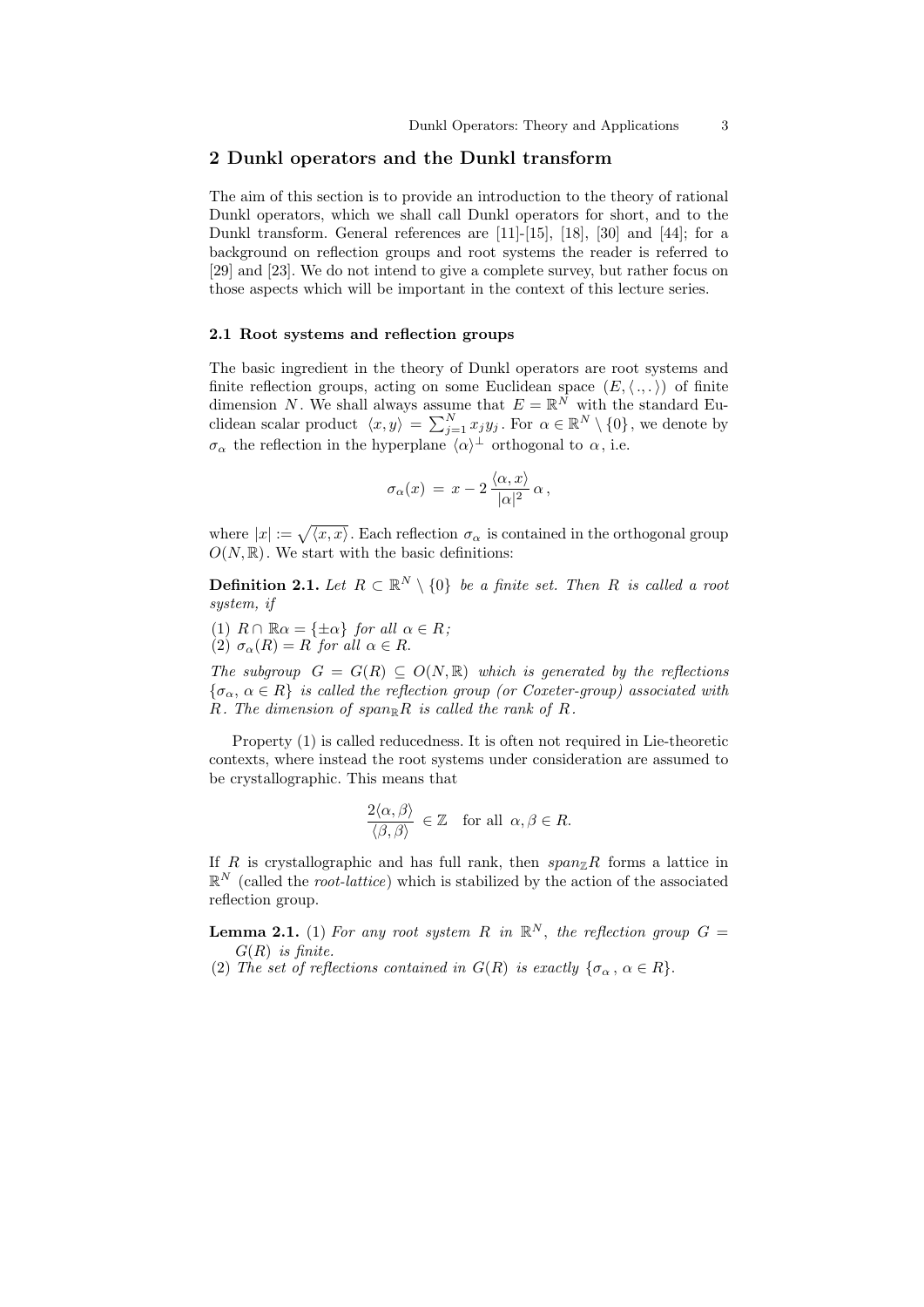*Proof.* As R is left invariant by G, we have a natural homomorphism  $\varphi : G \to$  $S(R)$  of G into the symmetric group of R, given by  $\varphi(q)(\alpha) := q\alpha \in R$ . This homomorphism is injective: indeed, each reflection  $s_{\alpha}$ , and therefore also each element  $g \in G$  fixes pointwise the orthogonal complement of the subspace spanned by R. If also  $q(\alpha) = \alpha$  for all  $\alpha \in R$ , then q must be the identity. This implies assertion (1) because the order of  $S(R)$  is finite. Property (2) is more involved. An elegant proof can be found in Section 4.2 of [19].

|  |  |  |  | <b>Exercise 1.</b> If $g \in O(N, \mathbb{R})$ and $\alpha \in \mathbb{R}^N \setminus \{0\}$ , then $g \sigma_{\alpha} g^{-1} = \sigma_{g\alpha}$ . |
|--|--|--|--|-----------------------------------------------------------------------------------------------------------------------------------------------------|
|--|--|--|--|-----------------------------------------------------------------------------------------------------------------------------------------------------|

Together with part (2) of the previous lemma, this shows that there is a bijective correspondence between the conjugacy classes of reflections in G and the orbits in  $R$  under the natural action of  $G$ . We shall need some more concepts: Each root system can be written as a disjoint union  $R =$  $R_+ \cup (-R_+),$  where  $R_+$  and  $-R_+$  are separated by a hyperplane through the origin. Such a set  $R_+$  is called a *positive subsystem*. Of course, its choice is not unique. The set of hyperplanes  $\{(\alpha)^{\perp}, \alpha \in R\}$  divides  $\mathbb{R}^N$  into connected open components, called the *Weyl chambers* of  $R$ . It can be shown that the topological closure  $\overline{C}$  of any chamber C is a fundamental domain for G, i.e.  $\overline{C}$  is naturally homeomorphic with the space  $(\mathbb{R}^N)^G$  of all G-orbits in  $\mathbb{R}^N$ , endowed with the quotient topology. G permutes the reflecting hyperplanes as well as the chambers.

**Exercise 2.** Dihedral groups. In the Euclidean plane  $\mathbb{R}^2$ , let  $d \in O(2, \mathbb{R})$ denote the rotation around  $2\pi/n$  with  $n \geq 3$  and s the reflection at the y-axis. Show that the group  $\mathcal{D}_n$  generated by d and s consists of all orthogonal transformations which preserve a regular  $n$ -sided polygon centered at the origin. (Hint:  $dsd = s$ .) Show that  $\mathcal{D}_n$  is a finite reflection group and determine its root system. Can the crystallographic condition always be satisfied?

Examples 2.1. (1) Type  $A_{N-1}$ . Let  $S_N$  denote the symmetric group in N elements. It acts faithfully on  $\mathbb{R}^N$  by permuting the standard basis vectors  $e_1, \ldots, e_N$ . Each transposition  $(ij)$  acts as a reflection  $\sigma_{ij}$  sending  $e_i - e_j$  to its negative. Since  $S_N$  is generated by transpositions, it is a finite reflection group. A root system of  $S_N$  is given by

$$
R = \{ \pm (e_i - e_j), \ 1 \le i < j \le N \}.
$$

Its span is  $(e_1 + \ldots + e_N)^{\perp}$ , and thus the rank is  $N - 1$ . (2) Type  $B_N$ . Here G is the reflection group in  $\mathbb{R}^N$  generated by the transpositions  $\sigma_{ij}$  as above, as well as the sign changes  $\sigma_i : e_i \mapsto -e_i$ ,  $i = 1, ..., N$ . The group of sign changes is isomorphic to  $\mathbb{Z}_2^N$ , intersects  $S_N$  trivially and is normalized by  $S_N$ , so G is isomorphic with the semidirect product  $S_N \ltimes \mathbb{Z}_2^N$ .

The corresponding root system has rank  $N$ ; it is given by

$$
R = \{\pm e_i, 1 \le i \le N, \pm (e_i \pm e_j), 1 \le i < j \le N\}.
$$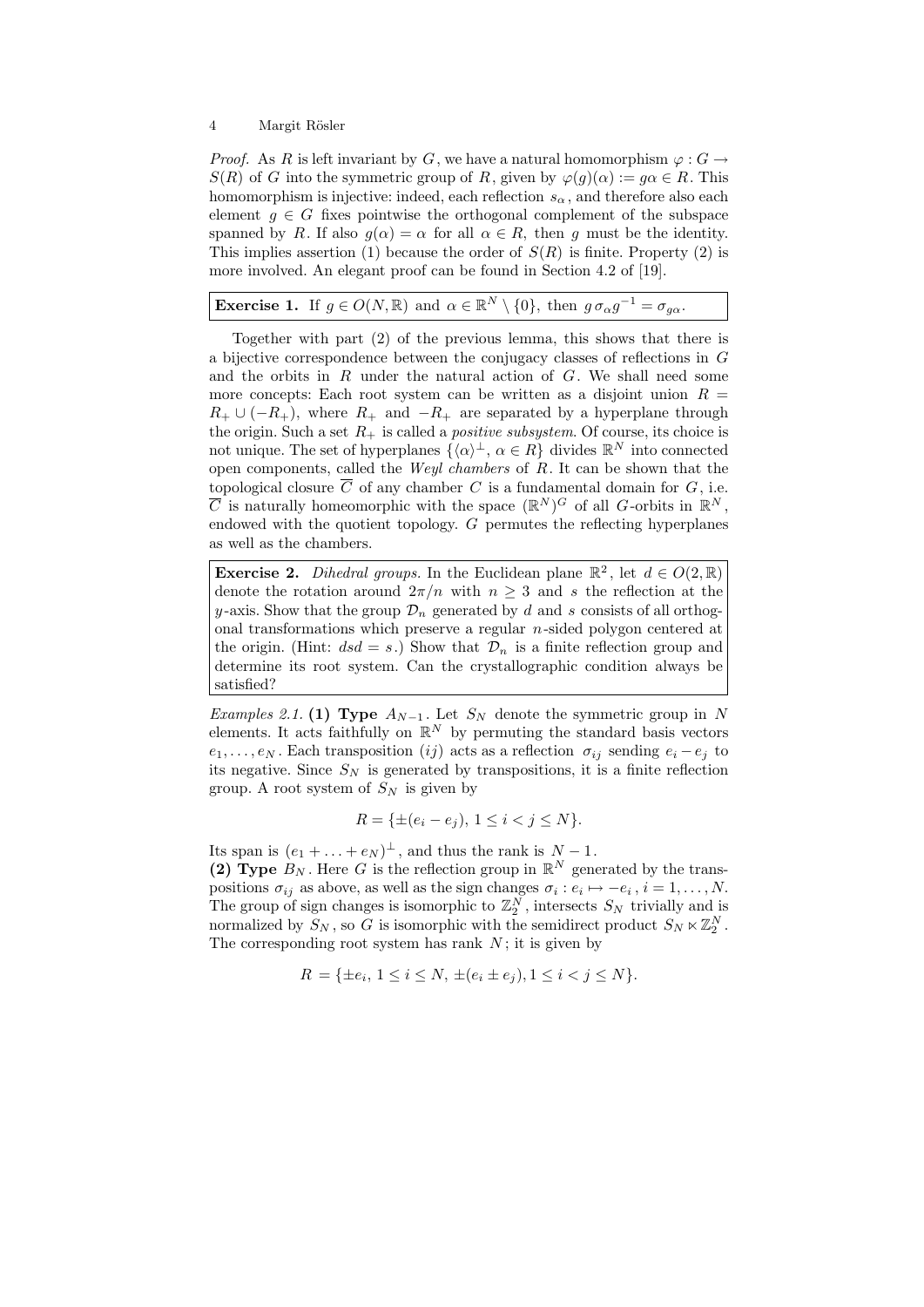A root system  $R$  is called *irreducible*, if it cannot be written as the orthogonal disjoint union  $R = R_1 \cup R_2$  of two root systems  $R_1, R_2$ . Any root system can be uniquely written as an orthogonal disjoint union of irreducible root systems. There exists a classification of all irreducible root systems in terms of Coxeter graphs. The crystallographic ones are made up by 4 infinite families  $A_n$ ,  $B_n$  (those discussed above),  $C_n$ ,  $D_n$ , as well as 5 exceptional root systems. For details, we refer to [29].

#### 2.2 Dunkl operators

Let R be a fixed root system in  $\mathbb{R}^N$  and G the associated reflection group. From now on we assume that R is normalized in the sense that  $\langle \alpha, \alpha \rangle = 2$  for all  $\alpha \in R$ ; this simplifies formulas, but is no loss of generality for our purposes. The Dunkl operators attached with  $R$  can be considered as perturbations of the usual partial derivatives by reflection parts. These reflection parts are coupled by parameters, which are given in terms of a multiplicity function:

**Definition 2.2.** A function  $k : R \to \mathbb{C}$  on the root system R is called a multiplicity function on  $R$ , if it is invariant under the natural action of  $G$  on R. The  $\mathbb C$ -vector space of multiplicity functions on R is denoted by K.

Notice that the dimension of K is equal to the number of  $G$ -orbits in  $R$ . We write  $k > 0$  if  $k(\alpha) > 0$  for all  $\alpha \in R$ .

**Definition 2.3.** Let  $k \in K$ . Then for  $\xi \in \mathbb{R}^N$ , the Dunkl operator  $T_{\xi}$  :=  $T_{\xi}(k)$  is defined (for  $f \in C^1(\mathbb{R}^N)$ ) by

$$
T_{\xi}f(x) := \partial_{\xi}f(x) + \sum_{\alpha \in R_{+}} k(\alpha) \langle \alpha, \xi \rangle \frac{f(x) - f(\sigma_{\alpha}x)}{\langle \alpha, x \rangle}.
$$

Here  $\partial_{\xi}$  denotes the directional derivative corresponding to  $\xi$ , and  $R_{+}$  is a fixed positive subsystem of R. For the *i*-th standard basis vector  $\xi = e_i \in \mathbb{R}^N$ we use the abbreviation  $T_i = T_{e_i}$ .

The above definition does not depend on the special choice of  $R_{+}$ , thanks to the G-invariance of k. In case  $k = 0$ , the  $T_{\xi}$  reduce to the corresponding directional derivatives. The operators  $T_{\xi}$  were introduced and first studied for  $k \geq 0$  by C.F. Dunkl ([11]-[15]). They enjoy regularity properties similar to usual partial derivatives on various spaces of smooth functions on  $\mathbb{R}^N$ . We shall use the following notations:

Notation 2.1. 1.  $\mathbb{Z}_+ := \{0, 1, 2, \ldots\}.$ 

2.  $\Pi := \mathbb{C}[\mathbb{R}^N]$  is the C-algebra of polynomial functions on  $\mathbb{R}^N$ . It has a natural grading

$$
\varPi=\bigoplus_{n\geq 0}\mathcal{P}_n\,,
$$

where  $P_n$  is the subspace of homogeneous polynomials of (total) degree  $n$ .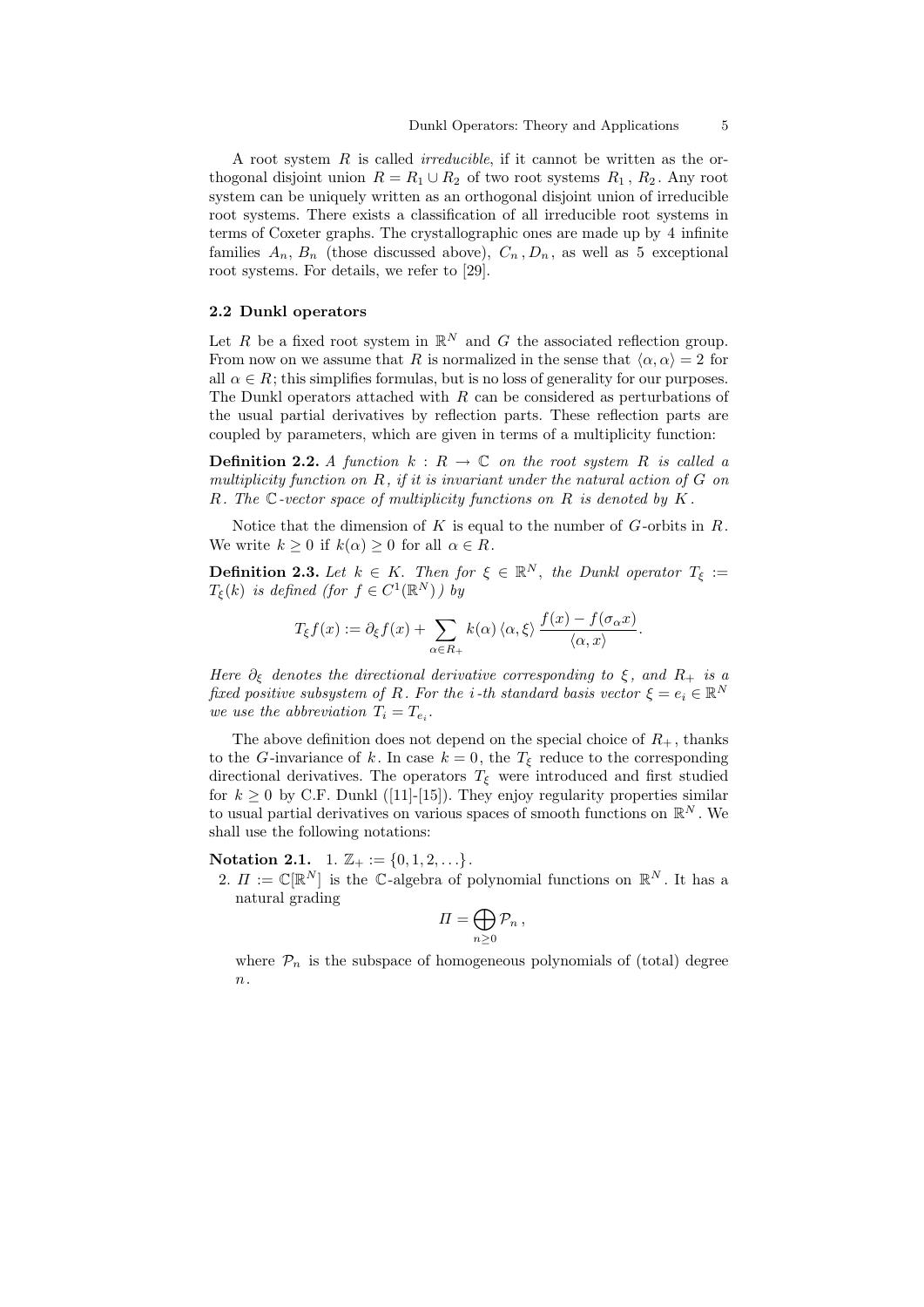3.  $\mathscr{S}(\mathbb{R}^N)$  denotes the Schwartz space of rapidly decreasing functions on  $\mathbb{R}^N$  ,

$$
\mathscr{S}(\mathbb{R}^N):=\{f\in C^\infty(\mathbb{R}^N):\,\|x^\beta\partial^\alpha f\|_{\infty,\mathbb{R}^N}\,<\infty\quad\text{for all }\alpha,\,\beta\in\mathbb{Z}^N_+\}.
$$

It is a Fréchet space with the usual locally convex topology.

The Dunkl operators  $T_{\xi}$  have the following regularity properties:

**Lemma 2.2.** (1) If  $f \in C^m(\mathbb{R}^N)$  with  $m \ge 1$ , then  $T_{\xi} f \in C^{m-1}(\mathbb{R}^N)$ . (2)  $T_{\xi}$  leaves  $C_c^{\infty}(\mathbb{R}^N)$  and  $\mathscr{S}(\mathbb{R}^N)$  invariant.

(3)  $T_{\xi}$  is homogeneous of degree  $-1$  on  $\Pi$ , that is,  $T_{\xi} p \in \mathcal{P}_{n-1}$  for  $p \in \mathcal{P}_n$ .

Proof. All statements follow from the representation

$$
\frac{f(x) - f(\sigma_\alpha x)}{\langle \alpha, x \rangle} = \int_0^1 \partial_\alpha f(x - t \langle \alpha, x \rangle \alpha) dt \quad \text{for } f \in C^1(\mathbb{R}^N), \ \alpha \in R
$$

(recall our normalization  $\langle \alpha, \alpha \rangle = 2$ ). (1) and (3) are immediate; the proof of (2) (for  $\mathscr{S}(\mathbb{R}^N)$ ) is also straightforward but more technical; it can be found in [30].

Due to the G-invariance of k, the Dunkl operators  $T_{\xi}$  are G-equivariant: In fact, consider the natural action of  $O(N, \mathbb{R})$  on functions  $f : \mathbb{R}^N \to \mathbb{C}$ , given by

$$
h \cdot f(x) := f(h^{-1}x), \quad h \in O(N, \mathbb{R}).
$$

Then an easy calculation shows:

**Exercise 3.**  $g \circ T_{\xi} \circ g^{-1} = T_{g\xi}$  for all  $g \in G$ .

Moreover, there holds a product rule:

**Exercise 4.** If f is G-invariant then  $T_{\xi}f = \partial_{\xi}f$ . If  $f, g \in C^{1}(\mathbb{R}^{N})$  and at least one of them is G-invariant, then

$$
T_{\xi}(fg) = T_{\xi}(f) \cdot g + f \cdot T_{\xi}(g). \tag{2.1}
$$

The most striking property of the Dunkl operators, which is the foundation for rich analytic structures related with them, is the following

**Theorem 2.1.** For fixed k, the associated  $T_{\xi} = T_{\xi}(k)$ ,  $\xi \in \mathbb{R}^{N}$  commute.

This result was obtained in [12] by a clever direct argumentation. An alternative proof, relying on Koszul complex ideas, is given in [18]. As a consequence of Theorem 2.1 there exists an algebra homomorphism  $\Phi_k : \Pi \to$  $\text{End}_{\mathbb{C}}(H)$  which is defined by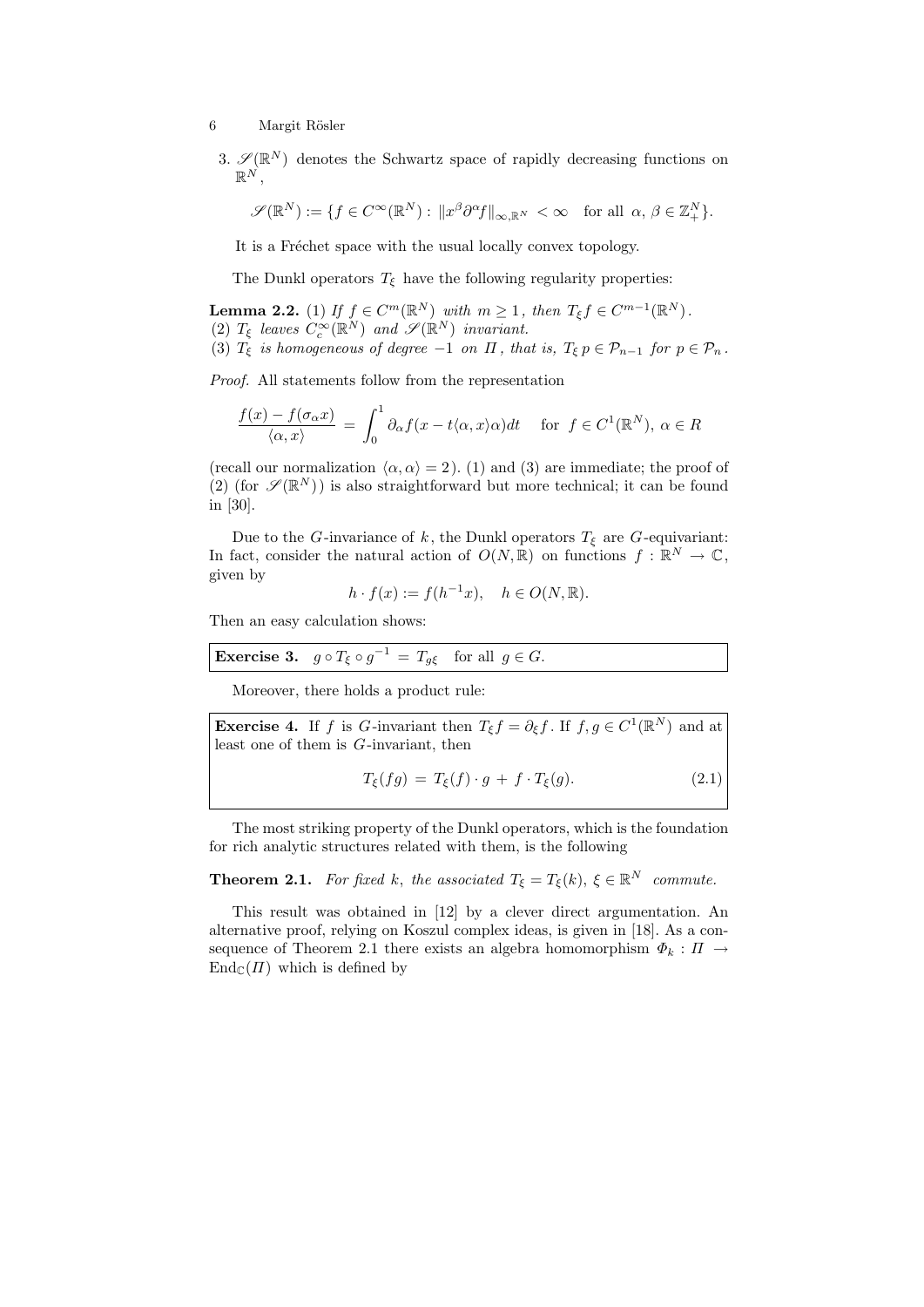Dunkl Operators: Theory and Applications 7

$$
\Phi_k: x_i \mapsto T_i, \ 1 \mapsto id.
$$

For  $p \in \Pi$  we write

$$
p(T) := \Phi_k(p).
$$

The classical case  $k = 0$  will be distinguished by the notation  $\Phi_0(p) =$ :  $p(\partial)$ . Of particular importance is the *Dunkl Laplacian*, which is defined by

$$
\Delta_k := p(T) \quad \text{with } p(x) = |x|^2.
$$

Theorem 2.2.

$$
\Delta_k = \Delta + 2 \sum_{\alpha \in R_+} k(\alpha) \delta_\alpha \quad \text{with} \quad \delta_\alpha f(x) = \frac{\langle \nabla f(x), \alpha \rangle}{\langle \alpha, x \rangle} - \frac{f(x) - f(\sigma_\alpha x)}{\langle \alpha, x \rangle^2};
$$
\n(2.2)

here  $\Delta$  and  $\nabla$  denote the usual Laplacian and gradient respectively.

This representation is obtained by a direct calculation (recall again our convention  $\langle \alpha, \alpha \rangle = 2$  for all  $\alpha \in R$ ) by use of the following Lemma:

Lemma 2.3. [12] For  $\alpha \in R$ , define

$$
\rho_{\alpha}f(x) := \frac{f(x) - f(\sigma_{\alpha}x)}{\langle \alpha, x \rangle} \quad (f \in C^{1}(\mathbb{R}^{N})).
$$

Then

$$
\sum_{\alpha,\beta\in R_+} k(\alpha)k(\beta)\langle \alpha,\beta\rangle \rho_\alpha \rho_\beta = 0.
$$

It is not difficult to check that

$$
\Delta_k = \sum_{i=1}^N T_{\xi_i}^2
$$

for any orthonormal basis  $\{\xi_1, \ldots, \xi_N\}$  of  $\mathbb{R}^N$ , see [12] for the proof. Together with the G-equivariance of the Dunkl operators, this immediately implies that  $\Delta_k$  is G-invariant, i.e.

$$
g \circ \Delta_k = \Delta_k \circ g \quad (g \in G).
$$

Examples 2.2. (1) The rank-one case. In case  $N = 1$ , the only choice of *Examples 2.2.* (1) The rank-one case. In case  $N = 1$ , the only choice of R is  $R = {\pm \sqrt{2}}$ , which is the root system of type  $A_1$ . The corresponding reflection group is  $G = \{id, \sigma\}$  acting on R by  $\sigma(x) = -x$ . The Dunkl operator  $T := T_1$  associated with the multiplicity parameter  $k \in \mathbb{C}$  is given by

$$
Tf(x) = f'(x) + k \frac{f(x) - f(-x)}{x}
$$
.

Its square  $T^2$ , when restricted to the even subspace  $C^2(\mathbb{R})^e := \{f \in C^2(\mathbb{R}) :$  $f(x) = f(-x)$ , is given by a singular Sturm-Liouville operator: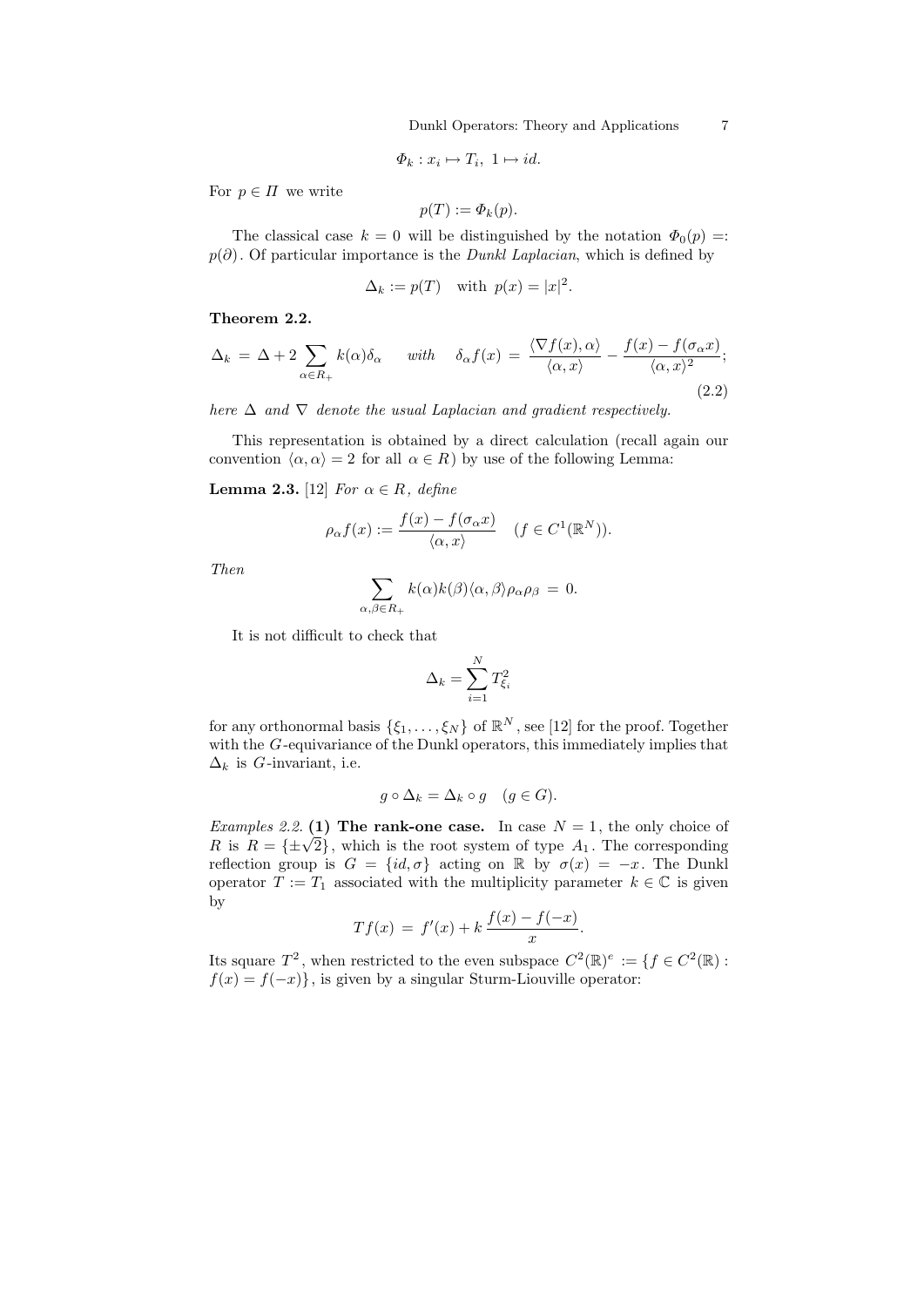$$
T^2|_{C^2(\mathbb{R})^e} f = f'' + \frac{2k}{x} \cdot f'.
$$

(2) Dunkl operators of type  $A_{N-1}$ . Suppose  $G = S_N$  with root system of type  $A_{N-1}$ . (In contrast to the above example, G now acts on  $\mathbb{R}^N$ ). As all transpositions are conjugate in  $S_N$ , the vector space of multiplicity functions is one-dimensional. The Dunkl operators associated with the multiplicity parameter  $k\in\mathbb{C}$  are given by

$$
T_i^S = \partial_i + k \cdot \sum_{j \neq i} \frac{1 - \sigma_{ij}}{x_i - x_j} \quad (i = 1, \dots, N),
$$

and the Dunkl Laplacian is

$$
\Delta_k^S = \Delta + 2k \sum_{1 \le i < j \le N} \frac{1}{x_i - x_j} \left[ (\partial_i - \partial_j) - \frac{1 - \sigma_{ij}}{x_i - x_j} \right].
$$

(3) Dunkl operators of type  $B_N$ . Suppose R is a root system of type  $B_N$ , corresponding to  $G = S_N \ltimes \mathbb{Z}_2^N$ . There are two conjugacy classes of reflections in G, leading to multiplicity functions of the form  $k = (k_0, k_1)$ with  $k_i \in \mathbb{C}$ . The associated Dunkl operators are given by

$$
T_i^B = \partial_i + k_1 \frac{1 - \sigma_i}{x_i} + k_0 \cdot \sum_{j \neq i} \left[ \frac{1 - \sigma_{ij}}{x_i - x_j} + \frac{1 - \tau_{ij}}{x_i + x_j} \right] \quad (i = 1, ..., N),
$$

where  $\tau_{ij} := \sigma_{ij}\sigma_i\sigma_j$ .

#### 2.3 A formula of Macdonald and its analog in Dunkl theory

In the classical theory of spherical harmonics (see for instance [28]) the following bilinear pairing on  $\Pi$ , sometimes called Fischer product, plays an important role:

$$
[p,q]_0 := (p(\partial)q)(0), \quad p, q \in \Pi.
$$

This pairing is closely related to the scalar product in  $L^2(\mathbb{R}^N, e^{-|x|^2/2}dx)$ ; in fact, in his short note [39] Macdonald observed the following identity:

$$
[p,q]_0 = (2\pi)^{-N/2} \int_{\mathbb{R}^N} e^{-\Delta/2} p(x) e^{-\Delta/2} q(x) e^{-|x|^2/2} dx.
$$

Here  $e^{-\Delta/2}$  is well-defined as a linear operator on  $\Pi$  by means of the terminating series

$$
e^{-\Delta/2}p=\sum_{n=0}^\infty\frac{(-1)^n}{2^nn!}\Delta^np.
$$

Both the Fischer product as well as Macdonald's identity have a useful generalization in the Dunkl setting. In the following, we shall always restrict to the case  $k \geq 0$ .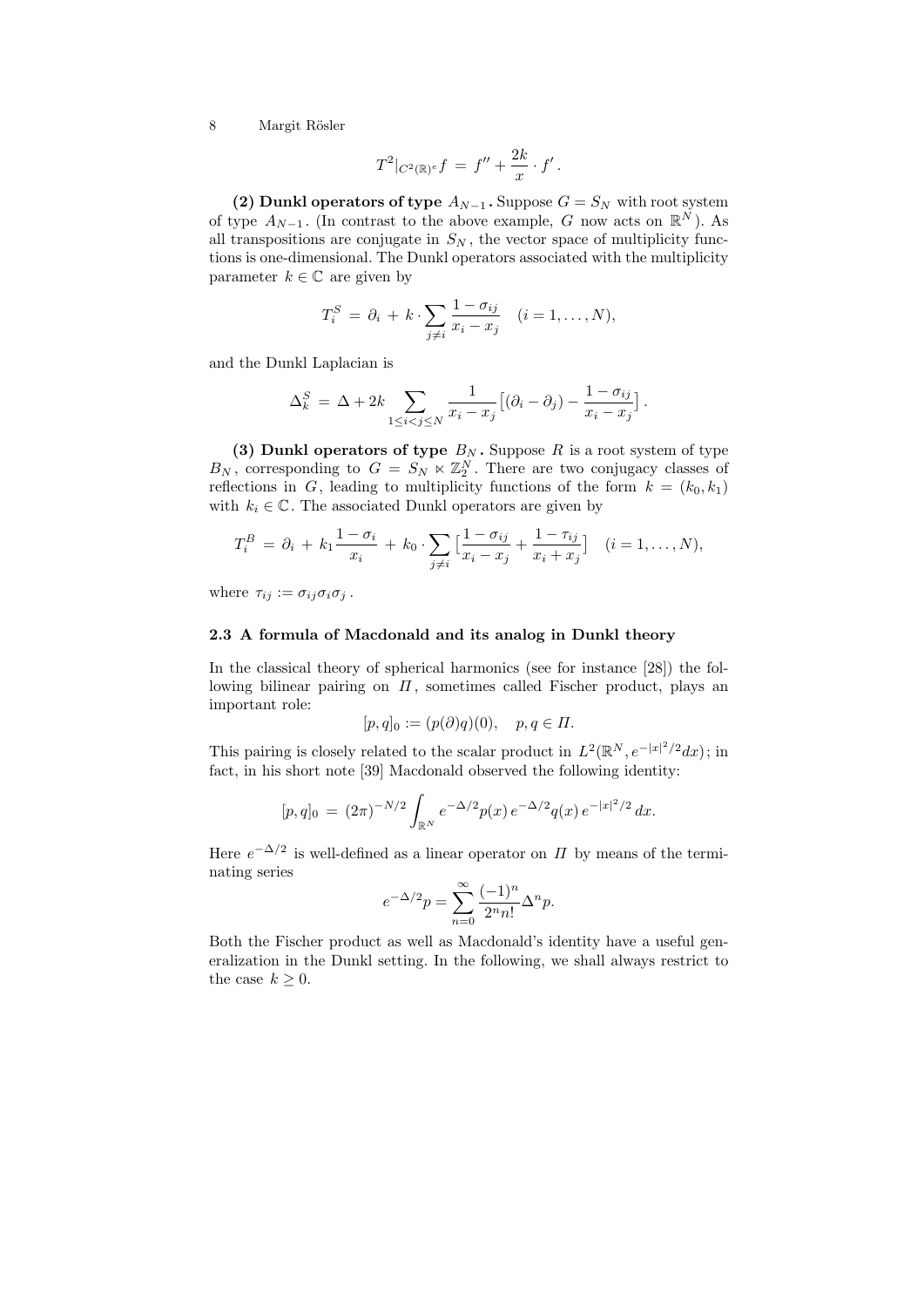**Definition 2.4.** For  $p, q \in \Pi$  define

$$
[p,q]_k := (p(T)q)(0).
$$

This bilinear form was introduced in [14]. We collect some of its basic properties:

**Lemma 2.4.** (1) If  $p \in \mathcal{P}_n$  and  $q \in \mathcal{P}_m$  with  $n \neq m$ , then  $[p, q]_k = 0$ . (2)  $[x_i p, q]_k = [p, T_i q]_k$   $(p, q \in \Pi, i = 1, ..., N).$ (3)  $[g \cdot p, g \cdot q]_k = [p, q]_k$   $(p, q \in \Pi, g \in G).$ 

Proof. (1) follows from the homogeneity of the Dunkl operators, (2) is clear from the definition, and (3) follows from Exercise 3.

Let  $w_k$  denote the weight function on  $\mathbb{R}^N$  defined by

$$
w_k(x) = \prod_{\alpha \in R_+} |\langle \alpha, x \rangle|^{2k(\alpha)}.
$$
 (2.3)

It is G-invariant and homogeneous of degree  $2\gamma$ , with the index

$$
\gamma := \gamma(k) := \sum_{\alpha \in R_+} k(\alpha). \tag{2.4}
$$

Notice that by G-invariance of k, we have  $k(-\alpha) = k(\alpha)$  for all  $\alpha \in R$ . Hence this definition does again not depend on the special choice of  $R_{+}$ . Further, we define the constant

$$
c_k := \int_{\mathbb{R}^N} e^{-|x|^2/2} w_k(x) dx,
$$

a a so-called Macdonald-Mehta-Selberg integral. There exists a closed form for it which was conjectured and proved by Macdonald [40] for the infinite series of root systems. An extension to arbitrary crystallographic reflection groups is due to Opdam [44], and there are computer-assisted proofs for some noncrystallographic root systems. As far as we know, a general proof for arbitrary root systems has not yet been found.

We shall need the following anti-symmetry of the Dunkl operators:

**Proposition 2.1.** [15] Let  $k \geq 0$ . Then for every  $f \in \mathscr{S}(\mathbb{R}^N)$  and  $g \in \mathbb{R}$  $C_b^1(\mathbb{R}^N)$ ,

$$
\int_{\mathbb{R}^N} T_{\xi}f(x)g(x)w_k(x)dx = -\int_{\mathbb{R}^N} f(x)T_{\xi}g(x)w_k(x)dx.
$$

Proof. A short calculation. In order to have the appearing integrals well defined, one has to assume  $k \geq 1$  first, and then extend the result to general  $k \geq 0$  by analytic continuation.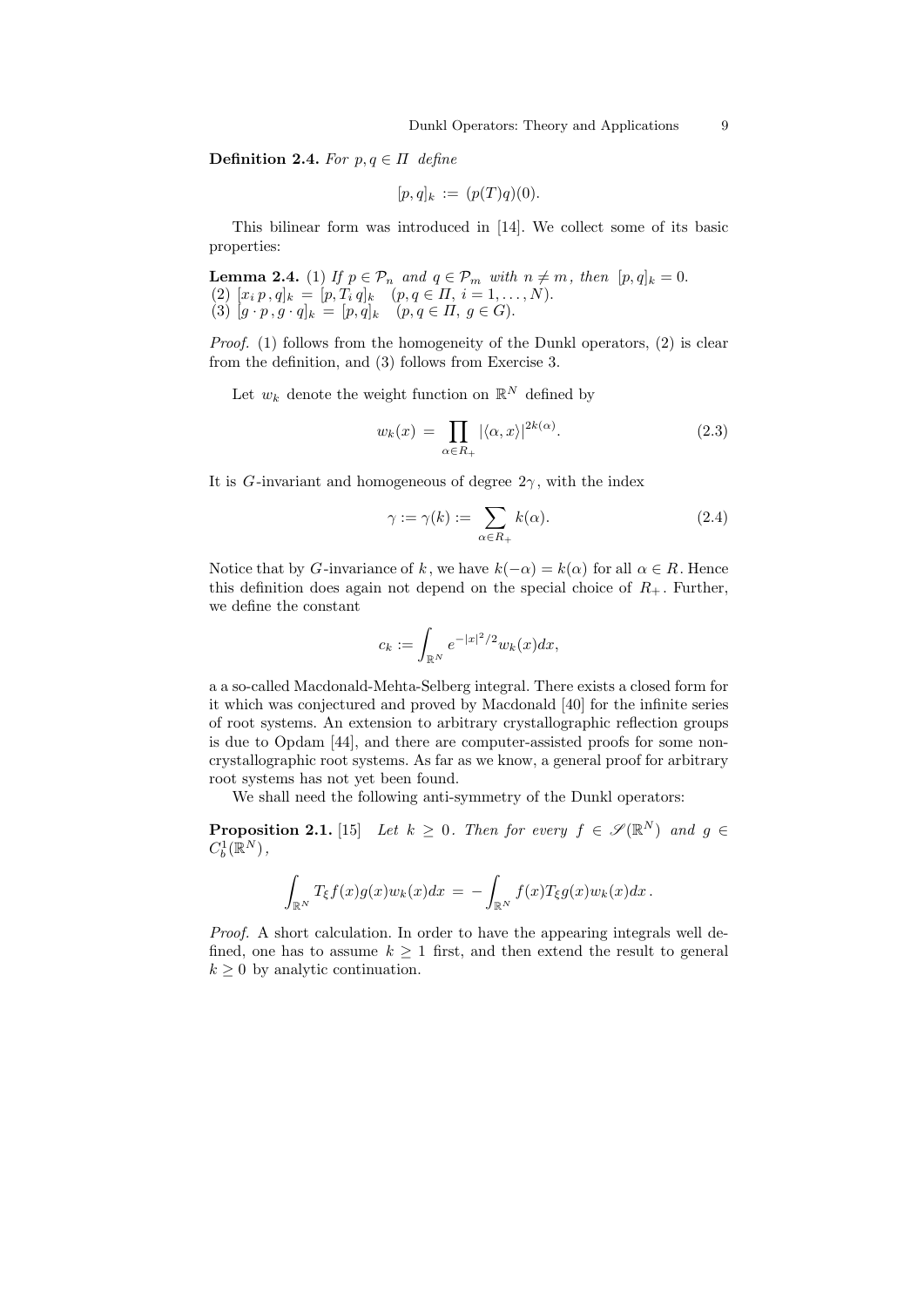**Proposition 2.2.** For all  $p, q \in \Pi$ ,

$$
[p,q]_k = c_k^{-1} \int_{\mathbb{R}^N} e^{-\Delta_k/2} p(x) e^{-\Delta_k/2} q(x) e^{-|x|^2/2} w_k(x) dx.
$$
 (2.5)

This result is due to Dunkl ([14]). As the Dunkl Laplacian is homogeneous of degree  $-2$ , the operator  $e^{-\Delta_k/2}$  is well-defined and bijective on  $\Pi$ , and it preserves the degree. We give here a direct proof which is partly taken from an unpublished part of M. de Jeu's thesis ([31], §3.3). It involves the following commutator results in  $\text{End}_{\mathbb{C}}(H)$ , where as usual,  $[A, B] = AB - BA$  for  $A, B \in \text{End}_{\mathbb{C}}(\Pi)$ .

**Lemma 2.5.** For  $i = 1, ..., N$ ,

(1)  $[x_i, \Delta_k/2] = -T_i;$  $(2)$   $[x_i, e^{-\Delta_k/2}] = T_i e^{-\Delta_k/2}.$ 

Proof. (1) follows by direct calculation, c.f. [12]. Induction then yields that

$$
[x_i, (\Delta_k/2)^n] = -n T_i (\Delta_k/2)^{n-1}
$$
 for  $n \ge 1$ ,

and this implies (2).

*Proof (of Proposition 2.2).* Let  $i \in \{1, ..., N\}$ , and denote the right side of  $(2.5)$  by  $(p,q)_k$ . Then by the anti-symmetry of  $T_i$  in  $L^2(\mathbb{R}^N, w_k)$ , the product rule for  $T_i$ , see Exercise 4, and the above Lemma,

$$
(p, T_i q)_k = c_k^{-1} \int_{\mathbb{R}^N} e^{-\Delta_k/2} p \cdot (T_i e^{-\Delta_k/2} q) e^{-|x|^2/2} w_k dx
$$
  
=  $- c_k^{-1} \int_{\mathbb{R}^N} T_i (e^{-|x|^2/2} e^{-\Delta_k/2} p) \cdot (e^{-\Delta_k/2} q) w_k dx$   
=  $c_k^{-1} \int_{\mathbb{R}^N} e^{-\Delta_k/2} (x_i p) \cdot (e^{-\Delta_k/2} q) e^{-|x|^2/2} w_k dx = (x_i p, q)_k$ .

But the form  $[.,.]_k$  has the same property by Lemma 2.4(2). It is now easily checked that the assertion is true if  $p$  or  $q$  is constant, and then, by induction on  $\max(\deg p, \deg q)$ , for all homogeneous p, q. This suffices by the linearity of both forms.

**Corollary 2.1.** Let again  $k \geq 0$ . Then the pairing  $[\cdot, \cdot]_k$  on  $\Pi$  is symmetric and non-degenerate, i.e.  $[p, q]_k = 0$  for all  $q \in \Pi$  implies that  $p = 0$ .

Exercise 5. Check the details in the proofs of Proposition 2.2 and Corollary 2.1.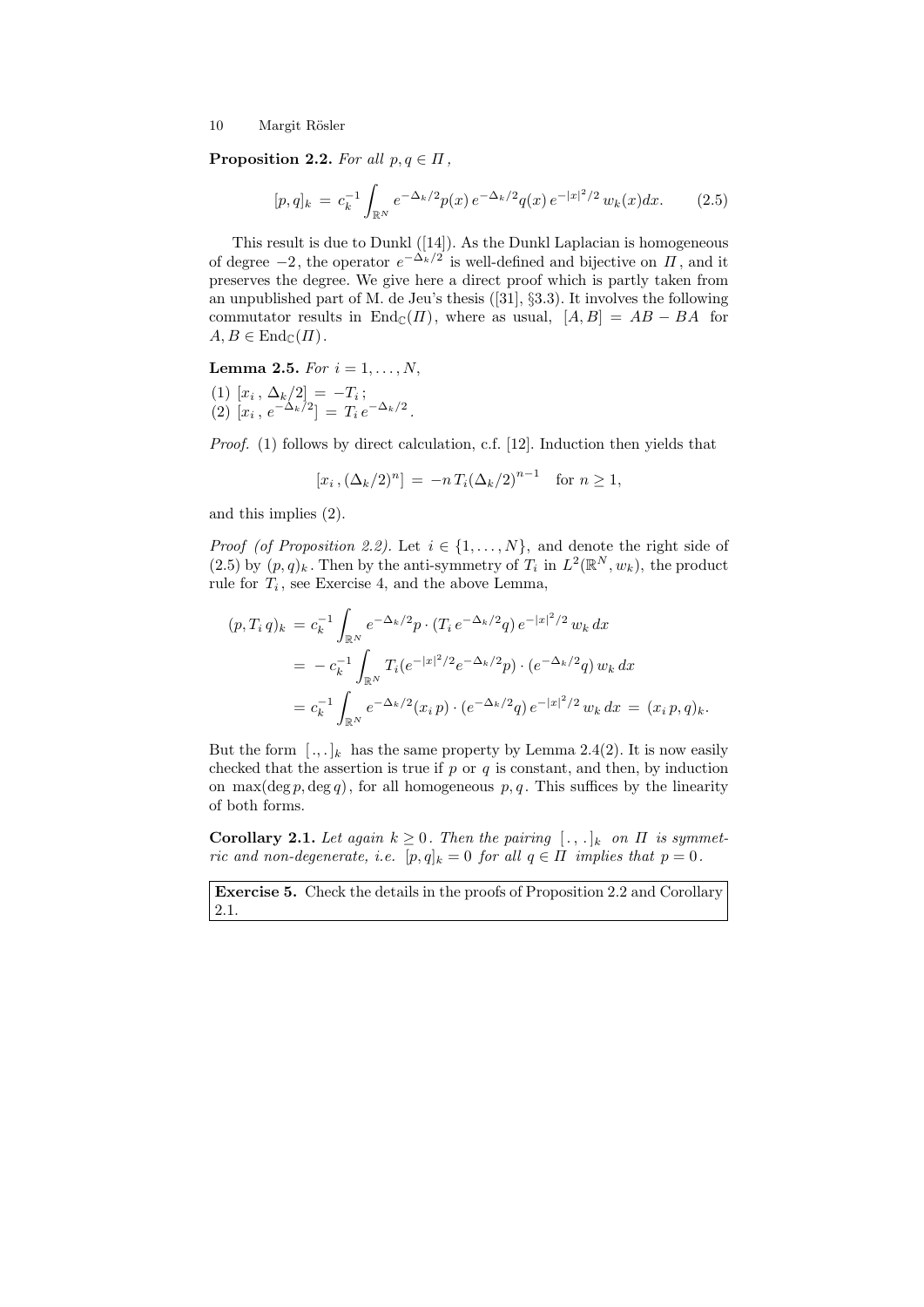#### 2.4 Dunkl's intertwining operator

It was first shown in [14] that for non-negative multiplicity functions, the associated commutative algebra of Dunkl operators is intertwined with the algebra of usual partial differential operators by a unique linear and homogeneous isomorphism on polynomials. A thorough analysis in [18] subsequently revealed that for general  $k$ , such an intertwining operator exists if and only if the common kernel of the  $T_{\xi}$ , considered as linear operators on  $\Pi$ , contains no "singular" polynomials besides the constants. More precisely, the following characterization holds:

**Theorem 2.3.** [18] Let  $K^{reg} := \{k \in K : \bigcap_{\xi \in \mathbb{R}^N} Ker T_{\xi}(k) = \mathbb{C} \cdot 1\}$  (the regular parameter set). Then the following statements are equivalent

- (1)  $k \in K^{reg}$ :
- (2) There exists a unique linear isomorphism ("intertwining operator")  $V_k$  of Π such that

$$
V_k(\mathcal{P}_n)=\mathcal{P}_n, V_k|_{\mathcal{P}_0} = id \text{ and } T_{\xi}V_k=V_k\partial_{\xi} \text{ for all } \xi \in \mathbb{R}^N.
$$

The proof of this result is by induction on the degree of homogeneity and requires only linear algebra.

The intertwining operator  $V_k$  commutes with the  $G$ -action:

**Exercise 6.**  $g^{-1} \circ V_k \circ g = V_k \quad (g \in G)$ . *Hint:* Use the *G*-equivariance of the  $T_{\xi}$  and the defining properties of  $V_k$ .

Proposition 2.3.  $\{k \in K : k \geq 0\} \subseteq K^{reg}$ .

*Proof.* Suppose that  $p \in \bigoplus_{n \geq 1} \mathcal{P}_n$  satisfies  $T_{\xi}(k)p = 0$  for all  $\xi \in \mathbb{R}^N$ . Then  $[q, p]_k = 0$  for all  $q \in \bigoplus_{n \geq 1} \overline{p_n}$ , and hence also  $[q, p]_k = 0$  for all  $q \in \Pi$ . Thus  $p = 0$ , by the non-degeneracy of  $[\cdot, \cdot]_k$ , see Corollary 2.1.

The complete singular parameter set  $K \setminus K^{reg}$  is explicitly determined in [18].  $K^{reg}$  is an open subset of K which is invariant under complex conjugation, and contains  $\{k \in K : \text{Re } k \geq 0\}$ . Later in these lectures, we will in fact restrict our attention to non-negative multiplicity functions. These are of particular interest concerning our subsequent positivity results, which could not be expected for non-positive multiplicities. Though the intertwining operator plays an important role in Dunkl's theory, an explicit "closed" form for it is known so far only in some special cases. Among these are

1. The rank-one case. Here

$$
K^{reg} = \mathbb{C} \setminus \{-1/2 - n, n \in \mathbb{Z}_+\}.
$$

The associated intertwining operator is given explicitly by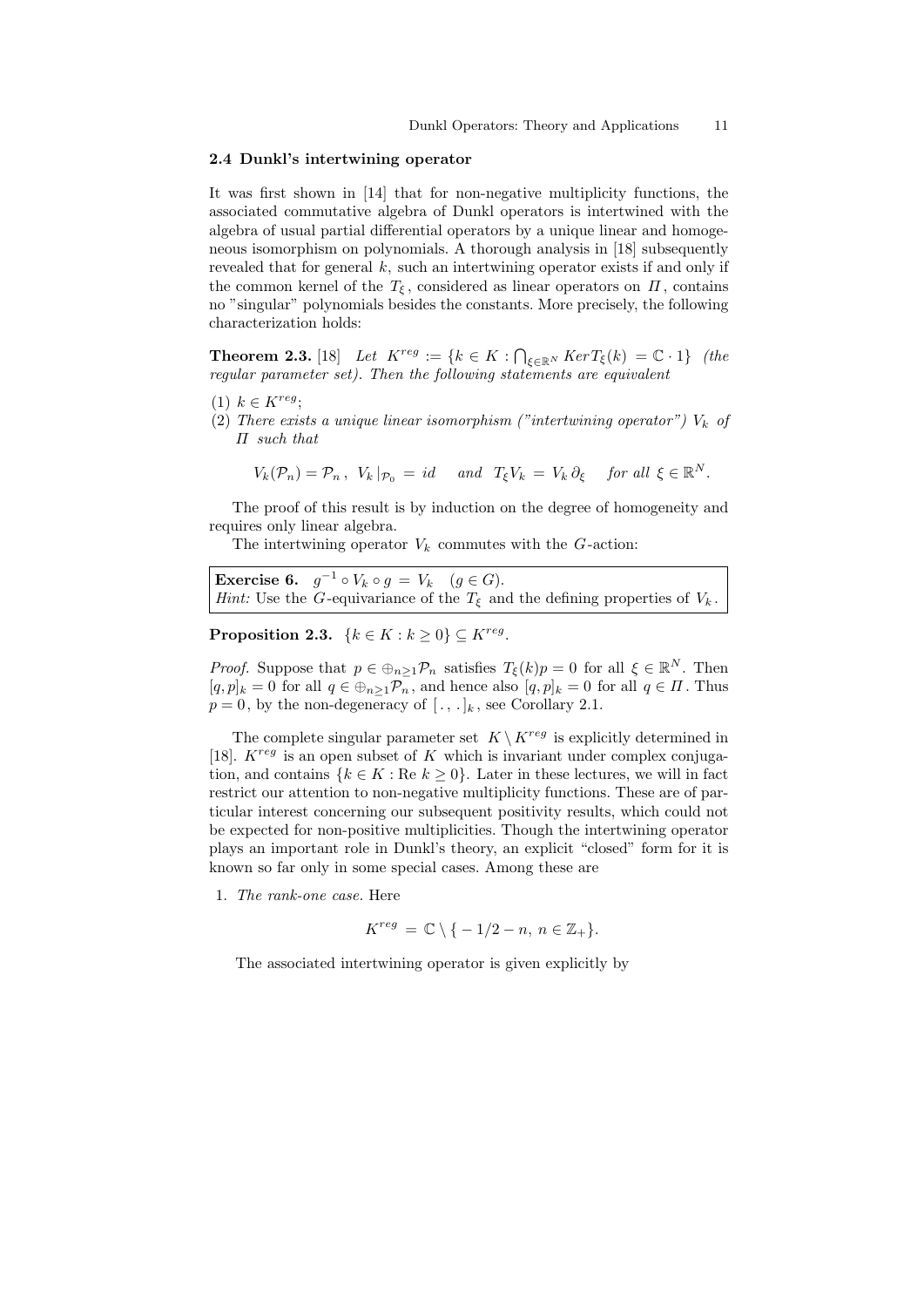$$
V_k(x^{2n}) = \frac{(\frac{1}{2})_n}{(k + \frac{1}{2})_n} x^{2n}; \quad V_k(x^{2n+1}) = \frac{(\frac{1}{2})_{n+1}}{(k + \frac{1}{2})_{n+1}} x^{2n+1},
$$

where  $(a)_n = \Gamma(a+n)/\Gamma(a)$  is the Pochhammer-symbol. For Re  $k > 0$ , this amounts to the following integral representation (see [14], Th. 5.1):

$$
V_k p(x) = \frac{\Gamma(k + 1/2)}{\Gamma(1/2)\Gamma(k)} \int_{-1}^1 p(xt) (1 - t)^{k-1} (1 + t)^k dt.
$$
 (2.6)

2. The case  $G = S_3$ . This was studied in [16]. Here

$$
K^{reg} = \mathbb{C} \setminus \{-1/2 - n, -1/3 - n, -2/3 - n, n \in \mathbb{Z}_+\}.
$$

In order to bring  $V_k$  into action in a further development of the theory, it is important to extend it to larger function spaces. For this we shall always assume that  $k \geq 0$ . In a first step,  $V_k$  is extended to a bounded linear operator on suitably normed algebras of homogeneous series on a ball. This concept goes back to [14].

**Definition 2.5.** For  $r > 0$ , let  $B_r := \{x \in \mathbb{R}^N : |x| \le r\}$  denote the closed ball of radius r, and let  $A_r$  be the closure of  $\Pi$  with respect to the norm

$$
||p||_{A_r} := \sum_{n=0}^{\infty} ||p_n||_{\infty, B_r}
$$
 for  $p = \sum_{n=0}^{\infty} p_n$ ,  $p_n \in \mathcal{P}_n$ .

Clearly  $A_r$  is a commutative Banach- $*$ -algebra under the pointwise operations and with complex conjugation as involution. Each  $f \in A_r$  has a unique representation  $f = \sum_{n=0}^{\infty} f_n$  with  $f_n \in \mathcal{P}_n$ , and is continuous on the ball  $B_r$  and real-analytic in its interior. The topology of  $A_r$  is stronger than the topology induced by the uniform norm on  $B_r$ . Notice also that  $A_r$  is not closed with respect to  $\|\cdot\|_{\infty,B_r}$  and that  $A_r \subseteq A_s$  with  $\|\cdot\|_{A_r} \ge \|\cdot\|_{A_s}$  for  $s \leq r$ .

**Theorem 2.4.**  $||V_k p||_{\infty, B_r} \le ||p||_{\infty, B_r}$  for each  $p \in \mathcal{P}_n$ .

The proof of this result is given in [14] and can also be found in [19]. It uses the van der Corput-Schaake inequality which states that for each real-valued  $p \in \mathcal{P}_n$ ,

$$
\sup\left\{\left|\langle\nabla p(x), y\rangle\right| : x, y \in B_1\right\} \le n \|p\|_{\infty, B_1}.
$$

Notice that here the converse inequality is trivially satisfied, because for  $p \in$  $\mathcal{P}_n$  we have  $\langle \nabla p(x), x \rangle = np(x)$ . The following is now immediate:

**Corollary 2.2.**  $||V_k f||_{A_r} \leq ||f||_{A_r}$  for every  $f \in \Pi$ , and  $V_k$  extends uniquely to a bounded linear operator on  $A_r$  via

$$
V_k f := \sum_{n=0}^{\infty} V_k f_n \quad \text{for } f = \sum_{n=0}^{\infty} f_n \, .
$$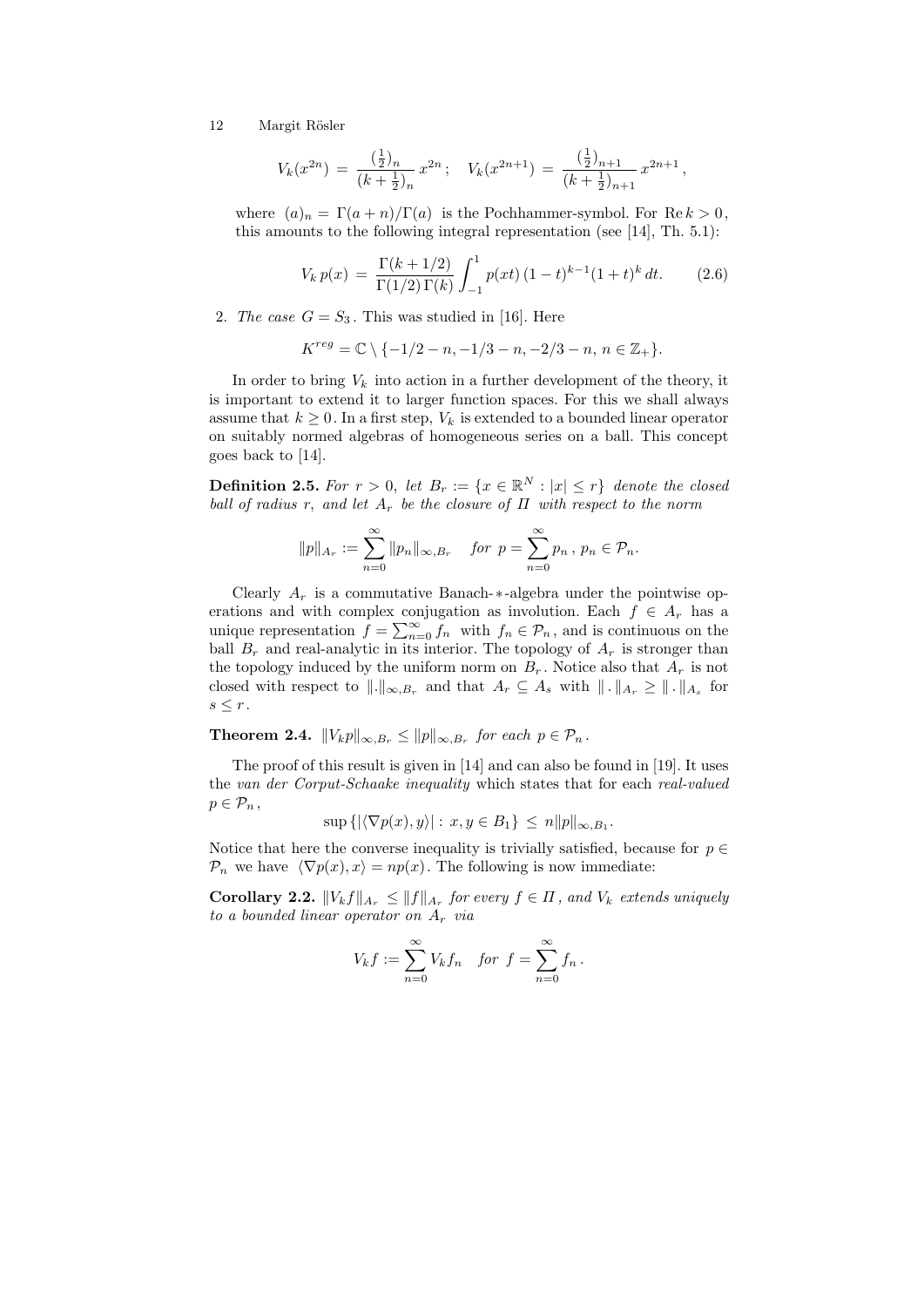Formula (2.6) shows in particular that in the rank-one case with  $k > 0$ , the operator  $V_k$  is positivity-preserving on polynomials. It was conjectured by Dunkl in [14] that for arbitrary reflection groups and non-negative multiplicity functions, the linear functional  $f \mapsto V_k f(x)$  on  $A_r$  should be positive. We shall see in Section 4.1 that this is in fact true. As a consequence, we shall obtain the existence of a positive integral representation generalizing (2.6), which in turn allows to extend  $V_k$  to larger function spaces. This positivity result also has important consequences for the structure of the Dunkl kernel, which generalizes the usual exponential function in the Dunkl setting. We shall introduce it in the following section.

**Exercise 7.** The *symmetric spectrum*  $\Delta_S(A)$  of a (unital) commutative Banach-∗-algebra A is defined as the set of all non-zero algebra homomorphisms  $\varphi : \tilde{A} \to \mathbb{C}$  satisfying the \*-condition  $\varphi(a^*) = \overline{\varphi(a)}$  for all  $a \in A$ . It is a compact Hausdorff space with the weak-\*-topology (sometimes called the Gelfand topology). Prove that the symmetric spectrum of the algebra  $A_r$  is given by  $\Delta_S(A_r) = \{\varphi_x : x \in B_r\}$ , where  $\varphi_x$  is the evaluation homomorphism  $\varphi_x(f) := f(x)$ . Show also that the mapping  $x \mapsto \varphi_x$  is a homeomorphism from  $B_r$  onto  $\Delta_S(A_r)$ .

## 2.5 The Dunkl kernel

Throughout this section we assume that  $k \geq 0$ . Moreover, we denote by  $\langle ., . \rangle$ not only the Euclidean scalar product on  $\mathbb{R}^N$ , but also its *bilinear* extension to  $\mathbb{C}^N \times \mathbb{C}^N$ . For fixed  $y \in \mathbb{C}^N$ , the exponential function  $x \mapsto e^{x,y}$  belongs to each of the algebras  $A_r$ ,  $r > 0$ . This justifies the following

**Definition 2.6.** [14] For  $y \in \mathbb{C}^N$ , define

$$
E_k(x, y) := V_k(e^{\langle \cdot, y \rangle})(x), \quad x \in \mathbb{R}^N.
$$

The function  $E_k$  is called the *Dunkl kernel* associated with  $G$  and  $k$ . It can alternatively be characterized as the solution of a joint eigenvalue problem for the associated Dunkl operators.

**Proposition 2.4.** Let  $k \geq 0$  and  $y \in \mathbb{C}^N$ . Then  $f = E_k(. , y)$  is the unique solution of the system

$$
T_{\xi} f = \langle \xi, y \rangle f \quad \text{for all } \xi \in \mathbb{R}^N \tag{2.7}
$$

which is real-analytic on  $\mathbb{R}^N$  and satisfies  $f(0) = 1$ .

*Proof.*  $E_k(.y)$  is real-analytic on  $\mathbb{R}^N$  by our construction. Define

$$
E_k^{(n)}(x,y) := \frac{1}{n!} V_k \langle , y \rangle^n(x), \quad x \in \mathbb{R}^N, n = 0, 1, 2, \dots.
$$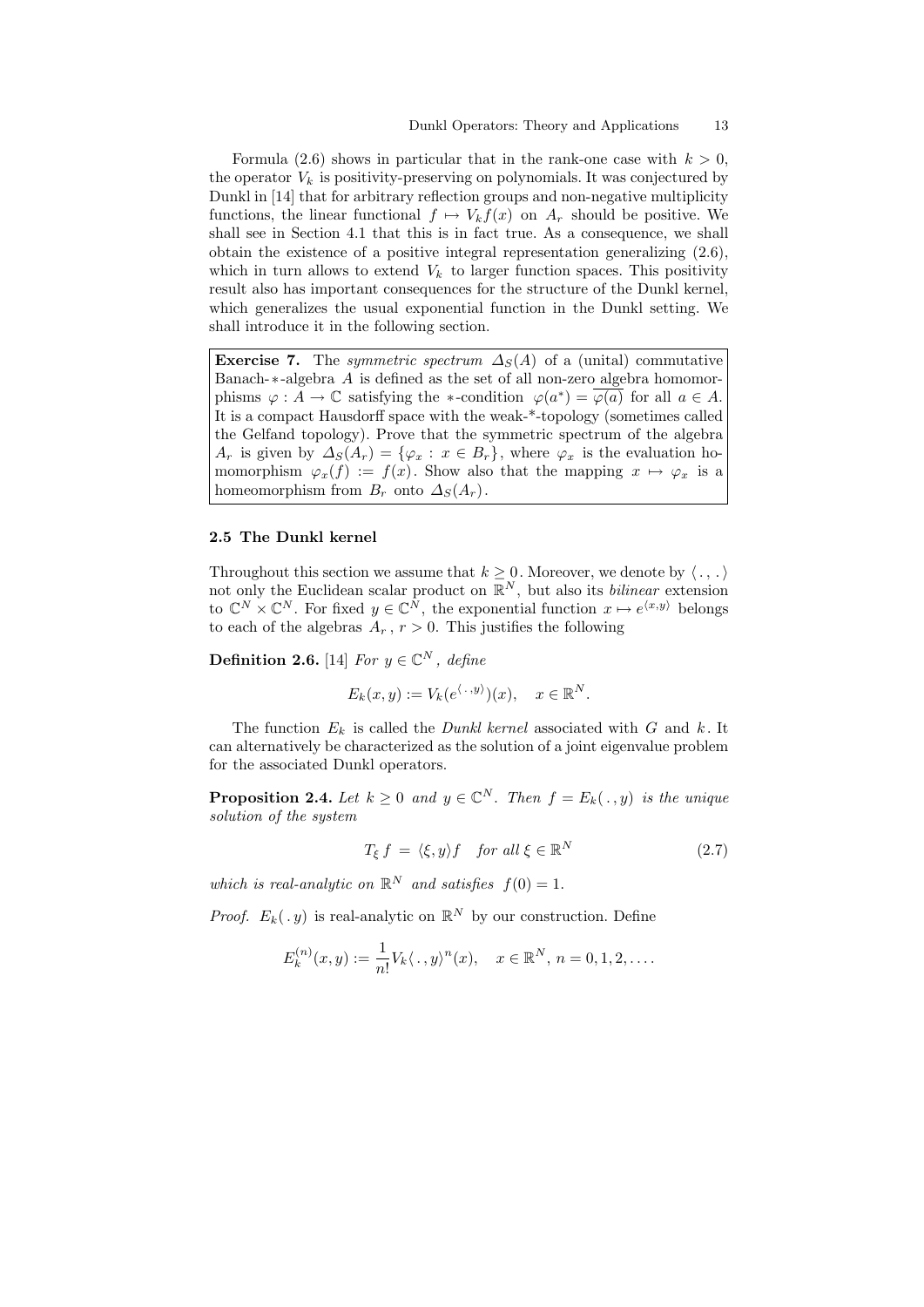Then  $E_k(x, y) = \sum_{n=0}^{\infty} E_k^{(n)}$  $k^{(n)}(x, y)$ , and the series converges uniformly and absolutely with respect to  $x$ . The homogeneity of  $V_k$  immediately implies  $E_k(0, y) = 1$ . Further, by the intertwining property,

$$
T_{\xi}E_k^{(n)}(\cdot,y) = \frac{1}{n!}V_k \partial_{\xi}\langle \cdot, y \rangle^n = \langle \xi, y \rangle E_k^{(n-1)}(\cdot,y) \tag{2.8}
$$

for all  $n \geq 1$ . This shows that  $E_k(.,y)$  solves (2.7). To prove uniqueness, suppose that f is a real-analytic solution of (2.7) with  $f(0) = 1$ . Then  $T_{\xi}$  can be applied termwise to the homogeneous expansion  $f = \sum_{n=0}^{\infty} f_n$ ,  $f_n \in \mathcal{P}_n$ , and comparison of homogeneous parts shows that

$$
f_0 = 1
$$
,  $T_{\xi} f_n = \langle \xi, y \rangle f_{n-1}$  for  $n \ge 1$ .

As  $\{k \in K : k \geq 0\} \subseteq K^{reg}$ , it follows by induction that all  $f_n$  are uniquely determined.

While this construction has been carried out only for  $k > 0$ , there is a more general result by Opdam which assures the existence of a general exponential kernel with properties according to the above lemma for arbitrary regular multiplicity parameters. The following is a weakened version of [44], Proposition 6.7; it in particular implies that  $E_k$  has a holomorphic extension to  $\mathbb{C}^N\times \mathbb{C}^N$ :

**Theorem 2.5.** For each  $k \in K^{reg}$  and  $y \in \mathbb{C}^N$ , the system

$$
T_{\xi} f = \langle \xi, y \rangle f \quad (\xi \in \mathbb{R}^N)
$$

has a unique solution  $x \mapsto E_k(x, y)$  which is real-analytic on  $\mathbb{R}^N$  and satisfies  $f(0) = 1$ . Moreover, the mapping  $(x, k, y) \mapsto E_k(x, y)$  extends to a meromorphic function on  $\mathbb{C}^N \times K \times \mathbb{C}^N$  with pole set  $\mathbb{C}^N \times (K \setminus K^{reg}) \times \mathbb{C}^N$ 

We collect some further properties of the Dunkl kernel  $E_k$ .

**Proposition 2.5.** Let  $k \geq 0$ ,  $x, y \in \mathbb{C}^N$ ,  $\lambda \in \mathbb{C}$  and  $g \in G$ .

(1) 
$$
E_k(x, y) = E_k(y, x)
$$
  
\n(2)  $\underline{E_k(\lambda x, y)} = E_k(x, \lambda y)$  and  $E_k(gx, gy) = E_k(x, y)$ .  
\n(3)  $\overline{E_k(x, y)} = E_k(\overline{x}, \overline{y})$ .

*Proof.* (1) This is shown in [14]. (2) is easily obtained from the definition of  $E_k$  together with the homogeneity and equivariance properties of  $V_k$ . For (3), notice that  $f := \overline{E_k(.,y)}$ , which is again real-analytic on  $\mathbb{R}^N$ , satisfies  $T_{\xi}f = \langle \xi, \overline{y} \rangle f, f(0) = 1$ . By the uniqueness part of the above Proposition,  $\overline{E_k(x,y)} = E_k(x,\overline{y})$  for all real x. Now both  $x \mapsto \overline{E_k(\overline{x},y)}$  and  $x \mapsto E_k(x,\overline{y})$ are holomorphic on  $\mathbb{C}^N$  and agree on  $\mathbb{R}^N$ . Hence they coincide.

Just as with the intertwining operator, the kernel  $E_k$  is explicitly known for some particular cases only. An important example is again the rank-one situation: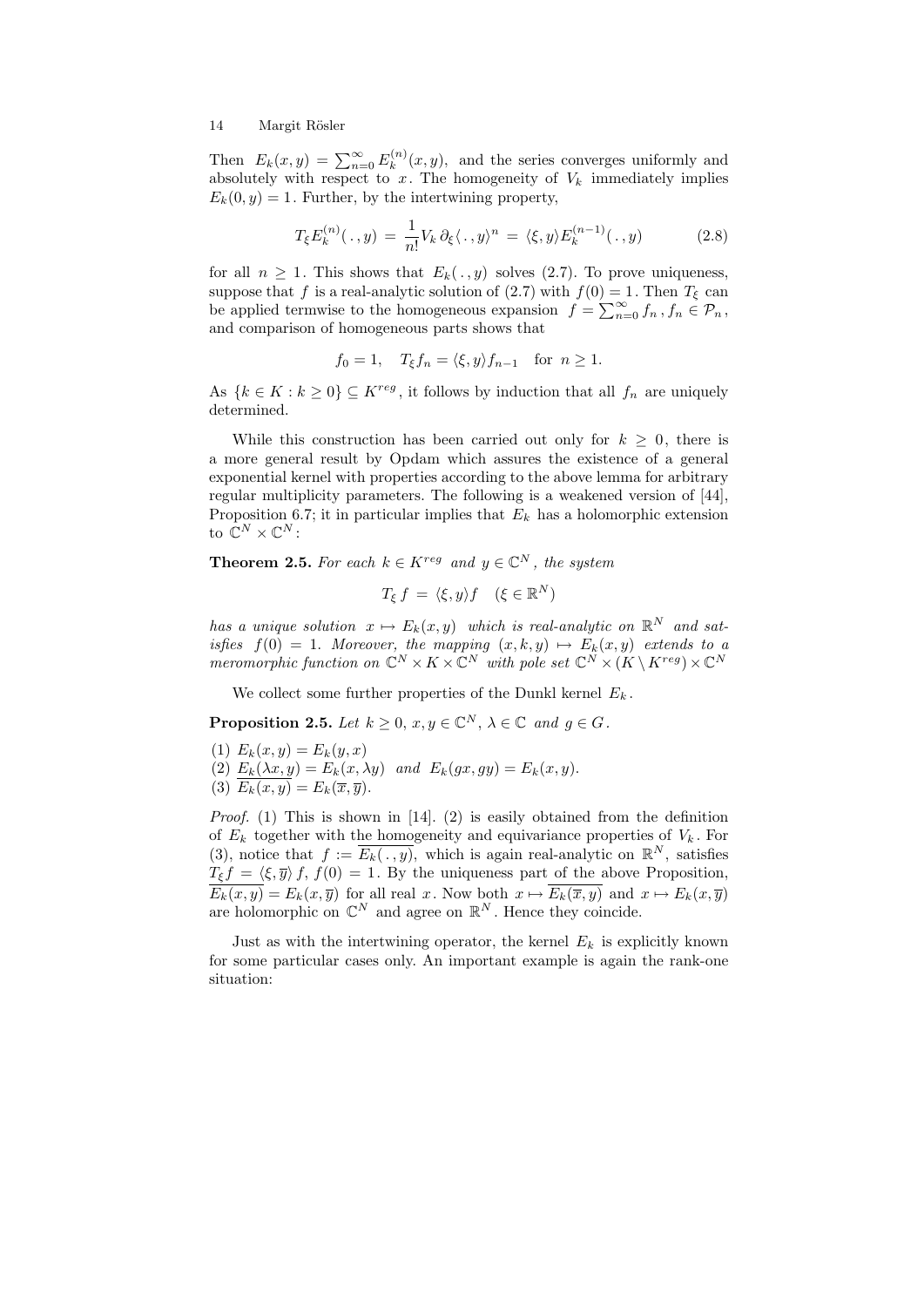Example 2.1. In the rank-one case with  $\text{Re } k > 0$ , the integral representation (2.6) for  $V_k$  implies that for all  $x, y \in \mathbb{C}$ ,

$$
E_k(x,y) = \frac{\Gamma(k+1/2)}{\Gamma(1/2)\Gamma(k)} \int_{-1}^1 e^{txy} (1-t)^{k-1} (1+t)^k dt
$$
  
=  $e^{xy} \cdot {}_1F_1(k, 2k+1, -2xy).$ 

This can also be written as

$$
E_k(x,y) = j_{k-1/2}(ixy) + \frac{xy}{2k+1}j_{k+1/2}(ixy),
$$

where for  $\alpha \geq -1/2$ ,  $j_{\alpha}$  is the normalized spherical Bessel function

$$
j_{\alpha}(z) = 2^{\alpha} \Gamma(\alpha + 1) \cdot \frac{J_{\alpha}(z)}{z^{\alpha}} = \Gamma(\alpha + 1) \cdot \sum_{n=0}^{\infty} \frac{(-1)^n (z/2)^{2n}}{n! \Gamma(n + \alpha + 1)}.
$$
 (2.9)

This motivates the following

Definition 2.7. [44] The generalized Bessel function is defined by

$$
J_k(x, y) := \frac{1}{|G|} \sum_{g \in G} E_k(gx, y) \quad (x, y \in \mathbb{C}^N). \tag{2.10}
$$

Thanks to Proposition 2.5  $J_k$  is  $G$ -invariant in both arguments and therefore naturally considered on Weyl chambers of G (or their complexifications). In the rank-one case, we have

$$
J_k(x, y) = j_{k-1/2}(ixy).
$$

It is a well-known fact from classical analysis that for fixed  $y \in \mathbb{C}$ , the function  $f(x) = j_{k-1/2}(ixy)$  is the unique analytic solution of the differential equation

$$
f'' + \frac{2k}{x}f' = y^2f
$$

which is even and normalized by  $f(0) = 1$ . In order to see how this can be generalized to the multivariable case, consider the algebra of G-invariant polynomials on  $\mathbb{R}^N$ ,

$$
\Pi^G = \{ p \in \Pi : g \cdot p = p \quad \text{for all } g \in G \}.
$$

If  $p \in \Pi^G$ , then it follows from the equivariance of the Dunkl operators (Exercise 3) that  $p(T)$  commutes with the G-action; a detailed argument for this is given in [26]. Thus  $p(T)$  leaves  $\Pi^G$  invariant, and we obtain in particular that for fixed  $y \in \mathbb{C}^N$ , the generalized Bessel function  $J_k(. , y)$  is a solution to the following Bessel-system:

$$
p(T)f = p(y)f \quad \text{for all } p \in \Pi^G, \ f(0) = 1.
$$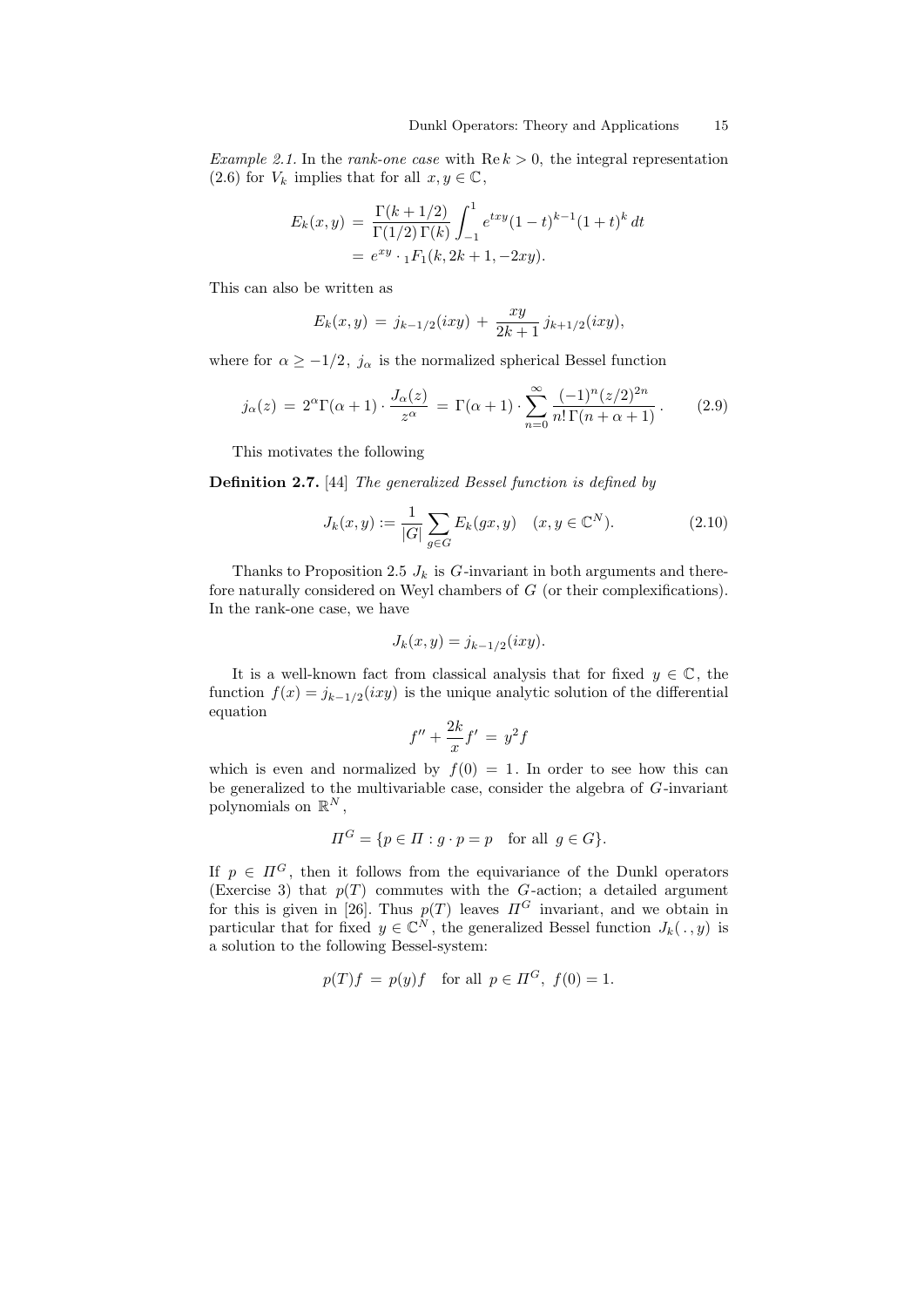According to [44], it is in fact the only G-invariant and analytic solution. We mention that there exists a group theoretic context in which, for a certain parameters  $k$ , generalized Bessel functions occur in a natural way: namely as the spherical functions of a Euclidean type symmetric space, associated with a so-called Cartan motion group. We refer to [44] for this connection and to [28] for the necessary background in semisimple Lie theory.

The Dunkl kernel is of particular interest as it gives rise to an associated integral transform on  $\mathbb{R}^N$  which generalizes the Euclidean Fourier transform in a natural way. This transform will be discussed in the following section. Its definition and essential properties rely on suitable growth estimates for  $E_k$ . In our case  $k \geq 0$ , the best ones to be expected are available:

**Proposition 2.6.** [51] For all  $x \in \mathbb{R}^N$ ,  $y \in \mathbb{C}^N$  and all multi-indices  $\alpha \in \mathbb{Z}_+^N$ ,

$$
|\partial_y^{\alpha} E_k(x,y)| \leq |x|^{|\alpha|} \max_{g \in G} e^{Re\langle gx, y \rangle}.
$$

In particular,  $|E_k(-ix, y)| \leq 1$  for all  $x, y \in \mathbb{R}^N$ .

This result will be obtained later from a positive integral representation of Bochner-type for  $E_k$ , c.f. Corollary 4.1. M. de Jeu had slightly weaker bounds in [30], differing by an additional factor  $\sqrt{|G|}$ .

We conclude this section with two important reproducing properties for the Dunkl kernel. Notice that the above estimate on  $E_k$  assures the convergence of the involved integrals.

**Proposition 2.7.** Let  $k \geq 0$ . Then for  $p \in \Pi$ ,  $y, z \in \mathbb{C}^N$ ,

(1) 
$$
\int_{\mathbb{R}^N} e^{-\Delta_k/2} p(x) E_k(x, y) e^{-|x|^2/2} w_k(x) dx = c_k e^{\langle y, y \rangle/2} p(y),
$$
  
\n(2) 
$$
\int_{\mathbb{R}^N} E_k(x, y) E_k(x, z) e^{-|x|^2/2} w_k(x) dx = c_k e^{\langle \langle y, y \rangle + \langle z, z \rangle \rangle/2} E_k(y, z).
$$

Proof. (c.f. [15].) We shall use the Macdonald-type formula (2.5) for the pairing  $[\,.\,,\,.\,]_k$ . First, we prove that

$$
[E_k^{(n)}(x, .), .]_k = p(x) \text{ for all } p \in \mathcal{P}_n, x \in \mathbb{R}^N. \tag{2.11}
$$

In fact, if  $p \in \mathcal{P}_n$ , then

$$
p(x) = (\langle x, \partial_y \rangle^n/n!)p(y)
$$
 and  $V_k^x p(x) = E_k^{(n)}(x, \partial_y)p(y)$ .

Here the uppercase index in  $V_k^x$  denotes the relevant variable. Application of  $V_k^y$  to both sides yields  $V_k^x p(x) = E_k^{(n)}$  $k_k^{(n)}(x,T^y)V_k^y p(y)$ . As  $V_k$  is bijective on  $\mathcal{P}_n$ , this implies (2.11). For fixed y, let  $L_n(x) := \sum_{j=0}^n E_k^{(j)}$  $f_k^{(j)}(x,y)$ . If n is larger than the degree of p, it follows from  $(2.11)$  that  $[L_n, p]_k = p(y)$ . Thus in view of the Macdonald formula,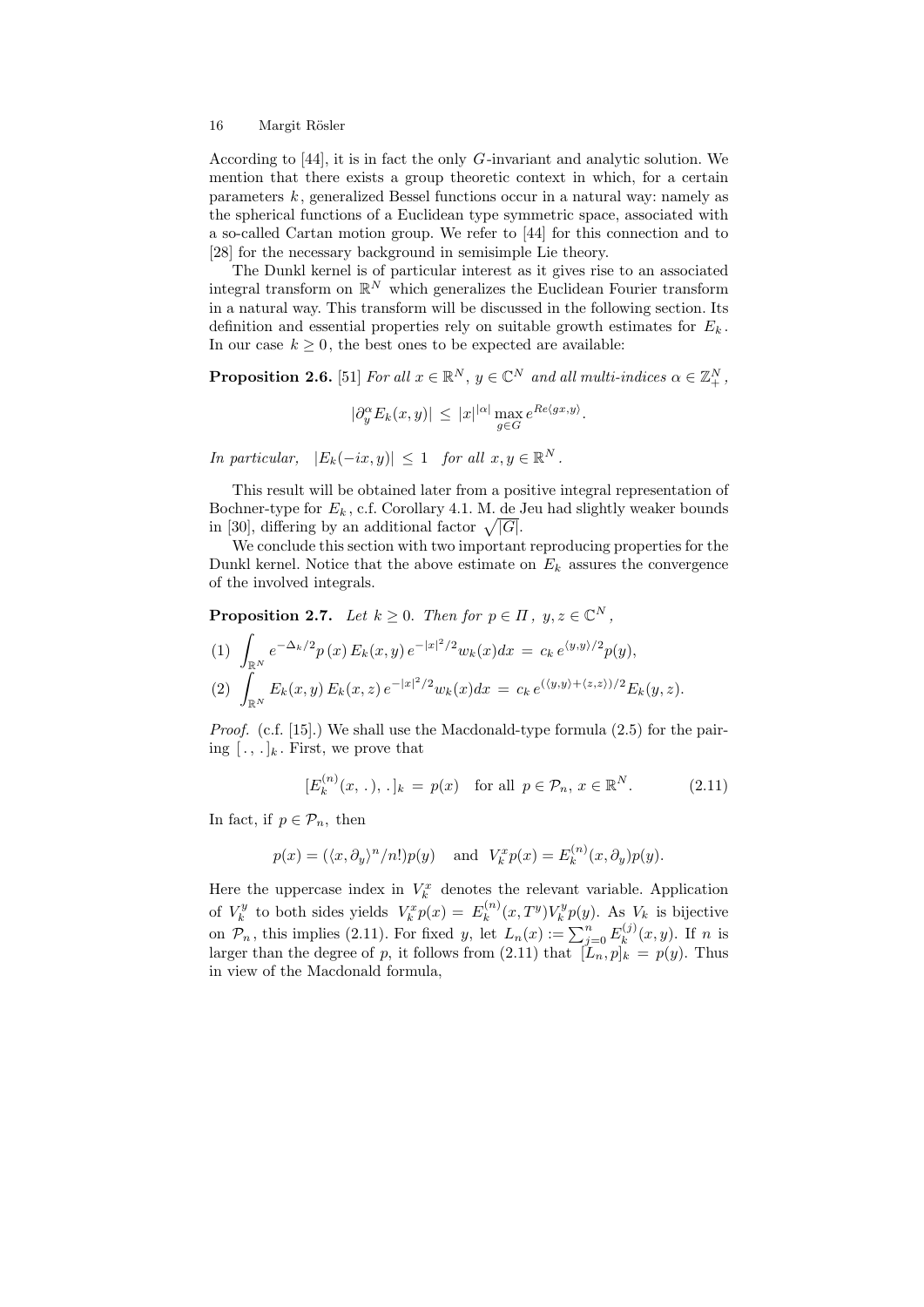$$
c_k^{-1} \int_{\mathbb{R}^N} e^{-\Delta_k/2} L_n(x) e^{-\Delta_k/2} p(x) e^{-|x|^2/2} w_k(x) dx = p(y).
$$

On the other hand, it is easily checked that

$$
\lim_{n \to \infty} e^{-\Delta_k/2} L_n(x) = e^{-\langle y, y \rangle/2} E_k(x, y).
$$

This gives  $(1)$ . Identity  $(2)$  then follows from  $(1)$ , again by homogeneous expansion of  $E_k$ .

## 2.6 The Dunkl transform

The Dunkl transform was introduced in [15] for non-negative multiplicity functions and further studied in [30] in the more general case  $\text{Re } k \geq 0$ . In these notes, we again restrict ourselves to  $k \geq 0$ .

**Definition 2.8.** The Dunkl transform associated with G and  $k \geq 0$  is given by

$$
\widehat{f}^k(\xi) := c_k^{-1} \int_{\mathbb{R}^N} f(x) E_k(-i\xi, x) w_k(x) dx \qquad (\xi \in \mathbb{R}^N).
$$

The inverse transform is defined by  $f^{\vee k}(\xi) = \hat{f}^k(-\xi)$ .

Notice that  $\widehat{f}^k \in C_b(\mathbb{R}^N)$  results from our bounds on  $E_k$ . The Dunkl transform shares many properties with the classical Fourier transform. Here are the most basic ones:

**Lemma 2.6.** Let  $f \in \mathscr{S}(\mathbb{R}^N)$ . Then for  $j = 1, ..., N$ ,

(1)  $\widehat{f}^k \in C^{\infty}(\mathbb{R}^N)$  and  $T_j(\widehat{f}^k) = -(ix_jf)^{\wedge k}$ .

(2)  $(T_j f)^{\wedge k}(\xi) = i\xi_j \hat{f}^k(\xi).$ 

(3) The Dunkl transform leaves  $\mathscr{S}(\mathbb{R}^N)$  invariant.

Proof. (1) is obvious from (2.7), and (2) follows from the anti-symmetry relation (Proposition 2.1) for the Dunkl operators. For (3), notice that it suffices to prove that  $\partial_{\xi}^{\alpha}(\xi^{\beta}\hat{f}^{k}(\xi))$  is bounded for arbitrary multi-indices  $\alpha$ ,  $\beta$ . By the previous Lemma, we have  $\xi^{\beta} \hat{f}^{k}(\xi) = \hat{g}^{k}(\xi)$  for some  $g \in \mathscr{S}(\mathbb{R}^{N})$ . Using the growth bounds of Proposition 2.6 yields the assertion the growth bounds of Proposition 2.6 yields the assertion.

## Exercise 8.

(1)  $C_c^{\infty}(\mathbb{R}^N)$  and  $\mathscr{S}(\mathbb{R}^N)$  are dense in  $L^p(\mathbb{R}^N, w_k)$ ,  $p = 1, 2$ .

(2) Conclude the Lemma of Riemann-Lebesgue for the Dunkl transform:

$$
f \in L^1(\mathbb{R}^N, w_k) \implies \widehat{f}^k \in C_0(\mathbb{R}^N).
$$

Here  $C_0(\mathbb{R}^N)$  denotes the space of continuous functions on  $\mathbb{R}^N$  which vanish at infinity.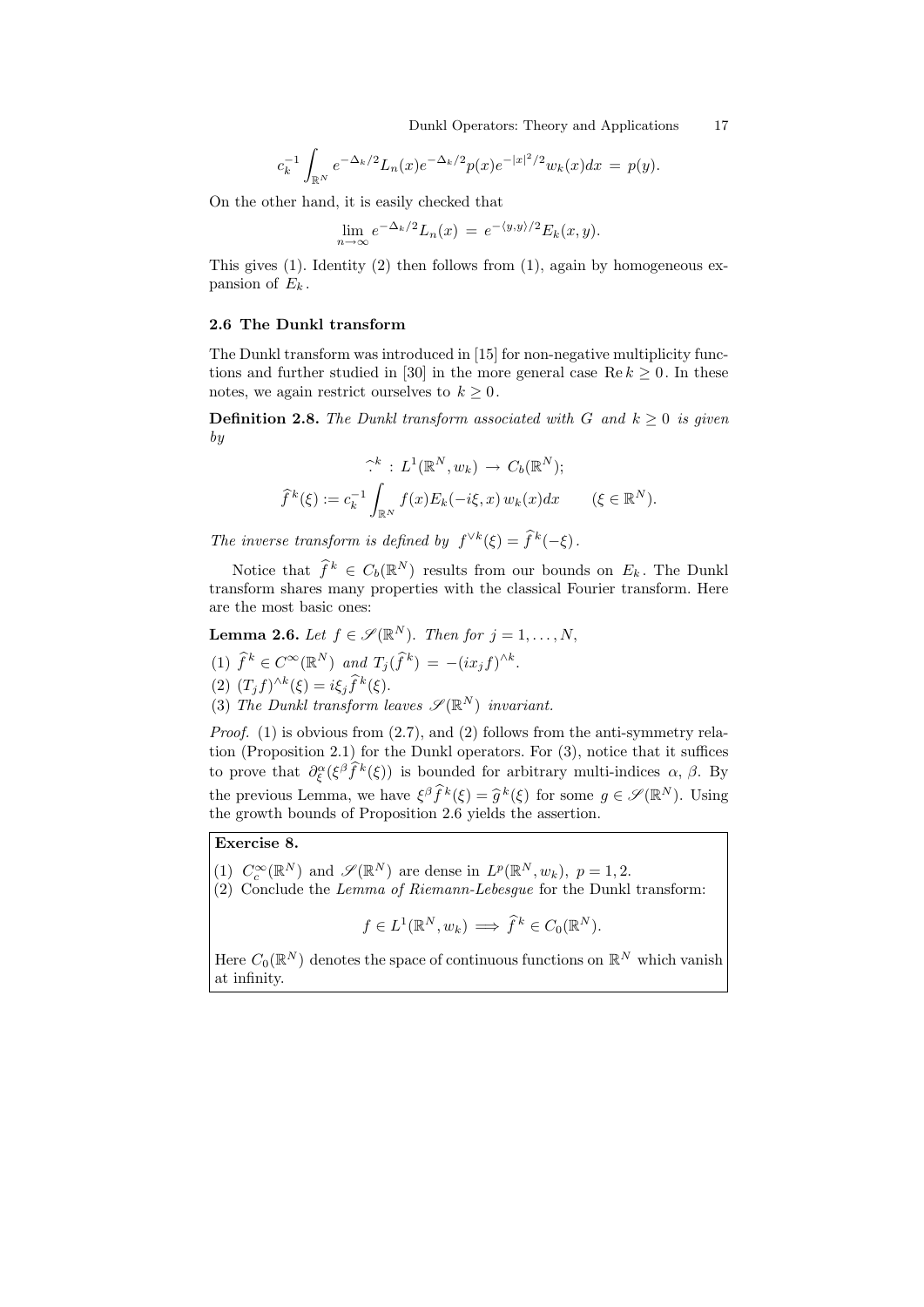The following are the main results for the Dunkl transform; we omit the proofs but refer the reader to [15] and [30]:

- **Theorem 2.6.** (1) The Dunkl transform  $f \mapsto \hat{f}^k$  is a homeomorphism of  $\mathscr{S}(\mathbb{R}^N)$  with period 4.
- (2) (Plancherel theorem) The Dunkl transform has a unique extension to an isometric isomorphism of  $L^2(\mathbb{R}^N,w_k)$ . We denote this isomorphism again by  $f \mapsto \widehat{f}^k$ .
- (3)  $(L^1\text{-}inversion)$  For all  $f \in L^1(\mathbb{R}^N, w_k)$  with  $\hat{f}^k \in L^1(\mathbb{R}^N, w_k)$ ,

$$
f = (\widehat{f}^k)^{\vee k} \quad a.e.
$$

## 3 CMS models and generalized Hermite polynomials

#### 3.1 Quantum Calogero-Moser-Sutherland models

Quantum Calogero-Moser-Sutherland (CMS) models describe quantum mechanical systems of N identical particles on a circle or line which interact pairwise through long range potentials of inverse square type. They are exactly solvable and have gained considerable interest in theoretical physics during the last years. Among the broad literature in this area, we refer to [10], [36], [33], [5], [2]-[4], [46], [47], [61], [17]. CMS models have in particular attracted some attention in conformal field theory, and they are being used to test the ideas of fractional statistics ([24], [25]). While explicit spectral resolutions of such models were already obtained by Calogero and Sutherland ([6], [57]), a new aspect in the understanding of their algebraic structure and quantum integrability was much later initiated by [48] and [26]. The Hamiltonian under consideration is hereby modified by certain exchange operators, which allow to write it in a decoupled form. These exchange modifications can be expressed in terms of Dunkl operators of type  $A_{N-1}$ . The Hamiltonian of the linear CMS model with harmonic confinement in  $L^2(\mathbb{R}^N)$  is given by

$$
\mathcal{H}_C = -\Delta + g \sum_{1 \le i < j \le N} \frac{1}{(x_i - x_j)^2} + \omega^2 |x|^2; \tag{3.1}
$$

here  $\omega > 0$  is a frequency parameter and  $g \ge -1/2$  is a coupling constant. In case  $\omega = 0$ , (3.1) describes the free Calogero model. On the other hand, if  $g = 0$ , then  $\mathcal{H}_C$  coincides with the Hamiltonian of the N-dimensional isotropic harmonic oscillator,

$$
\mathcal{H}_0 = -\Delta + \omega^2 |x|^2.
$$

The spectral decomposition of this operator in  $L^2(\mathbb{R}^N)$  is well-known: The spectrum is discrete,  $\sigma(\mathcal{H}_0) = \{(2n+N)\omega, n \in \mathbb{Z}_+\}$ , and the classical multivariable Hermite functions (tensor products of one-variable Hermite functions,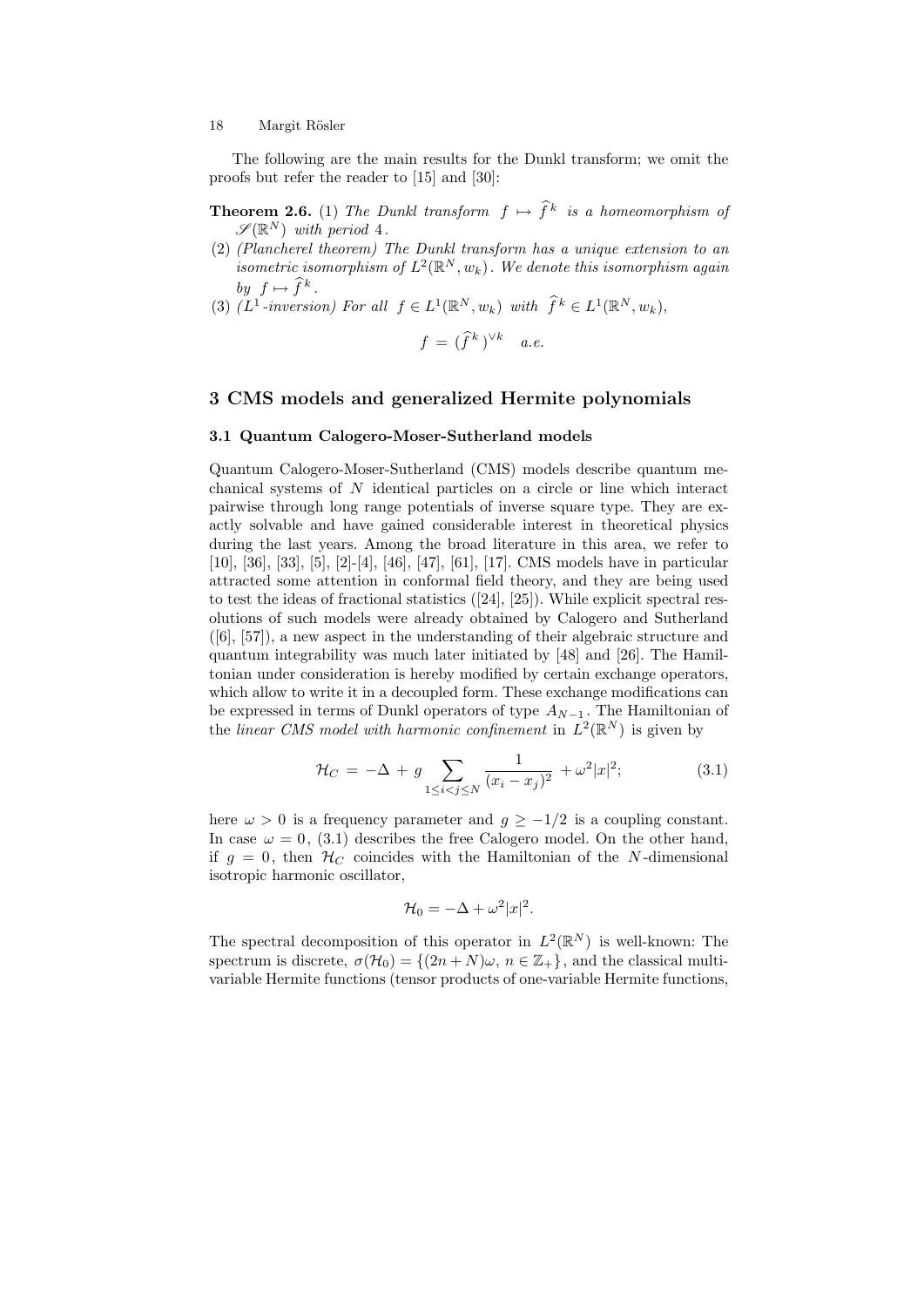c.f. Examples 3.1), form a complete set of eigenfunctions. The study of the Hamiltonian  $\mathcal{H}_C$  was initiated by Calogero ([6]); he computed its spectrum and determined the structure of the bosonic eigenfunctions and scattering states in the confined and free case, respectively. Perelomov [47] observed that  $(3.1)$  is completely quantum integrable, i.e. there exist N commuting, algebraically independent symmetric linear operators in  $L^2(\mathbb{R}^N)$  including  $\mathcal{H}_C$ . We mention that the complete integrability of the classical Hamiltonian systems associated with (3.1) goes back to Moser [41]. There exist generalizations of the classical Calogero-Moser-Sutherland models in the context of abstract root systems, see for instance [42], [43]. In particular, if  $R$  is an arbitrary root system on  $\mathbb{R}^N$  and k is a nonnegative multiplicity function on it, then the corresponding abstract Calogero Hamiltonian with harmonic confinement is given by

$$
\widetilde{\mathcal{H}}_k = -\widetilde{\mathcal{F}}_k + \omega^2 |x|^2
$$

with the formal expression

$$
\widetilde{\mathcal{F}}_k = \Delta - 2 \sum_{\alpha \in R_+} k(\alpha)(k(\alpha) - 1) \frac{1}{\langle \alpha, x \rangle^2}.
$$

If R is of type  $A_{N-1}$ , then  $\widetilde{\mathcal{H}}_k$  just coincides with  $\mathcal{H}_C$ . For both the classical and the quantum case, partial results on the integrability of this model are due to Olshanetsky and Perelomov [42], [43]. A new aspect in the understanding of the algebraic structure and the quantum integrability of CMS systems was initiated by Polychronakos [48] and Heckman [26]. The underlying idea is to construct quantum integrals for CMS models from differential-reflection operators. Polychronakos introduced them in terms of an "exchange-operator formalism" for (3.1). He thus obtained a complete set of commuting observables for (3.1) in an elegant way. In [26] it was observed in general that the complete algebra of quantum integrals for free, abstract Calogero models is intimately connected with the corresponding algebra of Dunkl operators. Let us briefly describe this connection: Consider the following modification of  $\mathcal{F}_k$ , involving reflection terms:

$$
\mathcal{F}_k = \Delta - 2 \sum_{\alpha \in R_+} \frac{k(\alpha)}{\langle \alpha, x \rangle^2} \left( k(\alpha) - \sigma_\alpha \right). \tag{3.2}
$$

In order to avoid singularities in the reflecting hyperplanes, it is suitable to carry out a gauge transform by  $w_k^{1/2}$  $k^{1/2}$ . A short calculation, using again results from [12], gives

$$
w_k^{-1/2} \mathcal{F}_k w_k^{1/2} \,=\, \Delta_k \,,
$$

c.f. [52]. Here  $\Delta_k$  is the Dunkl Laplacian associated with G and k. Now consider the algebra of  $\Pi^G$  of G-invariant polynomials on  $\mathbb{R}^N$ . By a classical theorem of Chevalley (see e.g. [29]), it is generated by  $N$  homogeneous, algebraically independent elements. For  $p \in \Pi^G$  we denote by Res  $(p(T))$  the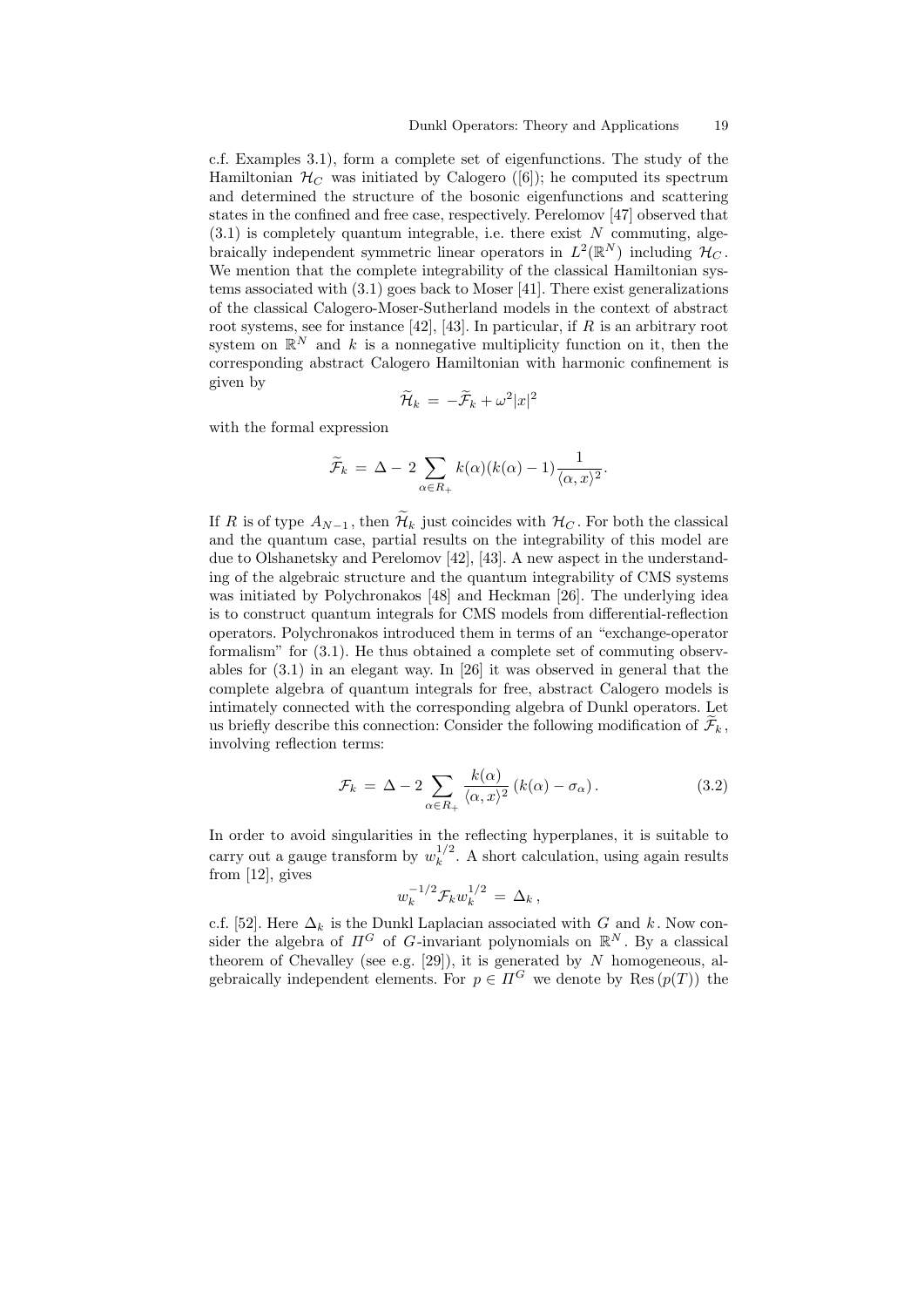restriction of the Dunkl operator  $p(T)$  to  $\Pi^G$  (Recall that  $p(T)$  leaves  $\Pi^G$ invariant!). Then

$$
\mathcal{A} := \{ \operatorname{Res} p(T) : \, p \in \Pi^G \}
$$

is a commutative algebra of differential operators on  $\Pi^G$  containing the operator

$$
Res\left(\Delta_k\right) = w_k^{-1/2} \widetilde{\mathcal{F}}_k w_k^{1/2},
$$

and  $A$  has  $N$  algebraically independent generators, called quantum integrals for the free Hamiltonian  $\mathcal{F}_k$ .

#### 3.2 Spectral analysis of abstract CMS Hamiltonians

This section is devoted to a spectral analysis of abstract linear CMS operators with harmonic confinement. We follow the expositions in [50], [53]. To simplify formulas, we fix  $\omega = 1/2$ ; corresponding results for general  $\omega$  can always be obtained by rescaling. We again work with the gauge-transformed version with reflection terms,

$$
\mathcal{H}_k := w_k^{-1/2} \left( -\mathcal{F}_k + \frac{1}{4} |x|^2 \right) w_k^{1/2} = -\Delta_k + \frac{1}{4} |x|^2.
$$

Due to the anti-symmetry of the first order Dunkl operators (Proposition 2.1), this operator is symmetric and densely defined in  $L^2(\mathbb{R}^N, w_k)$  with domain  $\mathcal{D}(\mathcal{H}_k) := \mathscr{S}(\mathbb{R}^N)$ . Notice that in case  $k = 0, \mathcal{H}_k$  is just the Hamiltonian of the  $N$ -dimensional isotropic harmonic oscillator. We further consider the Hilbert space  $L^2(\mathbb{R}^N, m_k)$ , where  $m_k$  is the probability measure

$$
dm_k := c_k^{-1} e^{-|x|^2/2} w_k(x) dx \tag{3.3}
$$

and the operator

$$
\mathcal{J}_k := \, -\Delta_k + \sum_{i=1}^N x_i \partial_i
$$

in  $L^2(\mathbb{R}^N, m_k)$ , with domain  $\mathcal{D}(\mathcal{J}_k) := \Pi$ . It can be shown by standard methods that  $\Pi$  is dense in  $L^2(\mathbb{R}^N, m_k)$ . We do not carry this out; a proof can be found in [51] or in [32], where a comprehensive treatment of density questions in several variables is given.

The next theorem contains a complete description of the spectral properties of  $\mathcal{H}_k$  and  $\mathcal{J}_k$  and generalizes the already mentioned well-known facts for the classical harmonic oscillator Hamilonian. For the proof, we shall employ the  $sl(2)$ -commutation relations of the operators

$$
E := \frac{1}{2}|x|^2, \ \ F := -\frac{1}{2}\Delta_k \quad \text{and} \ \ H := \sum_{i=1}^N x_i \partial_i + (\gamma + N/2)
$$

on  $\Pi$  (with the index  $\gamma = \gamma(k)$  as defined in (2.4)) which can be found in [26]. They are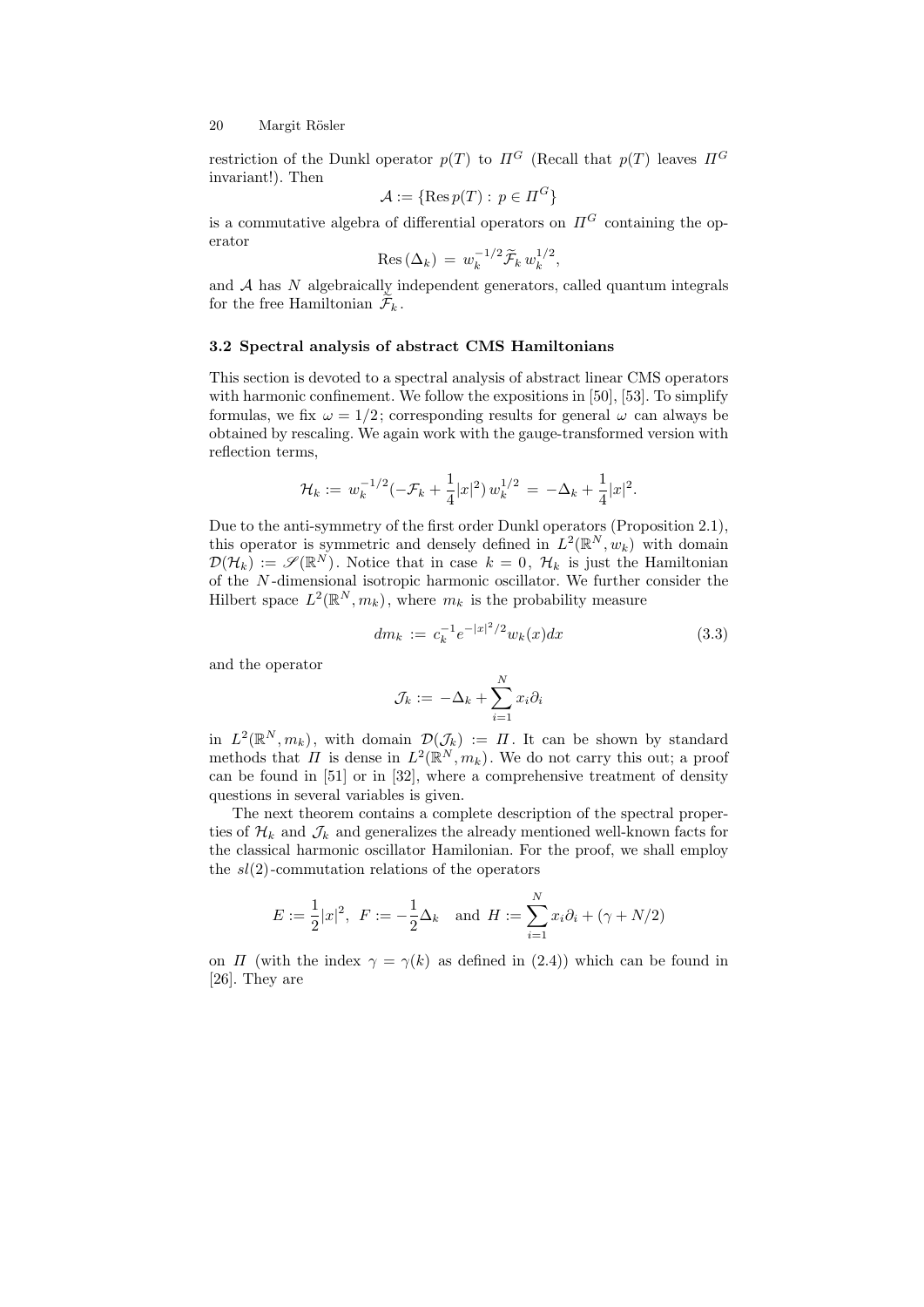Dunkl Operators: Theory and Applications 21

$$
[H, E] = 2E, \quad [H, F] = -2F, \quad [E, F] = H. \tag{3.4}
$$

Notice that the first two relations are immediate consequences of the fact that the Euler operator

$$
\rho := \sum_{i=1}^{N} x_i \partial_i \tag{3.5}
$$

satisfies  $\rho(p) = np$  for each homogeneous  $p \in \mathcal{P}_n$ . We start with the following

Lemma 3.1. On  $\mathcal{D}(\mathcal{J}_k) = \Pi$ ,

$$
\mathcal{J}_k = e^{|x|^2/4} (\mathcal{H}_k - (\gamma + N/2)) e^{-|x|^2/4}.
$$

In particular,  $\mathcal{J}_k$  is symmetric in  $L^2(\mathbb{R}^N, m_k)$ .

Proof. From (3.4) it is easily verified by induction that

$$
[\Delta_k,E^n]=2nE^{n-1}H+2n(n-1)E^{n-1}\quad\text{for all}\quad n\in\mathbb{N},
$$

and therefore  $[\Delta_k, e^{-E/2}] = -e^{-E/2}H + \frac{1}{2}Ee^{-E/2}$ . Thus on  $\Pi$ ,

$$
\mathcal{H}_k e^{-E/2} = -\Delta_k e^{-E/2} + \frac{1}{2} E e^{-E/2} = -e^{-E/2} \Delta_k + e^{-E/2} H
$$
  
=  $e^{-E/2} (\mathcal{J}_k + \gamma + N/2).$ 

**Theorem 3.1.** The spaces  $L^2(\mathbb{R}^N, m_k)$  and  $L^2(\mathbb{R}^N, w_k)$  admit orthogonal Hilbert space decompositions into eigenspaces of the operators  $\mathcal{J}_k$  and  $\mathcal{H}_k$ respectively. More precisely, define

$$
V_n := \{ e^{-\Delta_k/2} p : p \in \mathcal{P}_n \} \subset \Pi, \quad W_n := \{ e^{-|x|^2/4} q(x), \ q \in V_n \} \subset \mathscr{S}(\mathbb{R}^N).
$$

Then  $V_n$  is the eigenspace of  $\mathcal{J}_k$  corresponding to the eigenvalue n,  $W_n$  is the eigenspace of  $\mathcal{H}_k$  corresponding to the eigenvalue  $n + \gamma + N/2$ , and

$$
L^2(\mathbb{R}^N, m_k) = \bigoplus_{n \in \mathbb{Z}_+} V_n, \quad L^2(\mathbb{R}^N, w_k) = \bigoplus_{n \in \mathbb{Z}_+} W_n.
$$

Remark 3.1. A densely defined linear operator  $(A, \mathcal{D}(A))$  in a Hilbert space  $H$  is called essentially self-adjoint, if it satisfies

- (i) A is symmetric, i.e.  $\langle Ax, y \rangle = \langle x, Ay \rangle$  for all  $x \in \mathcal{D}(A);$
- (ii) The closure  $\overline{A}$  of A is selfadjoint.

In fact, every symmetric operator A in H has a unique closure  $\overline{A}$  (because  $A \subseteq A^*$ , and the adjoint  $A^*$  is closed). If H has a countable orthonormal basis  $\{v_n, n \in \mathbb{Z}_+\}\subset \mathcal{D}(A)$  consisting of eigenvectors of A corresponding to eigenvalues  $\lambda_n \in \mathbb{R}$ , then it is straightforward that A is essentially selfadjoint, and that the spectrum of the self-adjoint operator  $\overline{A}$  is given by  $\sigma(\overline{A}) = \{\lambda_n, n \in \mathbb{Z}_+\}.$  (See for instance Lemma 1.2.2 of [8]).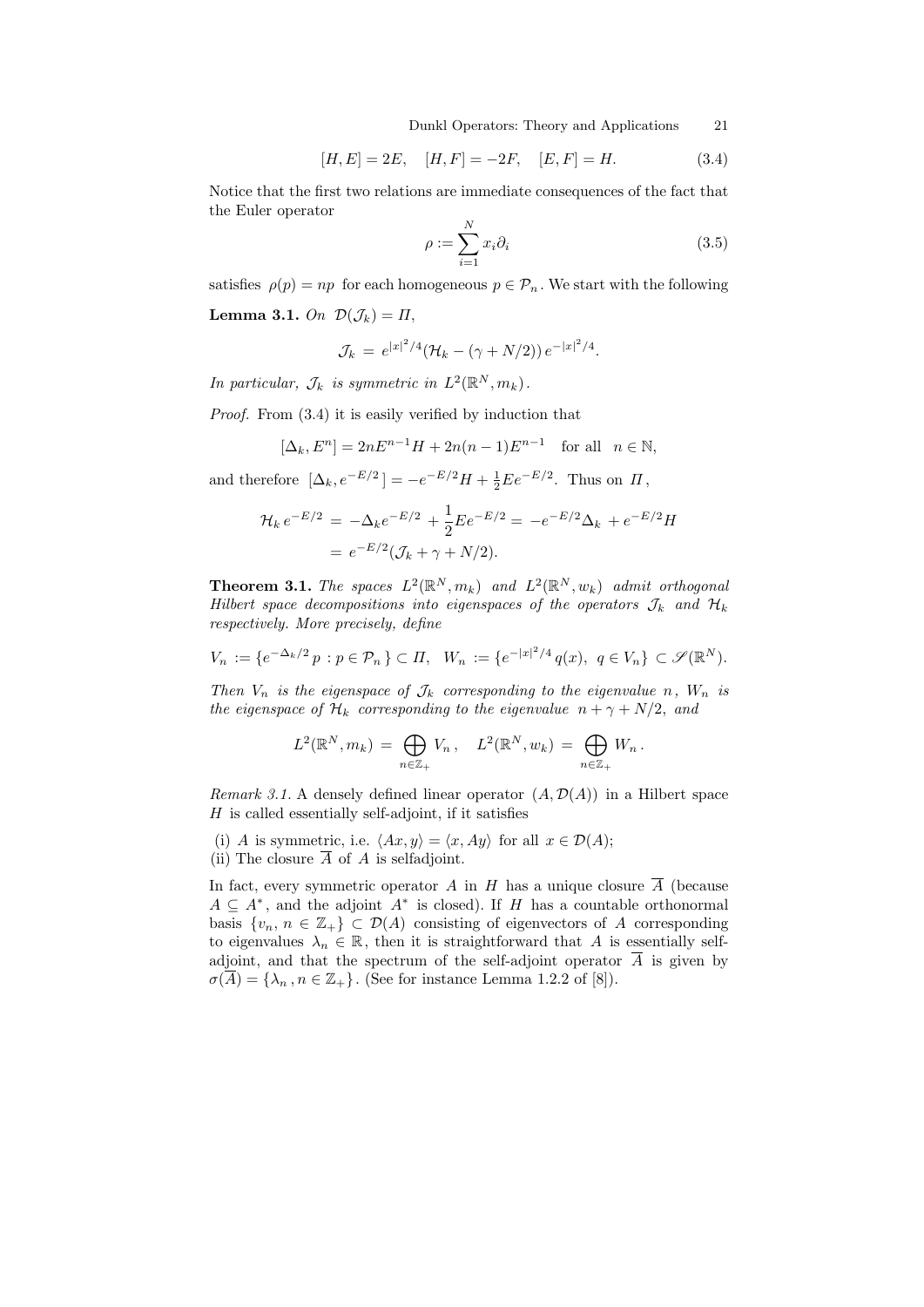In our situation, the operator  $\mathcal{H}_k$  is densely defined and symmetric in  $L^2(\mathbb{R}^N, w_k)$  (the first order Dunkl operators being anti-symmetric), and the same holds for  $\mathcal{J}_k$  in  $L^2(\mathbb{R}^N, m_k)$ . The above theorem implies that  $\mathcal{H}_k$  and  $\mathcal{J}_k$  are essentially self-adjoint and that

$$
\sigma(\overline{\mathcal{H}_k}) = \{n + \gamma + N/2, n \in \mathbb{Z}_+\}, \quad \sigma(\overline{\mathcal{J}_k}) = \mathbb{Z}_+.
$$

Proof (of Theorem 3.1). Equation (3.4) and induction yield the commuting relations  $[\rho, \Delta_k^n] = -2n\Delta_k^n$  for all  $n \in \mathbb{Z}_+$ , and hence

$$
[\rho, e^{-\Delta_k/2}] = \Delta_k e^{-\Delta_k/2}.
$$

If  $q \in \Pi$  is arbitrary and  $p := e^{\Delta_k/2}q$ , it follows that

$$
\rho(q) = (\rho e^{-\Delta_k/2})(p) = e^{-\Delta_k/2}\rho(p) + \Delta_k e^{-\Delta_k/2}p = e^{-\Delta_k/2}\rho(p) + \Delta_k q.
$$

Hence for  $a \in \mathbb{C}$  there are equivalent:

$$
(-\Delta_k + \rho)(q) = aq \iff \rho(p) = ap \iff a = n \in \mathbb{Z}_+ \text{ and } p \in \mathcal{P}_n.
$$

Thus each function from  $V_n$  is an eigenfunction of  $\mathcal{J}_k$  corresponding to the eigenvalue *n*, and  $V_n \perp V_m$  for  $n \neq m$  by the symmetry of  $\mathcal{J}_k$ . This proves the statements for  $\mathcal{J}_k$  because  $\Pi = \bigoplus V_n$  is dense in  $L^2(\mathbb{R}^N, m_k)$ . The statements for  $\mathcal{H}_k$  are then immediate by the Lemma 3.1.

#### 3.3 Generalized Hermite polynomials

The eigenvalues of the CMS Hamiltonians  $\mathcal{H}_k$  and  $\mathcal{J}_k$  are highly degenerate if  $N > 1$ . In this section, we construct natural orthogonal bases for them. They are made up by generalizations of the classical  $N$ -variable Hermite polynomials and Hermite functions to the Dunkl setting. We follow [50], but change our normalization by a factor 2.

The starting point for our construction is the Macdonald-type identity: if  $p, q \in \Pi$ , then

$$
[p,q]_k = \int_{\mathbb{R}^N} e^{-\Delta_k/2} p(x) e^{-\Delta_k/2} q(x) dm_k(x), \tag{3.6}
$$

with the probability measure  $m_k$  defined according to (3.3). Notice that  $[\, .\, ,\, .\,]_k$  is a scalar product on the  $\mathbb{R}$ - vector space  $\Pi_{\mathbb{R}}$  of polynomials with real coefficients. Let  $\{\varphi_{\nu}, \nu \in \mathbb{Z}_{+}^{N}\}$  be an orthonormal basis of  $\Pi_{\mathbb{R}}$  with respect to the scalar product [.,.]<sub>k</sub> such that  $\varphi_{\nu} \in \mathcal{P}_{|\nu|}$ . As homogeneous polynomials of different degrees are orthogonal, the  $\varphi_{\nu}$  with fixed  $|\nu| = n$  can for example be constructed by Gram-Schmidt orthogonalization within  $\mathcal{P}_n \cap \Pi_{\mathbb{R}}$  from an arbitrary ordered real-coefficient basis. If  $k = 0$ , the canonical choice of the basis  $\{\varphi_{\nu}\}\$ is just  $\varphi_{\nu}(x) := (\nu!)^{-1/2}x^{\nu}$ .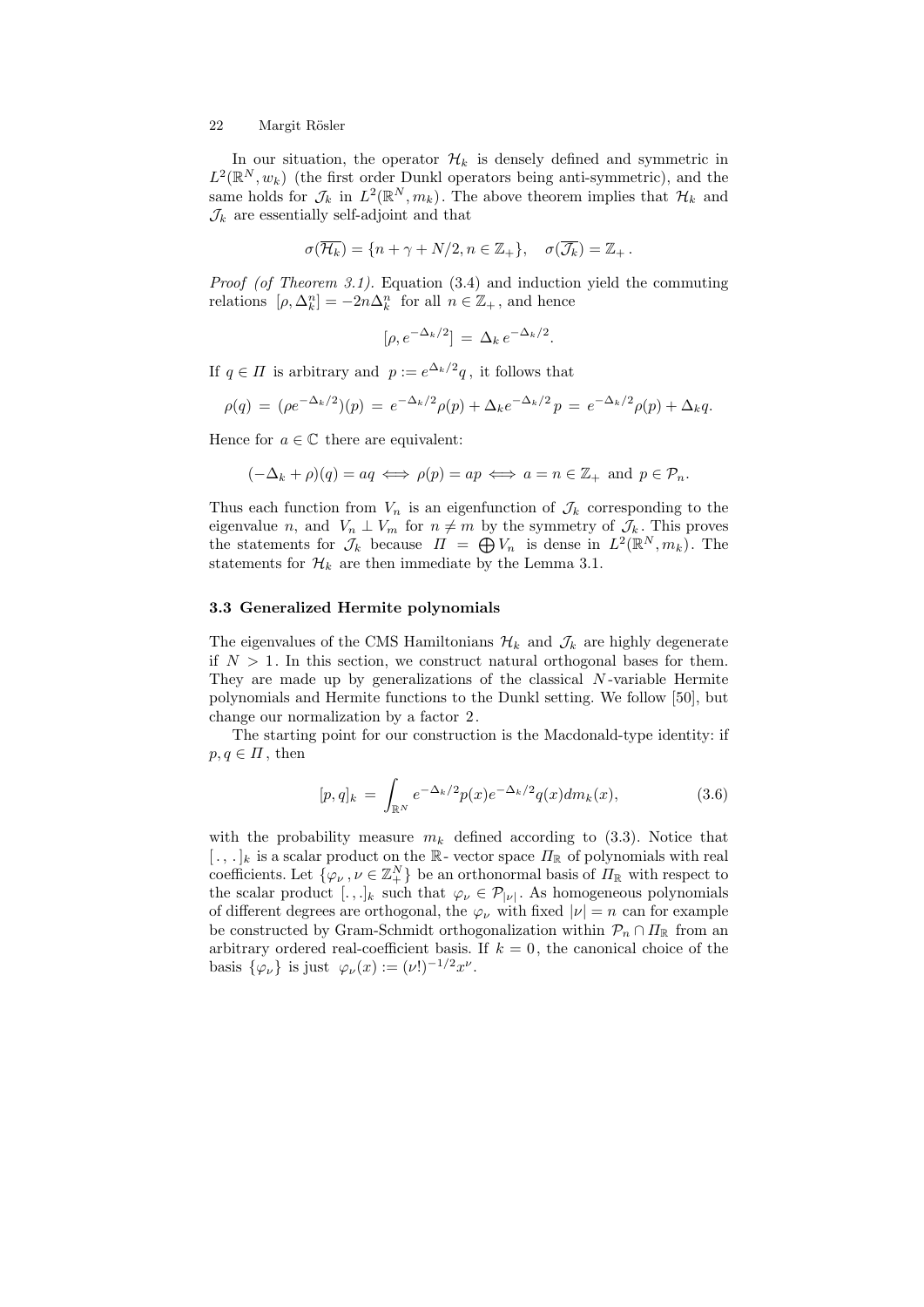**Definition 3.1.** The generalized Hermite polynomials  $\{H_{\nu}, \nu \in \mathbb{Z}_{+}^{N}\}$  associated with the basis  $\{\varphi_{\nu}\}\$  on  $\mathbb{R}^N$  are given by

$$
H_{\nu}(x) := e^{-\Delta_k/2} \varphi_{\nu}(x). \tag{3.7}
$$

Moreover, we define the generalized Hermite functions on  $\mathbb{R}^N$  by

$$
h_{\nu}(x) := e^{-|x|^2/4} H_{\nu}(x), \quad \nu \in \mathbb{Z}_{+}^{N}.
$$
 (3.8)

 $H_{\nu}$  is a polynomial of degree  $|\nu|$  satisfying  $H_{\nu}(-x) = (-1)^{|\nu|} H_{\nu}(x)$  for all  $x \in \mathbb{R}^N$ . By virtue of (3.6), the  $H_{\nu}$ ,  $\nu \in \mathbb{Z}_+^N$  form an orthonormal basis of  $L^2(\mathbb{R}^N, m_k)$ .

Examples 3.1. (1) Classical multivariable Hermite polynomials. Let  $k = 0$ , and choose the standard orthonormal system  $\varphi_{\nu}(x) = (\nu!)^{-1/2} x^{\nu}$ , with respect to  $[.,.]_0$ . The associated Hermite polynomials are given by

$$
H_{\nu}(x) = \frac{1}{\sqrt{\nu!}} \prod_{i=1}^{N} e^{-\partial_i^2/2} (x_i^{\nu_i}) = \frac{2^{-|\nu|/2}}{\sqrt{\nu!}} \prod_{i=1}^{N} \widehat{H}_{\nu_i}(x_i/\sqrt{2}), \qquad (3.9)
$$

where the  $\widehat{H}_n, n \in \mathbb{Z}_+$  are the classical Hermite polynomials on R defined by

$$
\widehat{H}_n(x) = (-1)^n e^{x^2} \frac{d^n}{dx^n} e^{-x^2}.
$$

(2) The one-dimensional case. Up to sign changes, there exists only one orthonormal basis with respect to  $[.,.]_k$ . The associated Hermite polynomials are given, up to multiplicative constants, by the generalized Hermite mials are given, up to multiplicative constants, by the generalized Hermite<br>polynomials  $H_n^k(x/\sqrt{2})$  on  $\mathbb R$ . These polynomials can be found in [7] and were further studied in [56] in connection with a Bose-like oscillator calculus. The  $H_n^k$  are orthogonal with respect to  $|x|^{2k}e^{-|x|^2}$  and can be written as

$$
\begin{cases} H_{2n}^k(x) = (-1)^n 2^{2n} n! \, L_n^{k-1/2}(x^2), \\ H_{2n+1}^k(x) = (-1)^n 2^{2n+1} n! \, x L_n^{k+1/2}(x^2); \end{cases}
$$

here the  $L_n^{\alpha}$  are the usual Laguerre polynomials of index  $\alpha \geq -1/2$ , given by

$$
L_n^{\alpha}(x) = \frac{1}{n!} x^{-\alpha} e^x \frac{d^n}{dx^n} (x^{n+\alpha} e^{-x}).
$$

(3) The  $A_{N-1}$ -case. There exists a natural orthogonal system  $\{\varphi_{\nu}\}\,$  made up by the so-called non-symmetric Jack polynomials. For a multiplicity parameter  $k > 0$ , the associated non-symmetric Jack polynomials  $E_{\nu}$ ,  $\nu \in$  $\mathbb{Z}_{+}^{N}$ , as introduced in [45] (see also [35]), are uniquely defined by the following conditions:

(i) 
$$
E_{\nu}(x) = x^{\nu} + \sum_{\mu < p} c_{\nu, \mu} x^{\mu}
$$
 with  $c_{\nu, \mu} \in \mathbb{R}$ ;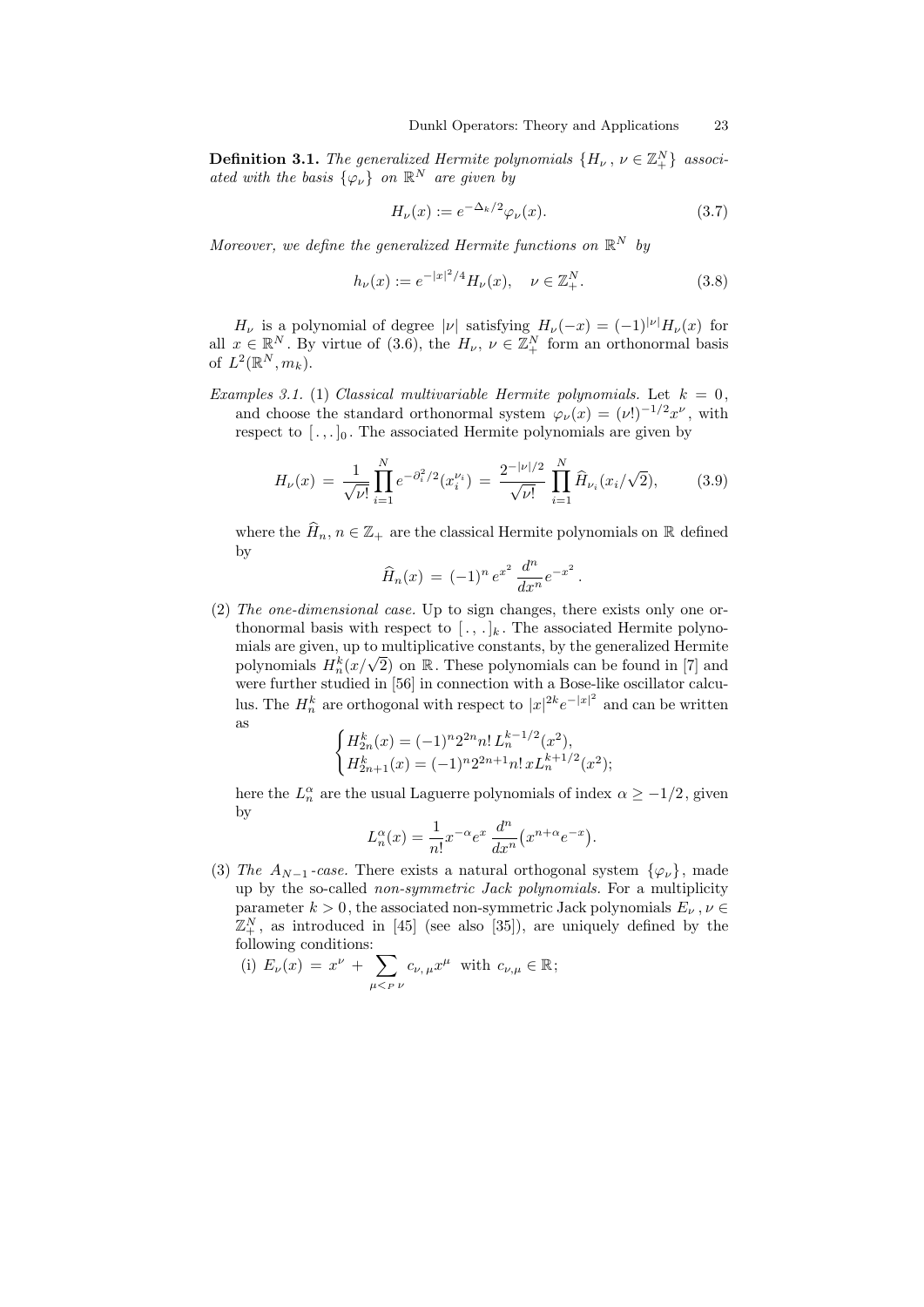(ii) For all  $\mu <_P \nu, \; (E_{\nu}(x), x^{\mu})_k = 0$  .

Here  $\langle P \rangle$  is a dominance order defined within multi-indices of equal total length (see [45]), and the inner product  $(.,.)_k$  on  $\Pi \cap \Pi_{\mathbb{R}}$  is given by

$$
(f,g)_k := \int_{\mathbb{T}^N} f(z)g(\overline{z}) \prod_{i < j} |z_i - z_j|^{2k} dz
$$

with  $\mathbb{T} = \{z \in \mathbb{C} : |z| = 1\}$  and dz being the Haar measure on  $\mathbb{T}^N$ . If f and g have different total degrees, then  $(f, g)_k = 0$ . The set  $\{E_\nu, |\nu| =$ n} forms a vector space basis of  $\mathcal{P}_n \cap \Pi_{\mathbb{R}}$ . It can be shown (by use of  $A_{N-1}$ -type Cherednik operators) that the Jack polynomials  $E_{\nu}$  are also orthogonal with respect to the Dunkl pairing  $[\cdot, \cdot]_k$ ; for details see [50]. The corresponding generalized Hermite polynomials and their symmetric counterparts have been studied in [37], [38] and in [2] - [4].

As an immediate consequence of Theorem 3.1 we obtain analogues of the classical second order differential equations for generalized Hermite polynomials and Hermite functions:

**Corollary 3.1.** (i) 
$$
(-\Delta_k + \sum_{i=1}^N x_i \partial_i) H_{\nu} = |\nu| H_{\nu}
$$
.  
\n(ii)  $(-\Delta_k + \frac{1}{4} |x|^2) h_{\nu} = (|\nu| + \gamma + N/2) h_{\nu}$ .

Various further useful properties of the classical Hermite polynomials and Hermite functions have extensions to our general setting. We conclude this section with a list of them. The proofs can be found in [50]. For further results on generalized Hermite polynomials, one can also see for instance [9].

**Theorem 3.2.** Let  $\{H_{\nu}\}\$  be the Hermite polynomials associated with the basis  $\{\varphi_{\nu}\}\$  on  $\mathbb{R}^N$  and let  $x, y \in \mathbb{R}^N$ . Then

- (1) (Rodrigues formula)  $H_{\nu}(x) = (-1)^{|\nu|} e^{|x|^2/2} \varphi_{\nu}(T) e^{-|x|^2/2}$
- (2) (Generating relation)  $e^{-|y|^2/2}E_k(x,y) = \sum$  $\nu \in \mathbb{Z}_+^N$  $H_{\nu}(x)\varphi_{\nu}(y)$

(3) (Mehler formula) For all  $0 < r < 1$ ,

$$
\sum_{\nu \in \mathbb{Z}_+^N} H_{\nu}(x) H_{\nu}(y) r^{|\nu|} =
$$
  

$$
\frac{1}{(1 - r^2)^{\gamma + N/2}} \exp \left\{-\frac{r^2(|x|^2 + |y|^2)}{2(1 - r^2)}\right\} E_k(\frac{rx}{1 - r^2}, y).
$$

The sums are absolutely convergent in both cases.

The Dunkl kernel  $E_k$  in (2) and (3) replaces the usual exponential function. It comes in via the following relation with the (arbitrary!) basis  $\{\varphi_{\nu}\}$ :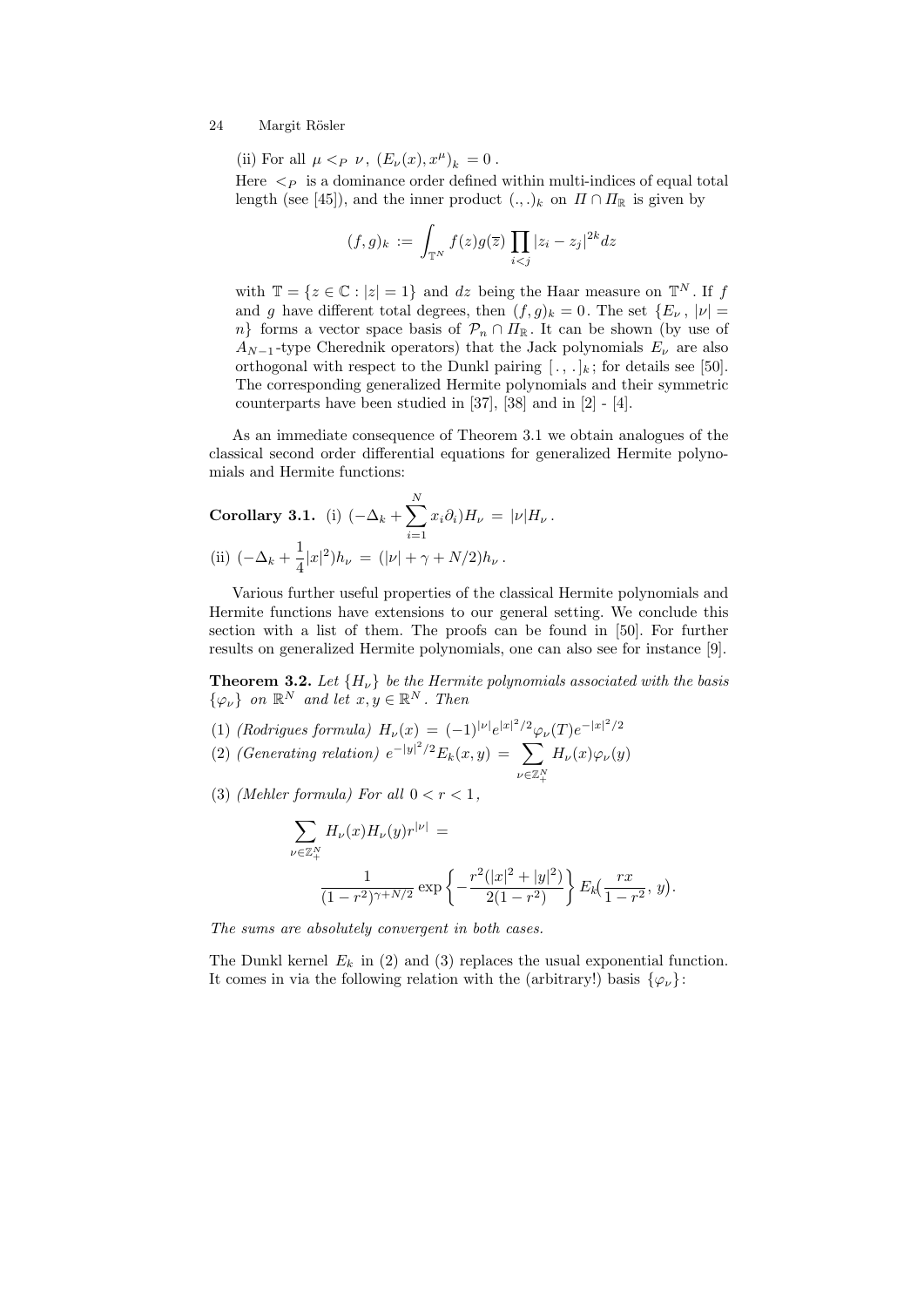Dunkl Operators: Theory and Applications 25

$$
E_k(x,y) = \sum_{\nu \in \mathbb{Z}_+^N} \varphi_{\nu}(x) \varphi_{\nu}(y) \quad (x, y \in \mathbb{R}^N).
$$

**Proposition 3.1.** The generalized Hermite functions  $\{h_{\nu}, \nu \in \mathbb{Z}_{+}^{N}\}\$  are a basis of eigenfunctions of the Dunkl transform on  $L^2(\mathbb{R}^N, w_k)$  with

$$
h_{\nu}^{\wedge k} \,=\, (-i)^{|\nu|} h_{\nu}.
$$

## 4 Positivity results

#### 4.1 Positivity of Dunkl's intertwining operator

In this section it is always assumed that  $k \geq 0$ . The reference is [51].

We shall say that a linear operator A on  $\Pi$  is *positive*, if A leaves the positive cone

$$
\Pi_+ := \{ p \in \Pi : p(x) \ge 0 \quad \text{for all } x \in \mathbb{R}^N \}
$$

invariant. The following theorem is the central result of this section:

## **Theorem 4.1.**  $V_k$  is positive on  $\Pi$ .

Once this is known, more detailed information about  $V_k$  can be obtained by its extension to the algebras  $A_r$ , which were introduced in Definition 2.5. This leads to

**Theorem 4.2.** For each  $x \in \mathbb{R}^N$  there exists a unique probability measure  $\mu_x^k$  on the Borel- $\sigma$ -algebra of  $\mathbb{R}^N$  such that

$$
V_k f(x) = \int_{\mathbb{R}^N} f(\xi) d\mu_x^k(\xi) \quad \text{for all } f \in A_{|x|}.
$$
 (4.1)

The representing measures  $\mu_x^k$  are compactly supported with  $\text{supp}\,\mu_x^k \subseteq$ co  $\{qx, q \in G\}$ , the convex hull of the orbit of x under G. Moreover, they satisfy

$$
\mu_{rx}^k(B) = \mu_x^k(r^{-1}B), \quad \mu_{gx}^k(B) = \mu_x^k(g^{-1}(B)) \tag{4.2}
$$

for each  $r > 0$ ,  $g \in G$  and each Borel set  $B \subseteq \mathbb{R}^N$ .

The proof of Theorem 4.1 affords several steps, the crucial one being a reduction from the  $N$ -dimensional to a one-dimensional problem. We shall give an outline, but beforehand we turn to the proof of Theorem 4.2.

*Proof (of Theorem 4.2)*. Fix  $x \in \mathbb{R}^N$  and put  $r = |x|$ . Then the mapping

$$
\Phi_x: f \mapsto V_k f(x)
$$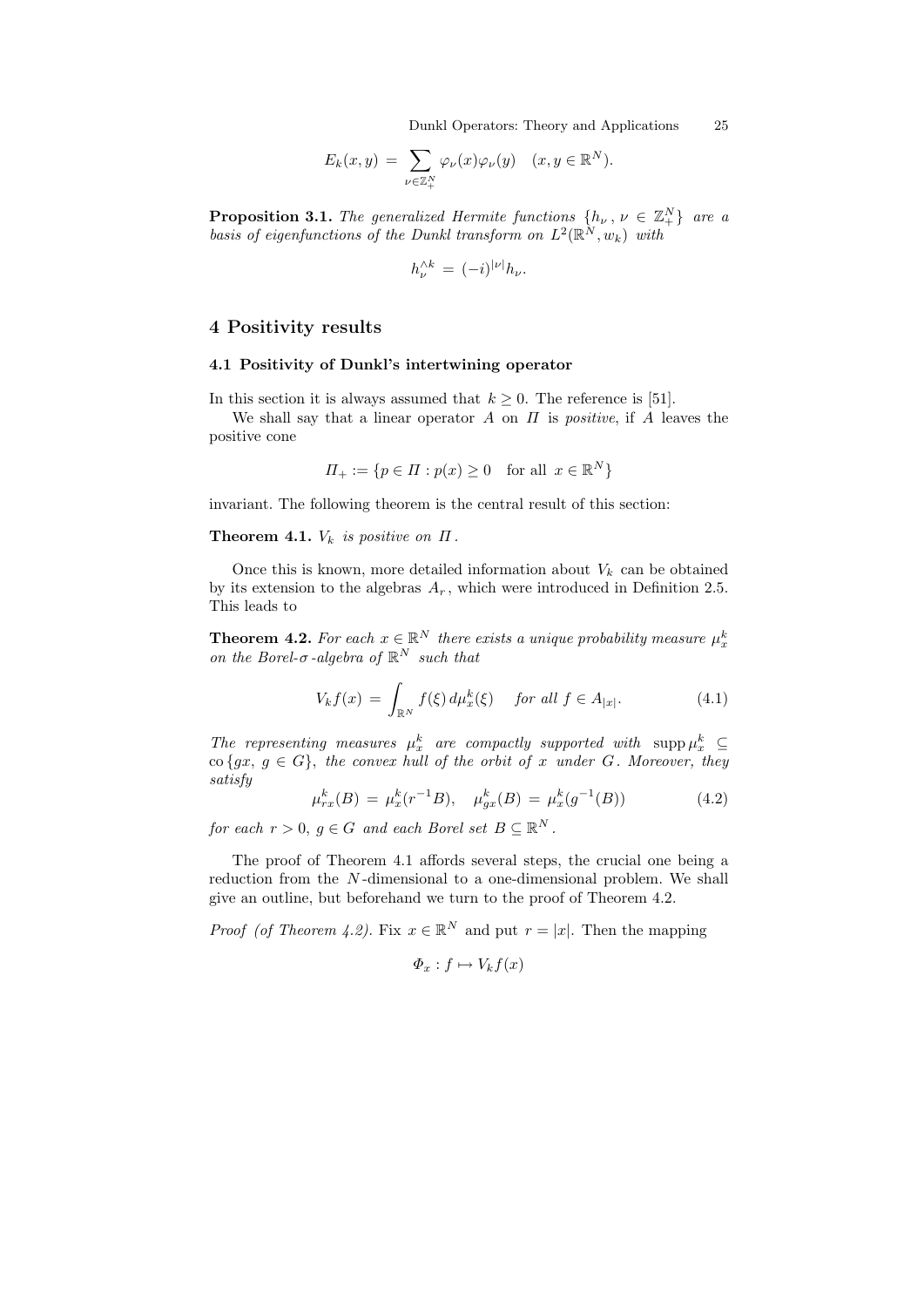is a bounded linear functional on  $A_r$ , and Theorem 4.1 implies that it is positive on the dense subalgebra  $\Pi$  of  $A_r$ , i.e.  $\Phi_x(|p|^2) \geq 0$ . Consequently,  $\Phi_x$  is a positive functional on the full Banach-∗-algebra  $A_r$ . There exists a representation theorem of Bochner for positive functionals on commutative Banach-∗-algebras (see for instance Theorem 21.2 of [21]). It implies in our case that there exists a unique measure  $\nu_x \in M_b^+(\Delta_S(A_r))$  such that

$$
\Phi_x(f) = \int_{\Delta_S(A_r)} \widehat{f}(\varphi) \, d\nu_x(\varphi) \quad \text{ for all } f \in A_r,
$$

with  $\hat{f}$  the Gelfand transform of f. Keeping Exercise 7 in mind, one obtains representing measures  $\mu_x^k$  supported in the ball  $B_r$ ; the sharper statement on the support is obtained by results of [30]. The remaining statements are easy.

The key for the proof of Theorem 4.1 is a characterization of positive semigroups on polynomials which are generated by degree-lowering operators. We call a linear operator A on  $\Pi$  degree-lowering, if  $deg(Ap) < deg(p)$  for all  $\Pi$ . Again, the exponential  $e^A \in \text{End}(\Pi^N)$  is defined by a terminating powerseries, and it can be considered as a linear operator on each of the finite dimensional spaces  $\{p \in \Pi : deg(p) \leq m\}$ . Important examples of degreelowering operators are linear operators which are homogeneous of some degree  $-n < 0$ , such as Dunkl operators. The following key result characterizes positive semigroups generated by degree-lowering operators; it is an adaption of a well-known Hille-Yosida type characterization theorem for so called Feller-Markov semigroups which will be discussed a little later in our course, see Theorem 4.7.

**Theorem 4.3.** Let A be a degree-lowering linear operator on  $\Pi$ . Then the following statements are equivalent:

(1)  $e^{tA}$  is positive on  $\Pi$  for all  $t \geq 0$ .

(2) A satisfies the "positive minimum principle"

(M) For every  $p \in \Pi_+$  and  $x_0 \in \mathbb{R}^N$ ,  $p(x_0) = 0$  implies  $Ap(x_0) \geq 0$ .

## Exercise 9.

- (1) Prove implication  $(1) \Rightarrow (2)$  of this theorem.
- (2) Verify that the (usual) Laplacian  $\Delta$  satisfies the positive minimum principle (M). Can you extend this result to the Dunkl Laplacian  $\Delta_k$ ? (C.f. Exercise 12!)

Let us now outline the proof of Theorem 4.1. We consider the generalized Laplacian  $\Delta_k$  associated with G and k, which is homogeneous of degree  $-2$ on  $\Pi$ . With the notation introduced in  $(2.2)$ , it can be written as

$$
\Delta_k = \Delta + L_k \quad \text{with } L_k = 2 \sum_{\alpha \in R_+} k(\alpha) \delta_\alpha. \tag{4.3}
$$

Here  $\delta_{\alpha}$  acts in direction  $\alpha$  only.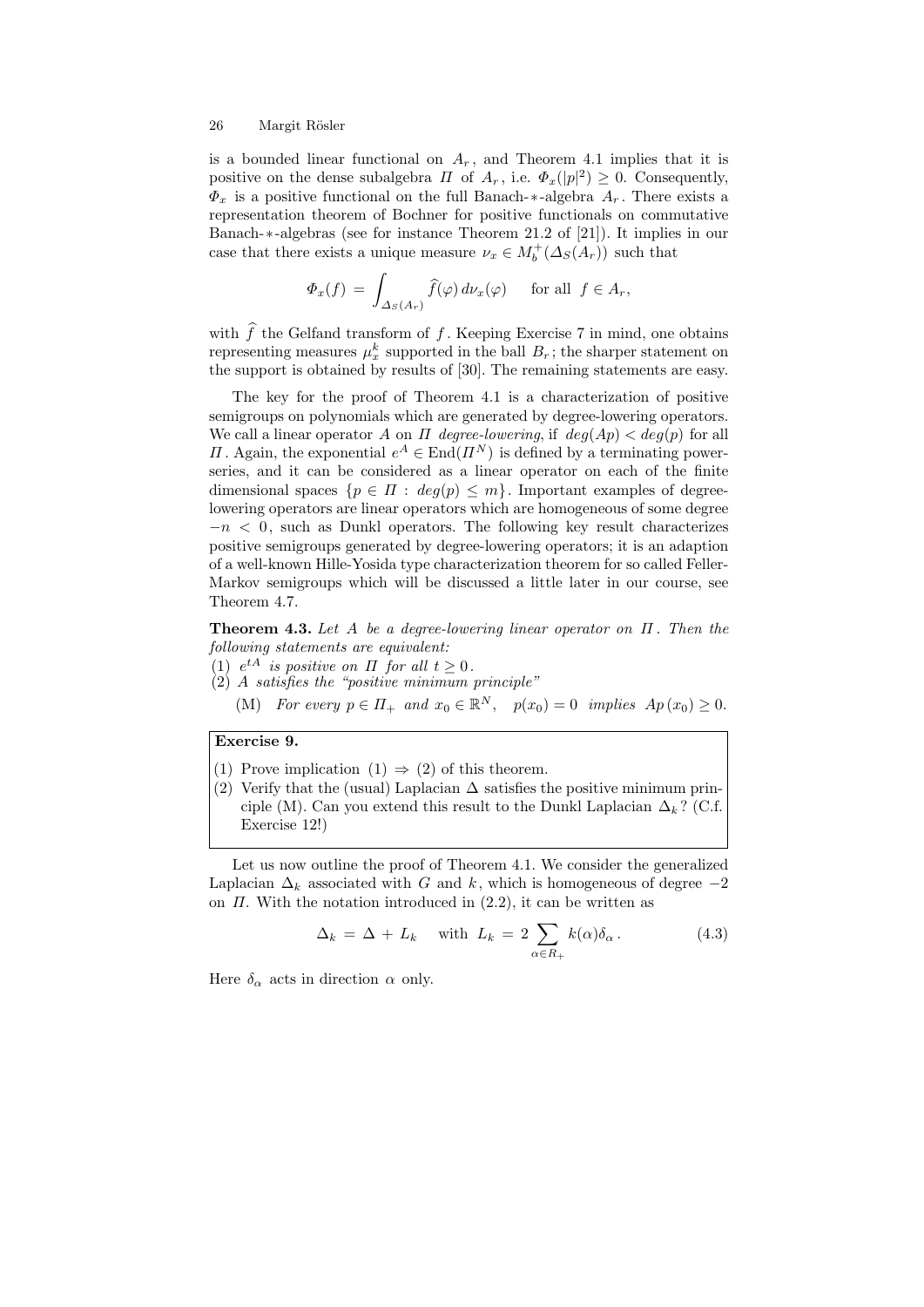**Theorem 4.4.** The operator  $e^{-\Delta/2}e^{\Delta_k/2}$  is positive on  $\Pi$ .

Proof. We shall deduce this statement from a positivity result for a suitable semigroup. For this, we employ Trotter's product formula, which works for degree-lowering operators just as on finite-dimensional vector spaces: If  $A, B$ are degree-lowering linear operators on  $\Pi$ , then

$$
e^{A+B}p(x) = \lim_{n \to \infty} (e^{A/n}e^{B/n})^n p(x).
$$

Thus, we can write

$$
e^{-\Delta/2}e^{\Delta_k/2}p(x) = e^{-\Delta/2}e^{\Delta/2 + L_k/2}p(x) = \lim_{n \to \infty} e^{-\Delta/2} (e^{\Delta/2n}e^{L_k/2n})^n p(x)
$$

$$
= \lim_{n \to \infty} \prod_{j=1}^n (e^{-(1-j/n)\cdot\Delta/2}e^{L_k/2n}e^{(1-j/n)\cdot\Delta/2})p(x).
$$

It therefore suffices to verify that the operators

$$
e^{-s\Delta}e^{tL_k}e^{s\Delta} \quad (s, t \ge 0)
$$

are positive on  $\Pi$ . Consider s fixed, then

$$
e^{-s\Delta}e^{tL_k}e^{s\Delta} = e^{tA} \quad \text{with } A = e^{-s\Delta}L_k e^{s\Delta}.
$$

It is easily checked that A is degree-lowering. Hence, in view of Theorem 4.3, it remains to show that  $A$  satisfies the positive minimum principle  $(M)$ . We may write

$$
A = e^{-s\Delta} L_k e^{s\Delta} = 2 \sum_{\alpha \in R_+} k(\alpha) e^{-s\partial_{\alpha}^2} \delta_{\alpha} e^{s\partial_{\alpha}^2};
$$

here it was used that  $\delta_{\alpha}$  acts in direction  $\alpha$  only. It can now be checked by direct computation that the one-dimensional operators  $e^{-s\partial^2_{\alpha}}\delta_{\alpha}e^{s\partial^2_{\alpha}}$  satisfy  $(M)$ , and as the  $k(\alpha)$  are non-negative, this must be true for A as well.

Proof (of Theorem 4.1). Notice first that

$$
[V_k p, q]_k = [p, q]_0 \quad \text{for all } p, q \in \Pi.
$$
 (4.4)

In fact, for  $p, q \in \mathcal{P}_n$  with  $n \in \mathbb{Z}_+$ , one obtains

$$
[V_k p, q]_k = [q, V_k p]_k = q(T)(V_k p) = V_k(q(\partial)p) = q(\partial)(p) = [p, q]_0;
$$

here the characterizing properties of  $V_k$  and the fact that  $q(\partial)(p)$  is a constant have been used. For general  $p, q \in \Pi$ , (4.4) then follows from the orthogonality of the spaces  $\mathcal{P}_n$  with respect to both pairings.

Combining the Macdonald-type identity (2.5) with part (4.4), we obtain for all  $p, q \in \Pi$  the identity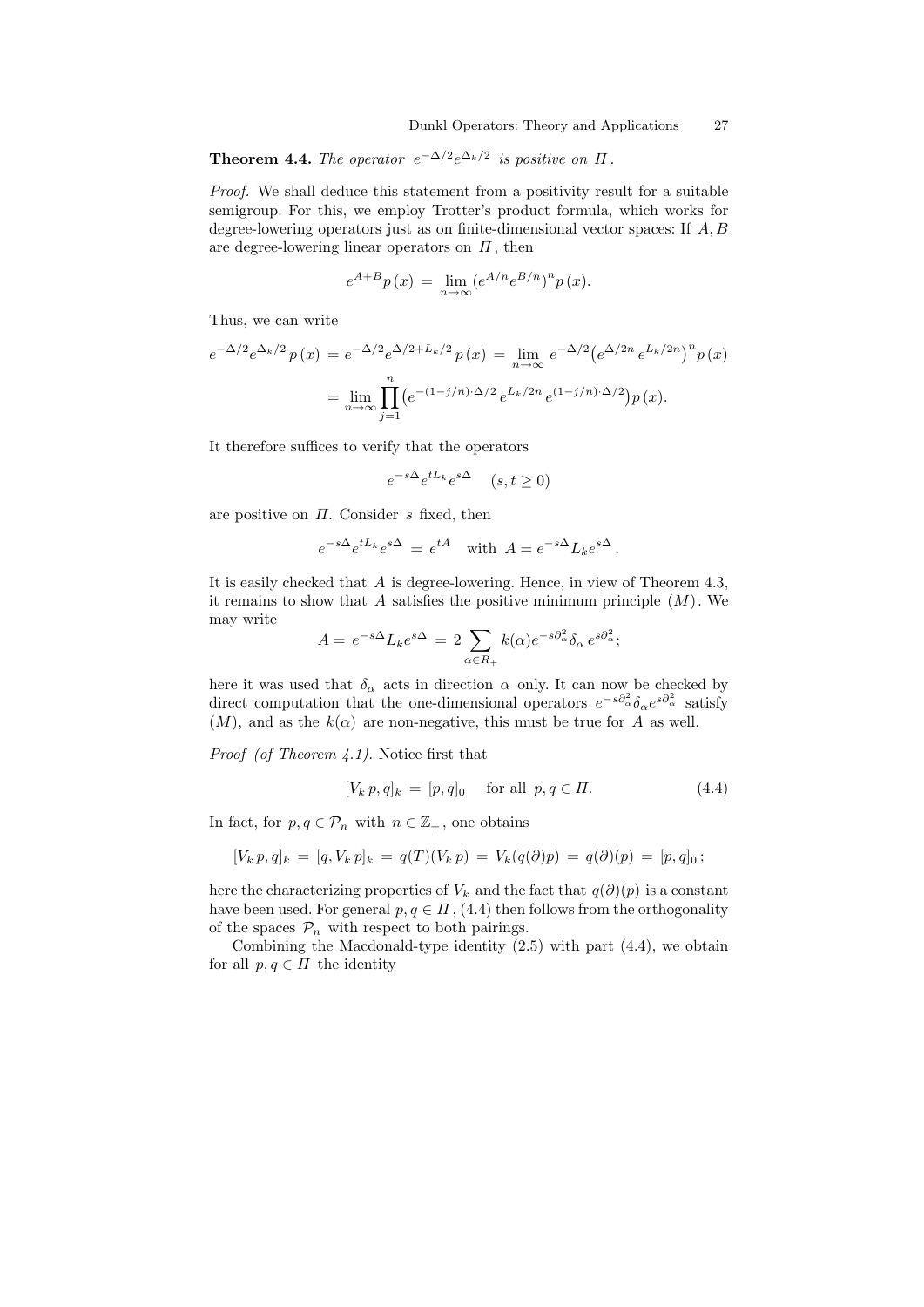$$
c_k^{-1} \int_{\mathbb{R}^N} e^{-\Delta_k/2} (V_k p) e^{-\Delta_k/2} q e^{-|x|^2/2} w_k(x) dx =
$$
  

$$
c_0^{-1} \int_{\mathbb{R}^N} e^{-\Delta/2} p e^{-\Delta/2} q e^{-|x|^2/2} dx.
$$

As  $e^{-\Delta_k/2}(V_k p) = V_k(e^{-\Delta/2}p)$ , and as we may also replace p by  $e^{\Delta/2}p$  and q by  $e^{\Delta_k/2}q$  in the above identity, it follows that for all  $p, q \in \Pi$ 

$$
c_k^{-1} \int_{\mathbb{R}^N} V_k p \, q \, e^{-|x|^2/2} \, w_k(x) dx = c_0^{-1} \int_{\mathbb{R}^N} p \, e^{-\Delta/2} e^{\Delta_k/2} q \, e^{-|x|^2/2} dx. \tag{4.5}
$$

Due to Theorem 4.4, the right side of (4.5) is non-negative for all  $p, q \in \Pi_+$ . From this, the assertion can be deduced by standard density arguments ( $\Pi$ is dense in  $L^2(\mathbb{R}^N, e^{-|x|^2/4}w_k(x)dx)$ .

**Corollary 4.1.** For each  $y \in \mathbb{C}^N$ , the function  $x \mapsto E_k(x, y)$  has the Bochner-type representation

$$
E_k(x,y) = \int_{\mathbb{R}^N} e^{\langle \xi, y \rangle} d\mu_x^k(\xi), \tag{4.6}
$$

where the  $\mu_x^k$  are the representing measures from Theorem 4.2. In particular,  $E_k$  satisfies the estimates stated in Proposition 2.6, and

 $E_k(x, y) > 0$  for all  $x, y \in \mathbb{R}^N$ .

Analogous statements hold for the generalized Bessel function  $J_k$ .

In those cases where the generalized Bessel functions  $J_k(.,y)$  allow an interpretation as the spherical functions of a Cartan motion group, the Bochner representation of these functions is an immediate consequence of Harish-Chandra's theory ([28]). There are, however, no group-theoretical interpretations known for the kernel  $E_k$  so far.

We conclude this section with an open conjecture which would yield a nice extension of Corollary 4.1: Let  $k' \leq k$  be two multiplicity functions on the same root system  $R_1$ , i.e.  $k'(\alpha) \leq k(\alpha)$  for all  $\alpha \in R$ . Prove that for each  $x \in \mathbb{R}^N$ , there exists a compactly supported probability measure  $\mu_x^{k,k'}$  on  $\mathbb{R}^N$ such that

$$
E_k(x,y) = \int_{\mathbb{R}^N} E_{k'}(\xi, y) d\mu_x^{k,k'}(\xi) \quad \text{for all } y \in \mathbb{R}^N.
$$

#### 4.2 Heat kernels and heat semigroups

We start with a motivation: Consider the following initial-value problem for the classical heat equation in  $\mathbb{R}^N$ :

$$
\begin{cases} \Delta u - \partial_t u = 0 & \text{on } \mathbb{R}^N \times (0, \infty), \\ u(. , 0) = f \end{cases}
$$
 (4.7)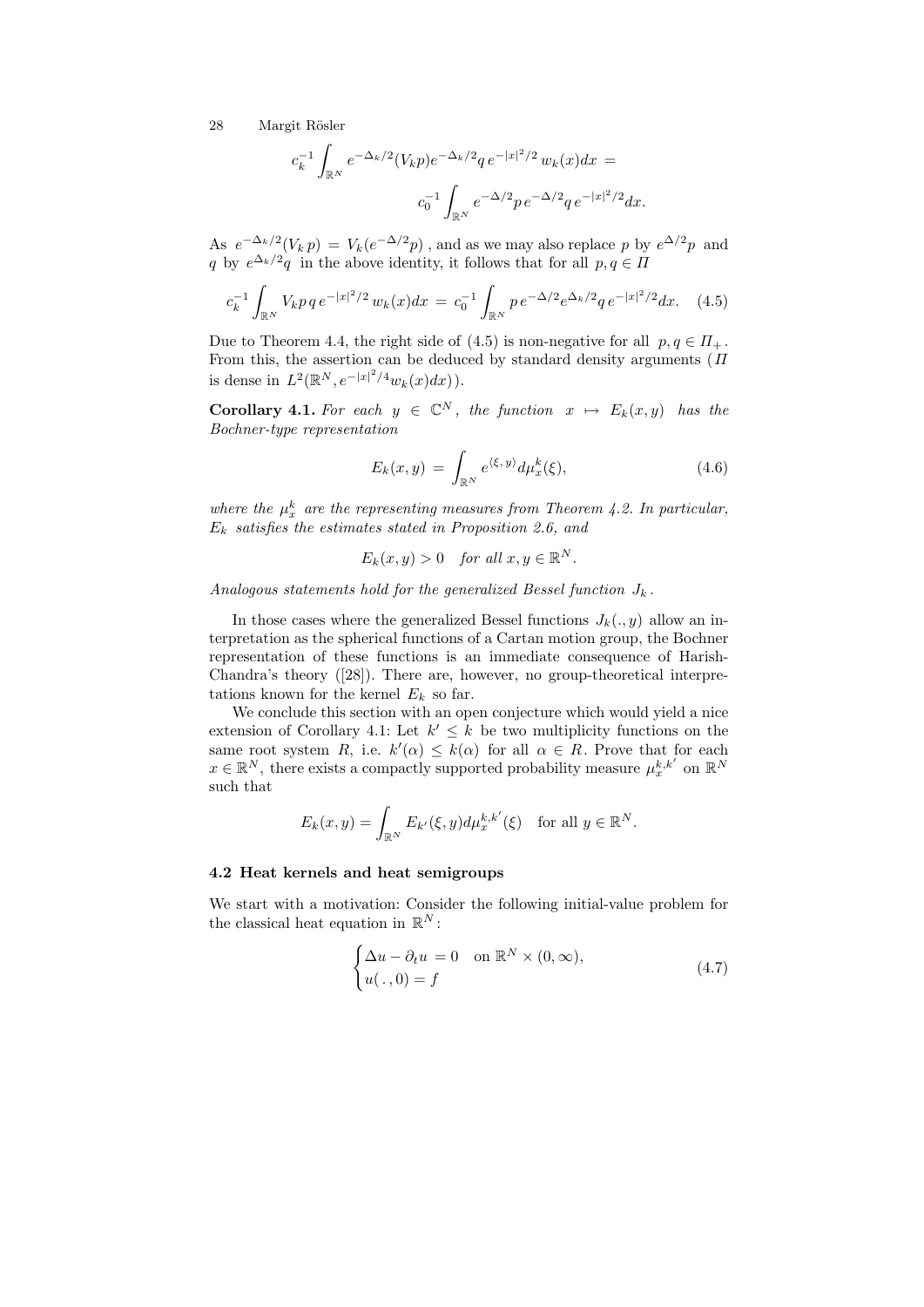with initial data  $f \in C_0(\mathbb{R}^N)$ , the space of continuous functions on  $\mathbb{R}^N$  which vanish at infinity. (We could equally take data from  $C_b(\mathbb{R}^N)$ , but  $C_0(\mathbb{R}^N)$  is more convenient in the following considerations). The basic idea to solve (4.7) is to carry out a Fourier transform with respect to  $x$ . This yields the candidate

$$
u(x,t) = g_t * f(x) = \int_{\mathbb{R}^N} g_t(x-y)f(y)dy \quad (t>0),
$$
 (4.8)

where  $g_t$  is the Gaussian kernel

$$
g_t(x) = \frac{1}{(4\pi t)^{N/2}} e^{-|x|^2/4t}.
$$

It is a well-known fact from classical analysis that (4.8) is in fact the unique bounded solution within the class  $C^2(\mathbb{R}^N\times(0,\infty))\cap C(\mathbb{R}^N\times(0,\infty)).$ 

Exercise 10. Show that  $H(t)f(x) := g_t * f(x)$  for  $t > 0$ ,  $H(0) := id$ defines a strongly continuous contraction semigroup on the Banach space  $(C_0(\mathbb{R}^N),\|\. \|_{\infty})$  in the sense of the definition given below.

Hint: Once contractivity is shown, it suffices to check the continuity for functions from the Schwartz space  $\mathscr{S}(\mathbb{R}^N)$ . For this, use the Fourier inversion theorem.

**Definition 4.1.** Let X be a Banach space. A one-parameter family  $(T(t))_{t\geq0}$ of bounded linear operators on  $X$  is called a strongly continuous semigroup on  $X$ , if it satisfies

(i)  $T(0) = id_X$ ,  $T(t + s) = T(t)T(s)$  for all  $t, s \ge 0$ (ii) The mapping  $t \mapsto T(t)x$  is continuous on  $[0,\infty)$  for all  $x \in X$ .

A strongly continuous semigroup is called a contraction semigroup, if  $||T(t)|| \le$ 1 for all  $t \geq 0$ .

Let  $L(X)$  denote the space of bounded linear operators in X. If  $A \in L(X)$ , then

$$
e^{tA} = \sum_{n=0}^{\infty} \frac{t^n}{n!} A^n \in L(X)
$$

defines a strongly continuous semigroup on  $X$  (this one is even continuous with respect to the uniform topology on  $L(X)$ ). We obviously have

$$
A = \lim_{t \downarrow 0} \frac{1}{t} (e^{tA} - id) \quad \text{in } L(X).
$$

**Definition 4.2.** The generator of a strongly continuous semigroup  $(T(t))_{t\geq0}$ in X is defined by

$$
Ax := \lim_{t \downarrow 0} \frac{1}{t} (T(t)x - x), \quad \text{with domain}
$$

$$
\mathcal{D}(A) := \{ x \in X : \lim_{t \downarrow 0} \frac{1}{t} (T(t)x - x) \text{ exists in } X \}. \tag{4.9}
$$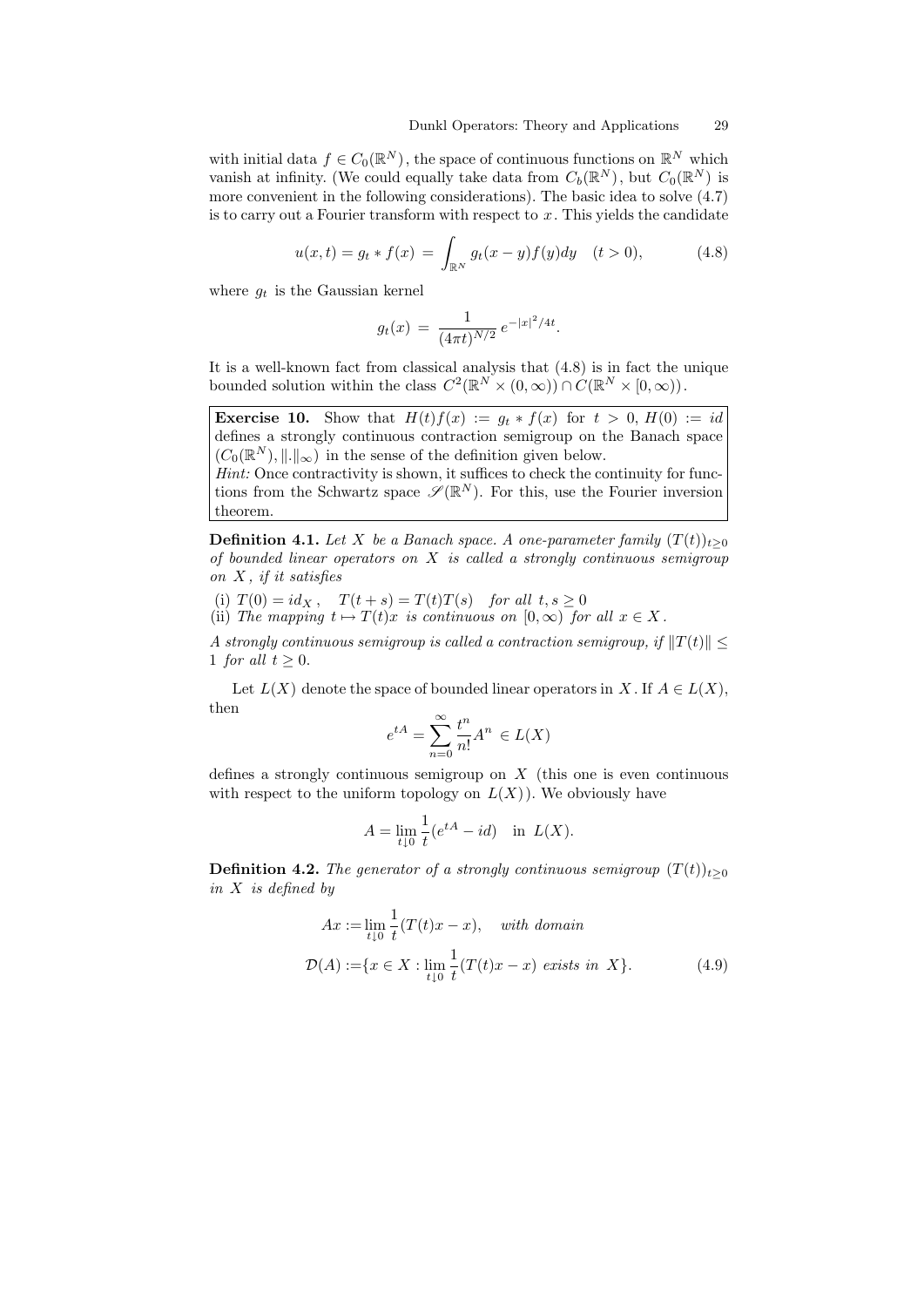#### **Theorem 4.5.** The generator A of  $(T(t))_{t\geq0}$  is densely defined and closed.

An important issue in the theory of operator semigroups and evolution equations are criteria which characterize generators of strongly continuous semigroups.

Let us return to the Dunkl setting. As before,  $\Delta_k$  denotes the Dunkl Laplacian associated with a finite reflection group on  $\mathbb{R}^N$  and some multiplicity function  $k > 0$ , and the index  $\gamma$  is defined according to (2.4). We are going to consider the following initial-value problem for the Dunkl-type heat operator  $\Delta_k - \partial_t$ :

Find  $u \in C^2(\mathbb{R}^N \times (0,\infty))$  which is continuous on  $\mathbb{R}^N \times (0,\infty)$  and satisfies

$$
\begin{cases} (\Delta_k - \partial_t) u = 0 & \text{on } \mathbb{R}^N \times (0, \infty), \\ u(. , 0) = f & \in C_b(\mathbb{R}^N). \end{cases}
$$
(4.10)

The solution of this problem is given, just as in the classical case  $k = 0$ , in terms of a positivity-preserving semigroup. We shall essentially follow the treatment of [50].

#### Lemma 4.1. The function

$$
F_k(x,t) := \frac{1}{(2t)^{\gamma + N/2}c_k}e^{-|x|^2/4t}
$$

solves the generalized heat equation  $\Delta_k u - \partial_t u = 0$  on  $\mathbb{R}^N \times (0, \infty)$ .

Proof. A short calculation. Use the product rule  $(2.1)$  as well as the identity  $\sum_{i=1}^{N} T_i(x_i) = N + 2\gamma$ .

 $F_k$  generalizes the fundamental solution for the classical heat equation which is given by  $F_0(x,t) = g_t(x)$  (as defined above). It is easily checked that

$$
\int_{\mathbb{R}^N} F_k(x,t) w_k(x) dx = 1 \text{ for all } t > 0.
$$

In order to solve  $(4.10)$ , it suggests itself to apply the Dunkl transform under suitable decay assumptions on the initial data. In the classical case, the heat kernel  $g_t(x-y)$  on  $\mathbb{R}^N$  is obtained from the fundamental solution simply by translations. In the Dunkl setting, it is still possible to define a generalized translation which matches the action of the Dunkl transform, i.e. makes it a homomorphism on suitable function spaces.

The notion of a *generalized translation* in the Schwartz space  $\mathscr{S}(\mathbb{R}^N)$  is as follows (c.f. [50]):

$$
\tau_y f(x) := \frac{1}{c_k} \int_{\mathbb{R}^N} \hat{f}^k(\xi) E_k(ix, \xi) E_k(iy, \xi) w_k(\xi) d\xi; \quad y \in \mathbb{R}^N. \tag{4.11}
$$

In the same way, this could be done in  $L^2(\mathbb{R}^N, w_k)$ . A powerful extension to  $C^{\infty}(\mathbb{R}^{N})$  is due to Trimèche [59]. Note that in case  $k = 0$ , we simply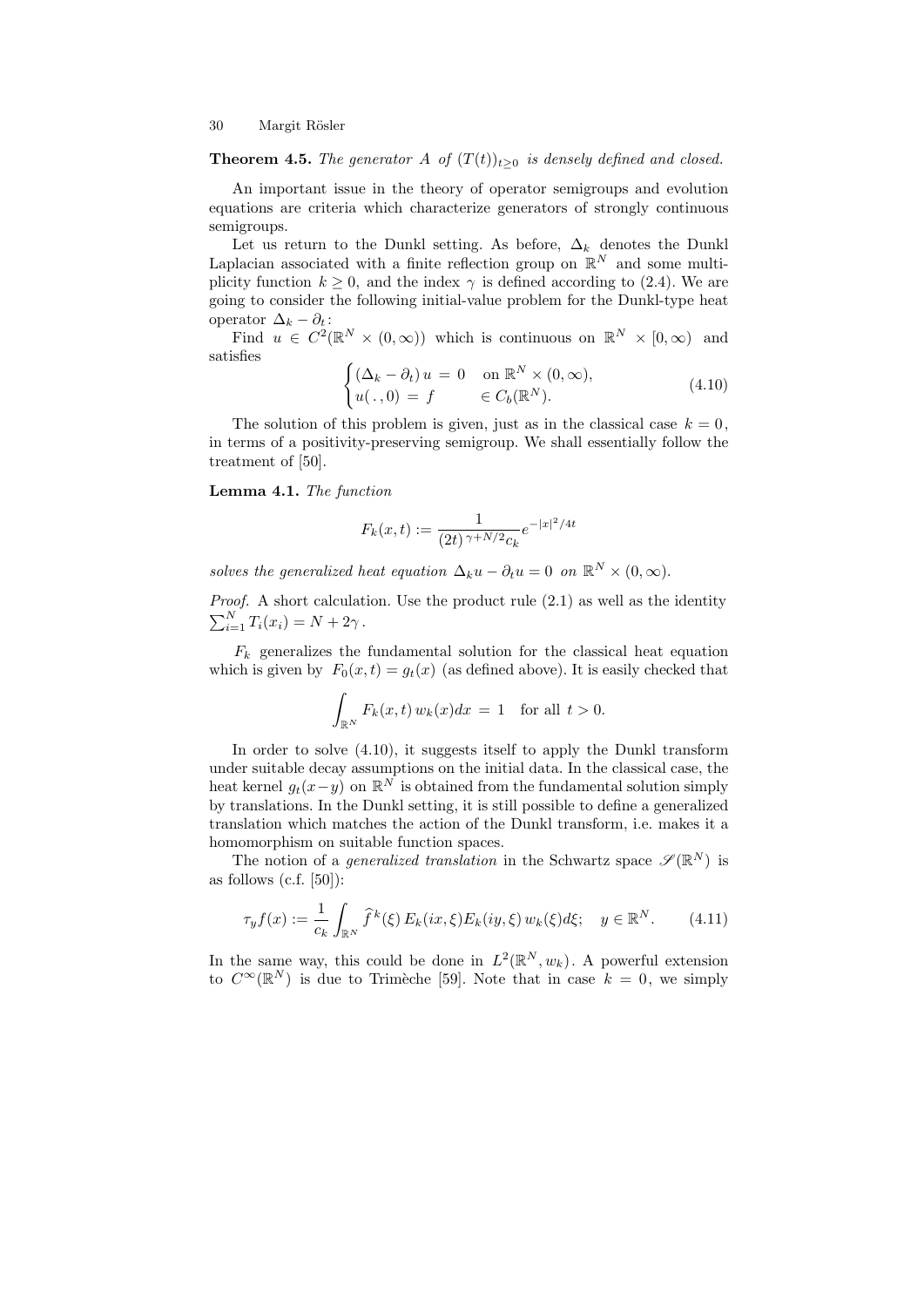have  $\tau_y f(x) = f(x+y)$ . In the rank-one case, the above translation coincides with the convolution on a so-called signed hypergroup structure which was defined in [49]; see also [56]. Similar structures are not yet known in higher rank cases. Clearly,  $\tau_y f(x) = \tau_x f(y)$ ; moreover, the inversion theorem for the Dunkl transform assures that  $\tau_0 f = f$  and

$$
(\tau_y f)^{\wedge k}(\xi) = E_k(iy,\xi)\widehat{f}^k(\xi).
$$

From this it is not hard to see that  $\tau_y f$  belongs to  $\mathscr{S}(\mathbb{R}^N)$  again. Let us now consider the "fundamental solution"  $F_k(.,t)$  for  $t>0$ . A short calculation, using the reproducing property Proposition 2.7(2), shows that

$$
\widehat{F}_k^k(\xi, t) = c_k^{-1} e^{-t|\xi|^2}.
$$
\n(4.12)

By the quoted reproducing formula one therefore obtains from (4.11) the representation

$$
\tau_{-y} F_k(x,t)\,=\,\frac{1}{(2t)^{\gamma+N/2}c_k}e^{-(|x|^2+|y|^2)/4t}\,E_k\big(\frac{x}{\sqrt{2t}},\frac{y}{\sqrt{2t}}\big).
$$

This motivates the following

**Definition 4.3.** The Dunkl type heat kernel  $\Gamma_k$  is defined by

$$
\Gamma_k(t,x,y):=\,\frac{1}{(2t)^{\gamma+N/2}c_k}\,e^{-(|x|^2+|y|^2)/4t}\,E_k\big(\frac{x}{\sqrt{2t}},\frac{y}{\sqrt{2t}}\big),\quad x,y\in\mathbb{R}^N,\,t>0.
$$

Notice in particular that  $\Gamma_k > 0$  (thanks to Corollary 4.1) and that  $y \mapsto \Gamma_k(t, x, y)$  belongs to  $\mathscr{S}(\mathbb{R}^N)$  for fixed x and t. We collect a series of further fundamental properties of this kernel which are all more or less straightforward.

**Lemma 4.2.** The Dunkl type heat kernel  $\Gamma_k$  has the following properties:

(1)  $\Gamma_k(t, x, y) = c_k^{-2}$ Z  $\mathbb{R}^N$  $e^{-t|\xi|^2} E_k(ix,\xi) E_k(-iy,\xi) w_k(\xi) d\xi.$ 

$$
(2) \int_{\mathbb{R}^N} \Gamma_k(t, x, y) w_k(y) dy = 1.
$$

- (3)  $\Gamma_k(t,x,y) \leq \frac{1}{(24)^{\gamma+1}}$  $\frac{1}{(2t)^{\gamma+N/2}c_k} \max_{g\in G} e^{-|gx-y|^2/4t}.$
- (4)  $\Gamma_k(t + s, x, y) = \int_{\mathbb{R}^N} \Gamma_k(t, x, z) \Gamma_k(s, y, z) w_k(z) dz.$
- (5) For fixed  $y \in \mathbb{R}^N$ , the function  $u(x,t) := \Gamma_k(t,x,y)$  solves the generalized heat equation  $\Delta_k u = \partial_t u$  on  $\mathbb{R}^N \times (0, \infty)$ .

Proof. (1) is clear from the definition of generalized translations. For details concerning (2) see [50]. (3) follows from our estimates on  $E_k$ , while (4) is obtained by inserting (1) for one of the kernels in the integral. Finally, (5) is obtained from differentiating (1) under the integral. For details see again [50].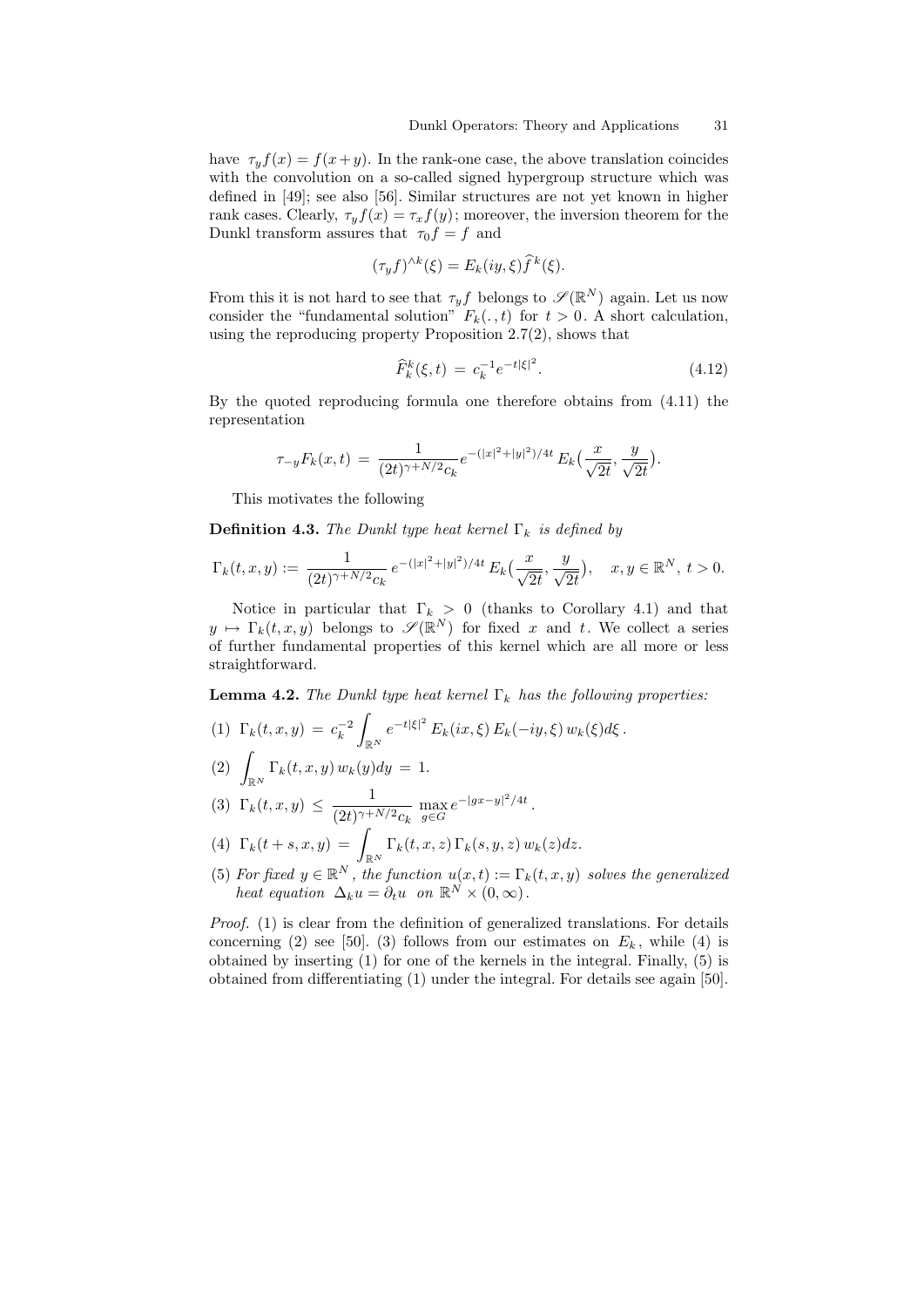**Definition 4.4.** For  $f \in C_b(\mathbb{R}^N)$  and  $t \geq 0$  set

$$
H(t)f(x) := \begin{cases} \int_{\mathbb{R}^N} \Gamma_k(t, x, y) f(y) w_k(y) dy & \text{if } t > 0, \\ f(x) & \text{if } t = 0 \end{cases}
$$
(4.14)

Notice that the decay of  $\Gamma_k$  assures the convergence of the integral. The properties of the operators  $H(t)$  are most easily described on the Schwartz space  $\mathscr{S}(\mathbb{R}^N)$ . The following theorem is completely analogous to the classical case.

**Theorem 4.6.** Let  $f \in \mathscr{S}(\mathbb{R}^N)$ . Then  $u(x,t) := H(t)f(x)$  solves the initialvalue problem  $(4.10)$ . Moreover,  $H(t)$  has the following properties:

- (1)  $H(t)f \in \mathscr{S}(\mathbb{R}^N)$  for all  $t > 0$ .
- (2)  $H(t+s) f = H(t)H(s)f$  for all  $s,t \geq 0$ .
- (3)  $\|\hat{H}(t)f f\|_{\infty,\mathbb{R}^N} \to 0$  as  $t \to 0$ .

Proof. (Sketch) By use of Lemma 4.2 (1) and Fubini's theorem, we write

$$
u(x,t) = H(t)f(x) = c_k^{-1} \int_{\mathbb{R}^N} e^{-t|\xi|^2} \hat{f}^k(\xi) E_k(ix,\xi) w_k(\xi) d\xi \quad (t > 0).
$$
\n(4.15)

In view of the inversion theorem for the Dunkl transform, this holds for  $t = 0$ as well. Properties (1) and (3) as well as the differential equation are now easy consequences. Part (2) follows from the reproducing formula for  $\Gamma_k$  (Lemma  $4.2(4)$ .

Exercise 11. Carry out the details in the proof of Theorem 4.6.

We know that the Dunkl type heat kernel  $\Gamma_k$  is positive; this implies that  $H(t) f \geq 0$  if  $f \geq 0$ .

**Definition 4.5.** Let  $\Omega$  be a locally compact Hausdorff space. A strongly continuous semigroup  $(T(t))_{t>0}$  on  $(C_0(\Omega), \|.\|_{\infty})$  is called a Feller-Markov semigroup, if it is contractive and positive, i.e.  $f \geq 0$  on  $\Omega$  implies that  $T(t) \leq f \leq 0$ on  $\Omega$  for all  $t > 0$ .

We shall prove that the linear operators  $H(t)$  on  $\mathscr{S}(\mathbb{R}^N)$  extend to a Feller-Markov semigroup on the Banach space  $(C_0(\mathbb{R}^N), ||.||_{\infty})$ . This could be done by direct calculations similar to the usual procedure for the classical heat semigroup, relying on the positivity of the kernel  $\Gamma_k$ . We do however prefer to give a proof which does not require this rather deep result, but works on the level of the tentative generator. The tool is the following useful variant of the Lumer-Phillips theorem, which characterizes Feller-Markov semigroups in terms of a "positive maximum principle", see e.g. [34], Theorem 17.11. In fact, this Theorem motivated the positive minimum principle of Theorem 4.3 in the positivity-proof for  $V_k$ .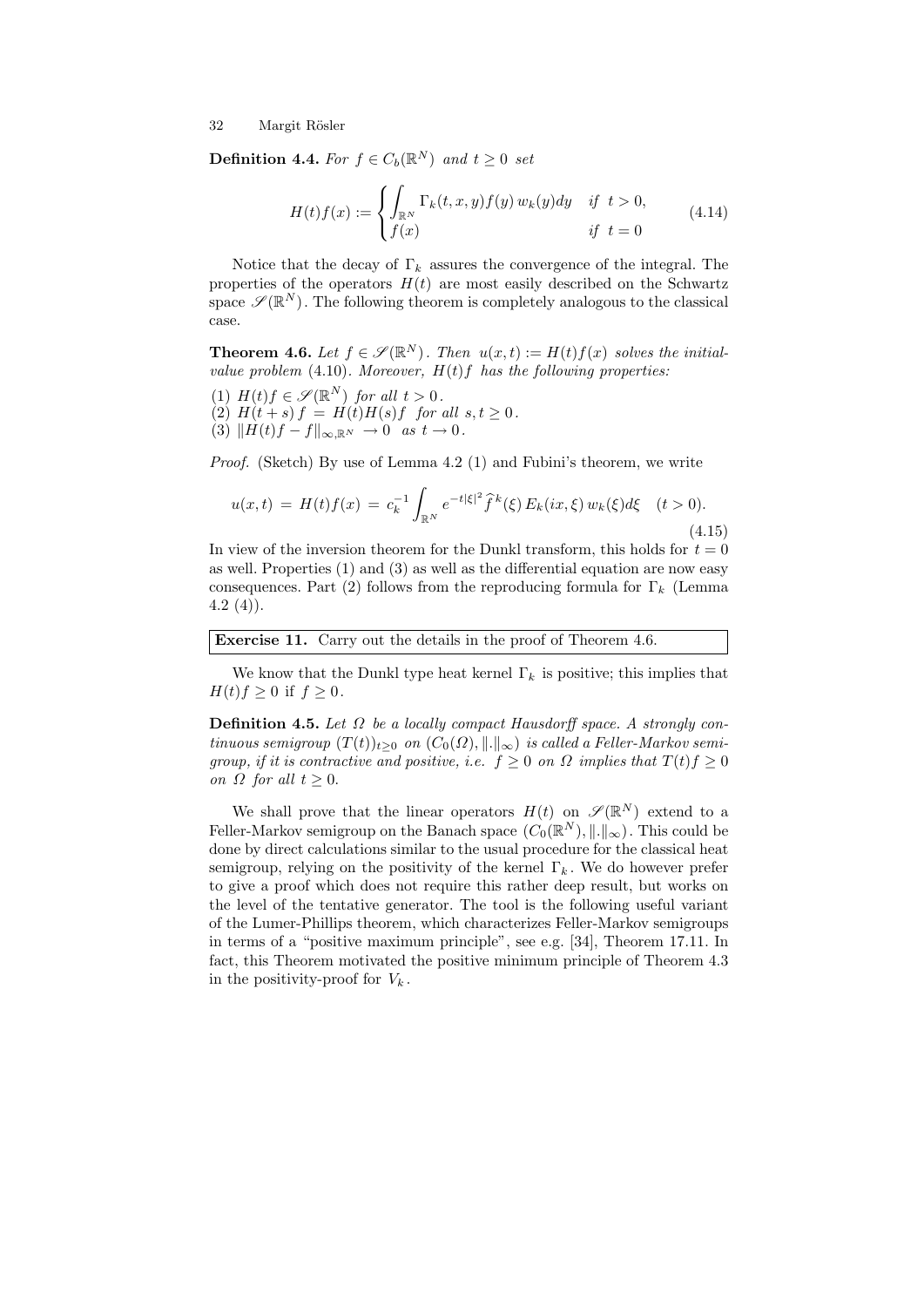**Theorem 4.7.** Let  $(A, \mathcal{D}(A))$  be a densely defined linear operator in  $(C_0(\Omega),$  $\Vert . \Vert_{\infty}$ ). Then A is closable, and its closure  $\overline{A}$  generates a Feller-Markov semigroup on  $C_0(\Omega)$ , if and only if the following conditions are satisfied:

- (i) If  $f \in \mathcal{D}(A)$  then also  $\overline{f} \in \mathcal{D}(A)$  and  $A(\overline{f}) = \overline{A(f)}$ .
- (ii) The range of  $\lambda id A$  is dense in  $C_0(\Omega)$  for some  $\lambda > 0$ .
- (iii) If  $f \in \mathcal{D}(A)$  is real-valued with a non-negative maximum in  $x_0 \in \Omega$ , i.e.  $0 \le f(x_0) = \max_{x \in \Omega} f(x)$ , then  $Af(x_0) \le 0$ . (Positive maximum principle).

We consider the Dunkl Laplacian  $\Delta_k$  as a densely defined linear operator in  $C_0(\mathbb{R}^N)$  with domain  $\mathscr{S}(\mathbb{R}^N)$ . The following Lemma implies that it satisfies the positive maximum principle:

**Lemma 4.3.** Let  $\Omega \subseteq \mathbb{R}^N$  be open and G-invariant. If a real-valued function  $f \in C^2(\Omega)$  attains an absolute maximum at  $x_0 \in \Omega$ , i.e.  $f(x_0) =$  $\sup_{x \in \Omega} f(x)$ , then

$$
\Delta_k f(x_0) \leq 0.
$$

**Exercise 12.** Prove this lemma in the case that  $\langle \alpha, x_0 \rangle \neq 0$  for all  $\alpha \in R$ . (If  $\langle \alpha, x_0 \rangle = 0$  for some  $\alpha \in R$ , one has to argue more carefully; for details see [50].)

**Theorem 4.8.** The operators  $(H(t))_{t>0}$  define a Feller-Markov semigroup on  $C_0(\mathbb{R}^N)$ . Its generator is the closure  $\overline{\Delta}_k$  of  $(\Delta_k, \mathscr{S}(\mathbb{R}^N))$ . This semigroup is called the heat semigroup, generalized on  $C_0(\mathbb{R}^N)$ .

*Proof.* In the first step, we check that  $\Delta_k$  (with domain  $\mathscr{S}(\mathbb{R}^N)$ ) satisfies the conditions of Theorem 4.7: Condition (i) is obvious and (iii) is an immediate consequence of the previous lemma. Condition (ii) is also satisfied, because  $\lambda id - \Delta_k$  maps  $\mathscr{S}(\mathbb{R}^N)$  onto itself for each  $\lambda > 0$ ; this follows from the fact that the Dunkl transform is a homeomorphism of  $\mathscr{S}(\mathbb{R}^N)$  and  $((\lambda I (\Delta_k) f)^{\wedge k}(\xi) = (\lambda + |\xi|^2) \widehat{f}^k(\xi)$ . Theorem 4.7 now implies that  $\Delta_k$  is closable, and that its closure  $\Delta_k$  generates a Feller-Markov semigroup  $(T(t))_{t\geq0}$ . It remains to show that  $T(t) = H(t)$  on  $C_0(\mathbb{R}^N)$ . Let first  $f \in \mathscr{S}(\mathbb{R}^N)$ . From basic facts in semigroup theory, it follows that the function  $t \mapsto T(t) f$  is the unique solution of the so-called abstract Cauchy problem

$$
\begin{cases}\n\frac{d}{dt}u(t) = \overline{\Delta}_k u(t) & \text{for } t > 0, \\
u(0) = f\n\end{cases}
$$
\n(4.16)

within the class of all (strongly) continuously differentiable functions  $u$  on  $[0, \infty)$  with values in  $(C_0(\mathbb{R}^N), ||.||_{\infty})$ . It is easily seen from Theorem 4.6, and in particular from formula (4.15), that  $t \mapsto H(t)f$  satisfies these conditions. Hence  $T(t) = H(t)$  on  $\mathscr{S}(\mathbb{R}^N)$ . This easily implies that  $\Gamma_k \geq 0$  (which we did not presuppose for the proof!), and therefore the operators  $H(t)$  are also contractive on  $C_0(\mathbb{R}^N)$ . A density argument now finishes the proof.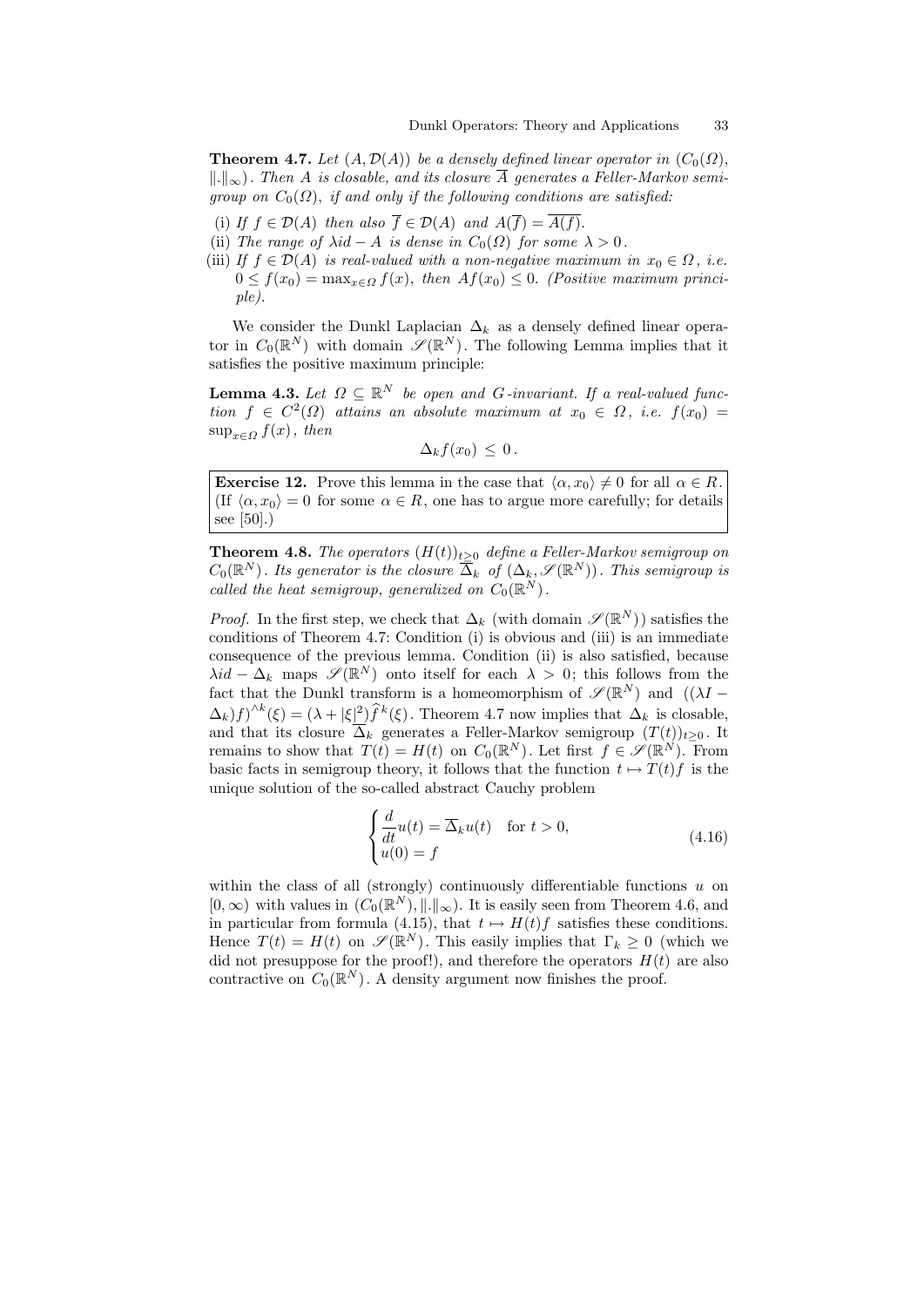Based on this result, it is checked by standard arguments that for data  $f \in C_b(\mathbb{R}^N)$ , the function  $u(x,t) := H(t)f(x)$  solves the initial-value problem (4.10). Uniqueness results are established by means of maximum principles, just as with the classical heat equation. Moreover, the heat semigroup  $(H(t))_{t>0}$  can also be defined (by means of (4.14)) on the Banach spaces  $L^p(\mathbb{R}^N, w_k), 1 \leq p < \infty$ . In case  $p = 2$ , the following is easily seen by use of the Dunkl transform:

**Proposition 4.1.** [50] The operator  $(\Delta_k, \mathscr{S}(\mathbb{R}^N))$  in  $L^2(\mathbb{R}^N, w_k)$  is densely defined and closable. Its closure generates a strongly continuous and positivitypreserving contraction semigroup on  $L^2(\mathbb{R}^N,w_k)$  which is given by

$$
H(t)f(x) = \int_{\mathbb{R}^N} \Gamma_k(t, x, y) f(y) w_k(y) dy, \quad (t > 0).
$$

Theorem 4.8 was the starting point in [55] to construct an associated Feller-Markov process on  $\mathbb{R}^N$  which can be considered a generalization of the usual Brownian motion. The transition probabilities of this process are defined in terms of a semigroup of Markov kernels of  $\mathbb{R}^N$ , as follows: For  $x \in \mathbb{R}^N$  and a Borel set  $A \in \mathscr{B}(\mathbb{R}^N)$  put

$$
P_t(x, A) := \int_A \Gamma_k(t, x, y) w_k(y) dy \quad (t > 0), \quad P_0(x, A) := \delta_x(A),
$$

with  $\delta_x$  denoting the point measure in  $x \in \mathbb{R}^N$ . Then  $(P_t)_{t \geq 0}$  is a semigroup of Markov kernels on  $\mathbb{R}^N$  in the following sense:

(1) Each  $P_t$  is a Markov kernel, and for all  $s, t \geq 0, x \in \mathbb{R}^N$  and  $A \in \mathscr{B}(\mathbb{R}^N)$ ,

$$
P_s \circ P_t(x, A) := \int_{\mathbb{R}^N} P_t(z, A) P_s(x, dz) = P_{s+t}(x, A).
$$

(2) The mapping  $[0, \infty) \to M^1(\mathbb{R}^N)$ ,  $t \mapsto P_t(0, .)$ , is continuous with respect to the  $\sigma(M^1(\mathbb{R}^N, C_b(\mathbb{R}^N))$ -topology.

Moreover, the semigroup  $(P_t)_{t\geq0}$  has the following particular property: (3)  $P_t(x,.)^{\wedge k}(\xi) = E_k(-ix,\xi) P_t(0,.)^{\wedge k}(\xi)$  for all  $\xi \in \mathbb{R}^N$ ,

hereby the Dunkl transform of the probability measures  $P_t(x,.)$  is defined by

$$
P_t(x,.)^{\wedge k}(\xi) := \int_{\mathbb{R}^N} E_k(-i\xi, x) P_t(x, d\xi).
$$

The proof of  $(1) - (3)$  is straightforward by the properties of  $\Gamma_k$  and Theorem 4.8.

In the classical case  $k = 0$ , property (3) is equivalent to  $(P_t)_{t\geq 0}$  being translation-invariant, i.e.

$$
P_t(x+y, A+y) = P_t(x, A) \text{ for all } y \in \mathbb{R}^N.
$$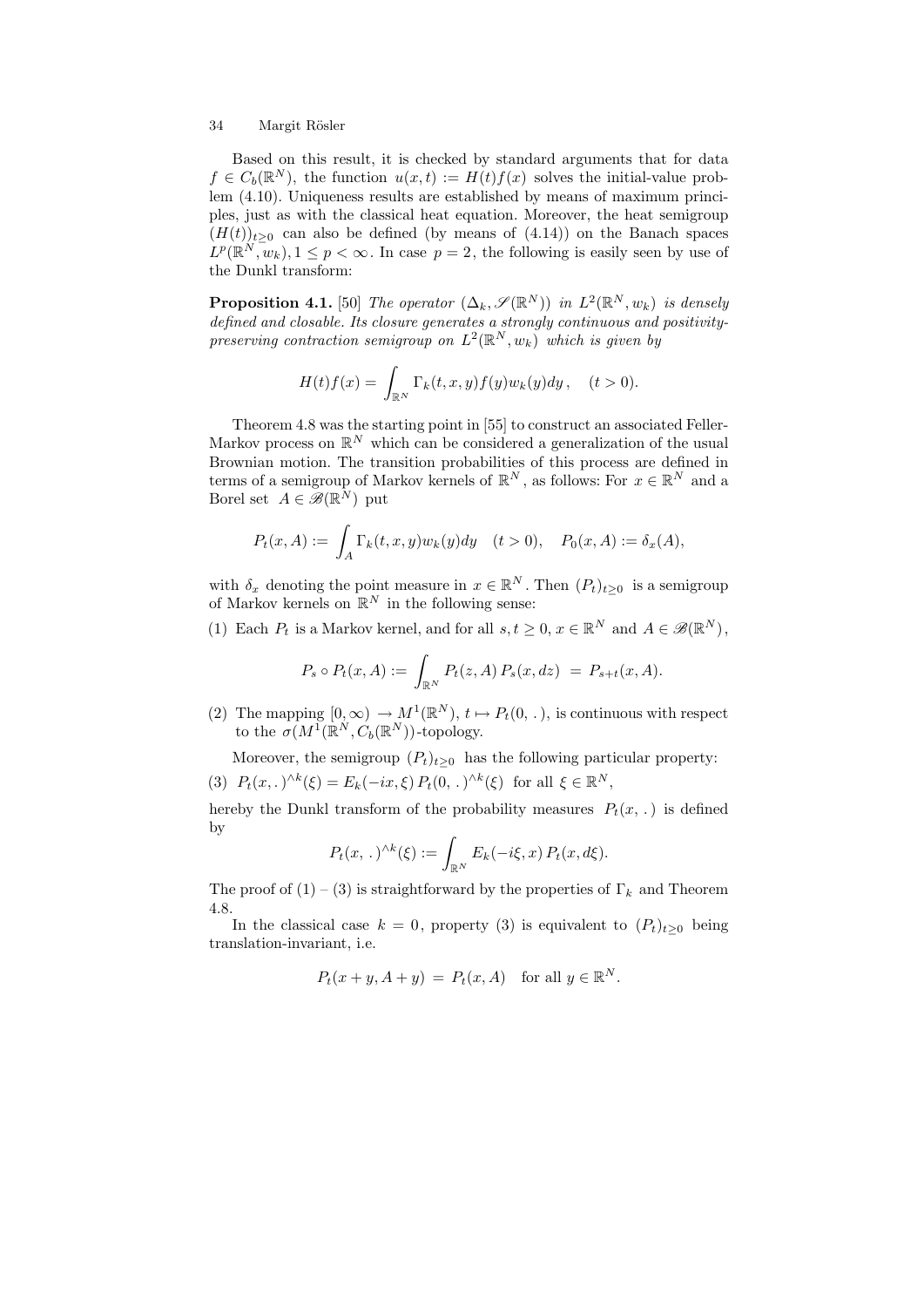In our general setting, a positivity-preserving translation on  $M^1(\mathbb{R}^N)$  cannot be expected (and does definitely not exist in the rank-one case according to [49]). Property (3) thus serves as a substitute for translation-invariance. The reader can see [55] for a study of the semigroup  $(P_t)_{t>0}$  and the associated Feller-Markov process.

## 5 Asymptotic analysis for the Dunkl kernel

This final section deals with the asymptotic behavior of the Dunkl kernel  $E_k$ with  $k \geq 0$  when one of its arguments is fixed and the other tends to infinity either within a Weyl chamber of the associated reflection group, or within a suitable complex domain. These results are contained in [54]. They generalize the well-known asymptotics of the confluent hypergeometric function  $_1F_1$  to the higher-rank setting. One motivation to study the asymptotics of  $E_k$  is to determine the asymptotic behavior of the Dunkl type heat kernel  $\Gamma_k$  for short times. Partial results in this direction were obtained in [52].

Recall from Proposition 4.1 that  $\Gamma_k$  is the kernel of the generalized heat semigroup in the weighted  $L^2(\mathbb{R}^N, w_k)$ . We want to compare it with the free Gaussian kernel  $\Gamma_0$ . For this, it is appropriate to transfer the semigroup  $(H(t))_{t\geq 0}$  from  $L^2(\mathbb{R}^N, w_k)$  to the unweighted space  $L^2(\mathbb{R}^N)$ , which leads to the strongly continuous contraction semigroup

$$
\widetilde{H}(t)f := w_k^{1/2} H(t) (w_k^{-1/2} f), \quad f \in L^2(\mathbb{R}^N).
$$

The corresponding renormalized heat kernel is given by

$$
\widetilde{\Gamma}_k(t,x,y) := \sqrt{w_k(x)w_k(y)}\,\Gamma_k(t,x,y).
$$

The generator of  $(H(t))_{t>0}$  is the gauge-transformed version of the Dunkl Laplacian discussed in connection with CMS-models,

$$
\mathcal{F}_k = \Delta - 2 \sum_{\alpha \in R_+} \frac{k(\alpha)}{\langle \alpha, x \rangle^2} (k(\alpha) - \sigma_\alpha)
$$

(with suitable domain).  $\mathcal{F}_k$  can be considered a perturbation of the Laplacian  $\Delta$ . This suggests that within the Weyl chambers of G, the heat kernel  $\Gamma_k(t, x, y)$  should not "feel" the reflecting hyperplanes and behave for short times like the free Gaussian kernel  $\Gamma_0(t, x, y) = g_t(x - y)$ , in other words, we have the conjecture

$$
\lim_{t \downarrow 0} \frac{\sqrt{w_k(x)w_k(y)} \Gamma_k(t, x, y)}{\Gamma_0(t, x, y)} = 1
$$
\n(5.1)

provided  $x$  and  $y$  belong to the same (open) Weyl chamber. In [52], this could be proven true only for a restricted range of arguments  $x, y$ , and by rather technical methods (completely different from those below).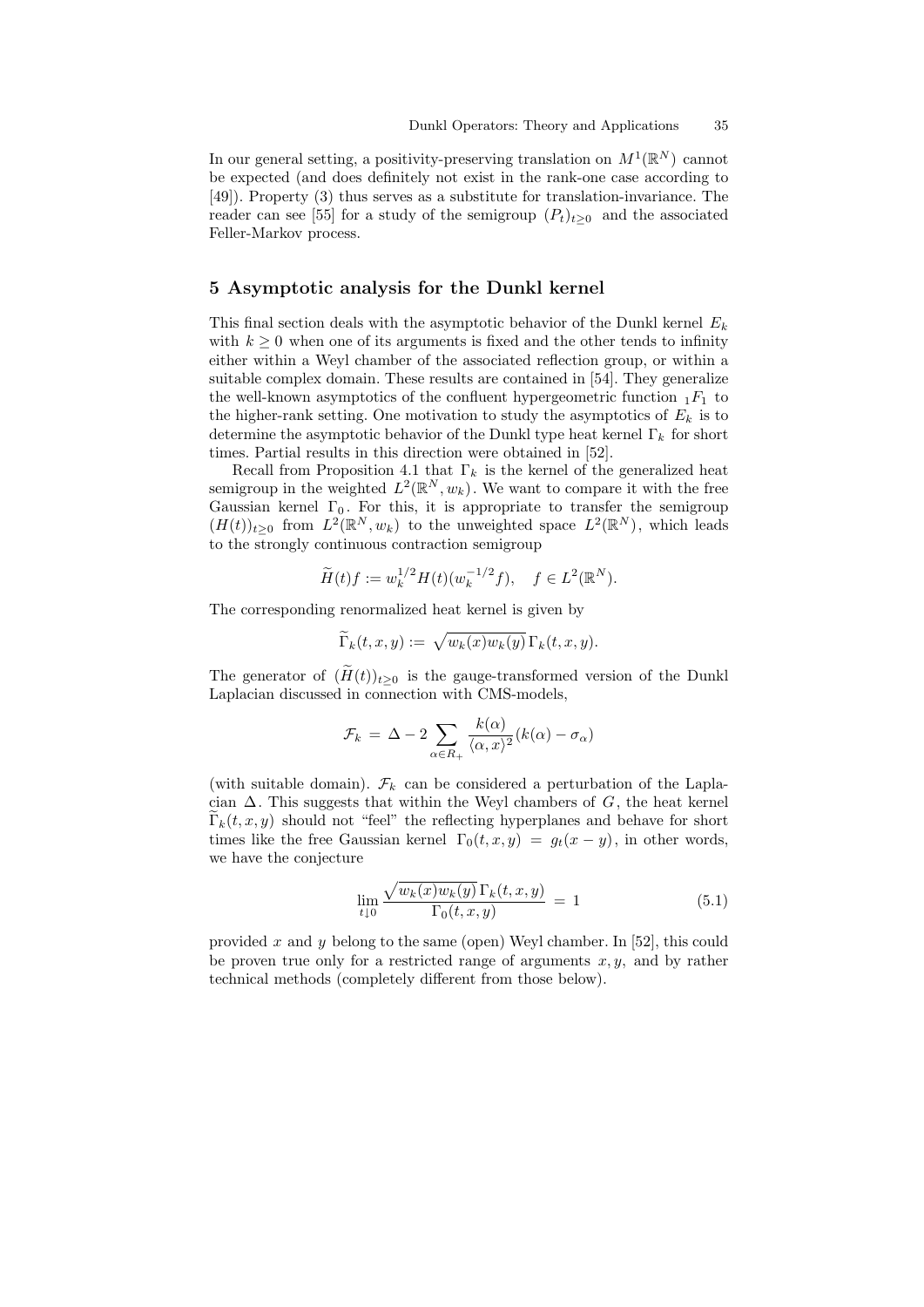*Example 5.1.* The rank-one case. Here  $E_k$  is explicitly known. According to Example 2.1,

$$
E_k(z, w) = e^{zw} \cdot {}_1F_1(k, 2k+1, -2zw), \quad z, w \in \mathbb{C}.
$$

The confluent hypergeometric function  $_1F_1$  has well-known asymptotic expansions in the sectors

$$
S_{+} = \{ z \in \mathbb{C} : -\pi/2 < \arg(z) < 3\pi/2 \},
$$
  
\n
$$
S_{-} = \{ z \in \mathbb{C} : -3\pi/2 < \arg(z) < \pi/2 \},\
$$

see for instance [1]. They are of the form

$$
{}_{1}F_{1}(k,2k+1,z) = \frac{\Gamma(2k+1)}{\Gamma(k)} e^{z} z^{-k-1} (1 + \mathcal{O}(\frac{1}{|z|})) + \frac{\Gamma(2k+1)}{\Gamma(k+1)} e^{\pm i\pi k} z^{-k} (1 + \mathcal{O}(\frac{1}{|z|})),
$$

with  $\pm$  for  $z \in S_{\pm}$ . Specializing to the right half plane  $H = \{z \in \mathbb{C} : \text{Re} z \geq 0\}$ we thus obtain

$$
\lim_{zw \to \infty, zw \in H} (zw)^k e^{-zw} E_k(z, w) = \frac{\Gamma(2k+1)}{2^k \Gamma(k+1)}.
$$

Let us now turn to the general case of an arbitrary reflection group and multiplicity parameter  $k \geq 0$ . Let C denote the Weyl chamber attached with the positive subsystem  $R_+$ ,

$$
C = \{x \in \mathbb{R}^N : \langle \alpha, x \rangle > 0 \text{ for all } \alpha \in R_+\},\
$$

and for  $\delta > 0$ ,

$$
C_{\delta} := \{ x \in C : \langle \alpha, x \rangle > \delta |x| \text{ for all } \alpha \in R_+ \}.
$$

The main result given here is the following asymptotic behavior, uniform for the variable tending to infinity in cones  $C_{\delta}$ :

**Theorem 5.1.** There exists a constant non-zero vector  $v = (v_g)_{g \in G} \in \mathbb{C}^{|G|}$ such that for all  $y \in C$ ,  $g \in G$  and each  $\delta > 0$ ,

$$
\lim_{|x| \to \infty, x \in C_\delta} \sqrt{w_k(x)w_k(y)} \, e^{-i \langle x, gy \rangle} E_k(ix, gy) = v_g.
$$

Notice that one variable is being fixed. A locally uniform result with respect to both variables should be true, but is open yet. Also, the explicit values of the constants  $v_q$  – apart from  $v_e$  – are not known. We come back to this point later. An immediate consequence of Theorem 5.1 is the following ray asymptotic for the Dunkl kernel (already conjectured in [15]):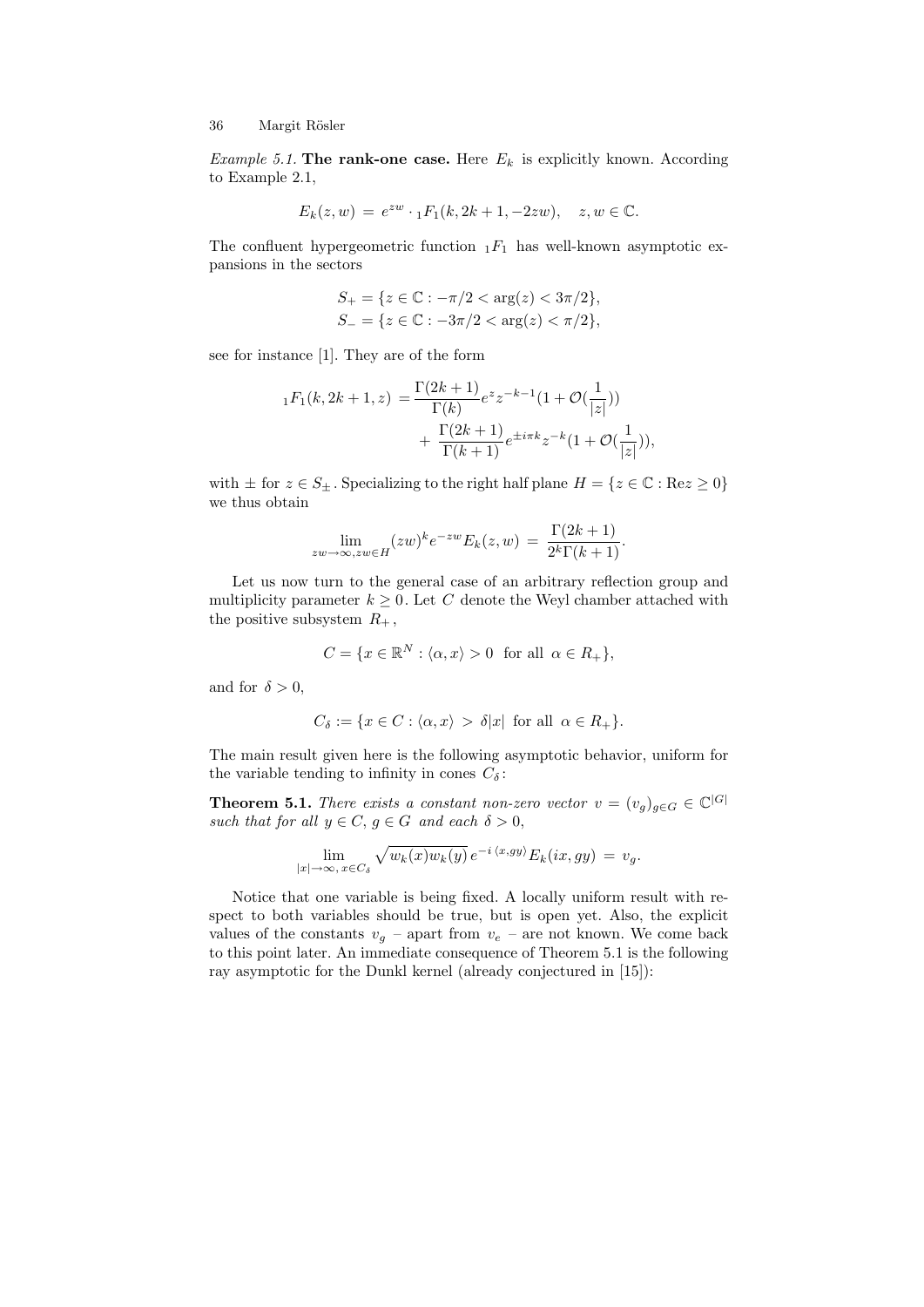Corollary 5.1. For all  $x, y \in C$  and  $g \in G$ ,

$$
\lim_{t\to\infty} t^{\gamma} e^{-it\langle x,gy\rangle} E_k(itx,gy) = \frac{v_g}{\sqrt{w_k(x)w_k(y)}},
$$

the convergence being locally uniform with respect to the parameter  $x$ .

In the particular case  $g = e$  (the unit of G), this latter result can be extended to a larger range of complex arguments by use of the Phragmén-Lindelöf principle for the right half plane  $H$  (see e.g. [58]):

**Proposition 5.1.** Suppose  $f : H \to \mathbb{C}$  is analytic and regular in  $H \cap \{z \in$  $\mathbb{C}: |z| > R$  for some  $R > 0$  with  $\lim_{t\to\infty} f(it) = a$ ,  $\lim_{t\to\infty} f(-it) = b$  and for each  $\delta > 0$ ,

$$
f(z) = \mathcal{O}(e^{\delta|z|})
$$
 as  $z \to \infty$  within H.

Then  $a = b$  and  $f(z) \rightarrow a$  uniformly as  $z \rightarrow \infty$  in H.

Theorem 5.2. Let  $x, y \in C$ . Then

$$
\lim_{z \to \infty, z \in H} z^{\gamma} e^{-z \langle x, y \rangle} E_k(zx, y) = \frac{i^{\gamma} v_e}{\sqrt{w_k(x) w_k(y)}}.
$$

Here  $z^{\gamma}$  is the holomorphic branch in  $\mathbb{C} \setminus \{x \in \mathbb{R} : x \leq 0\}$  with  $1^{\gamma} = 1$ .

Proof. Consider

$$
G(z) := z^{\gamma} e^{-z \langle x, y \rangle} E_k(zx, y).
$$

The estimate of Proposition 2.6 on  $E_k$  implies that G satisfies the required growth bound in Proposition 5.1 (here it is of importance that  $x$  and  $y$  lie in the same Weyl chamber), and Corollary  $5.1$  assures that  $G$  has limits along the boundary lines of  $H$ .

When restricted to real arguments, Theorem 5.2 implies the above stated short-time asymptotic for the Dunkl type heat kernel  $\Gamma_k$ :

Corollary 5.2. For all  $x, y \in C$ ,

$$
\lim_{t\downarrow 0}\frac{\sqrt{w_k(x)\,w_k(y)}\,\Gamma_k(t,x,y)}{\Gamma_0(t,x,y)}\,=\,1\,.
$$

Hereby the precise value of the limit follows from the results of [52]. Along with it, we thus obtain the value of  $v_e$ :

$$
v_e = i^{-\gamma} \frac{c_k}{c_0}.
$$

We shall now give an outline of the proof of Theorem 5.1. It is based on the analysis of an associated system of first order differential equations, which is derived from the eigenfunction characterization  $(2.7)$  of  $E<sub>k</sub>$ . This approach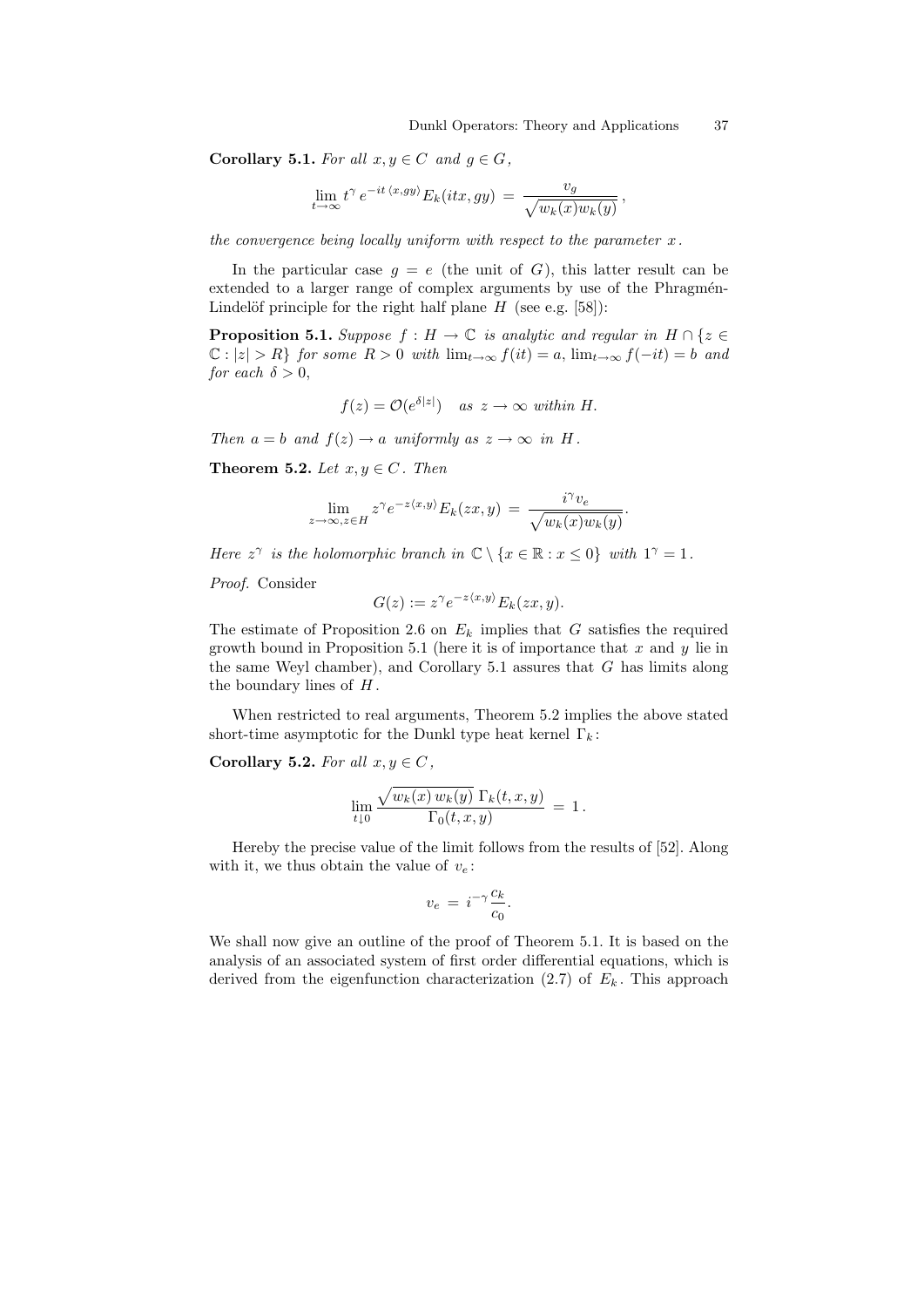goes back to [30], where it was used to obtain exponential estimates for the Dunkl kernel. Put

$$
\mathbb{R}^N_{reg} := \mathbb{R}^N \setminus \{ \langle \alpha \rangle^{\perp}, \alpha \in R \}
$$

and define

$$
\varphi(x,y) = \sqrt{w_k(x)w_k(y)} e^{-i\langle x,y \rangle} E_k(ix,y), \quad x, y \in \mathbb{R}^N.
$$

Observe that  $\varphi$  is symmetric in its arguments. We have to study the asymptotic behavior of  $x \mapsto \varphi(x, y)$  along curves in C, with the second component  $y \in \mathbb{R}^N_{reg}$  being fixed. Let us introduce the auxiliary vector field  $F = (F_g)_{g \in G}$ on  $\mathbb{R}^N \times \mathbb{R}^N$  by

$$
F_g(x,y) := \varphi(x,gy).
$$

For fixed y, we consider F along a differentiable curve  $\kappa : (0, \infty) \to C$ . The eigenfunction characterization of  $E_k$  then translates into a first order ordinary differential equation for  $t \mapsto F(\kappa(t), y)$ . Below, we shall determine the asymptotic behavior of its solutions, provided  $\kappa$  is admissible in the following sense:

Definition 5.1. A  $C^1$  -curve

 $\kappa : (0, \infty) \to C$  is called admissible, if it satisfies the subsequent conditions:

- (1) There exists a constant  $\delta > 0$  such that  $\kappa(t) \in C_{\delta}$  for all  $t > 0$ .
- (2)  $\lim_{t\to\infty} |\kappa(t)| = \infty$  and  $\kappa'(t) \in C$ for all  $t > 0$ .

An important class of admissible curves are the rays  $\kappa(t) = tx$  with some fixed  $x \in C$ . In a first step, it is shown that  $t \mapsto F(\kappa(t), y)$  is asymptotically constant as  $t \to \infty$  for arbitrary admissible curves:

**Theorem 5.3.** If  $\kappa : (0, \infty) \to C$  is admissible, then for every  $y \in C$ , the limit

$$
\lim_{t\to\infty} F(\kappa(t),y)
$$

exists in  $\mathbb{C}^{|G|}$ , and is different from 0.

Proof. (Sketch) It is easily calculated that  $(2.7)$  translates into the following system of differential equations for  $(F_g)_{g \in G}$ , where  $\xi, y \in \mathbb{R}^N$  are fixed:

$$
\partial_{\xi} F_g(x, y) = \sum_{\alpha \in R_+} k(\alpha) \frac{\langle \alpha, \xi \rangle}{\langle \alpha, x \rangle} e^{-i \langle \alpha, x \rangle \langle \alpha, gy \rangle} \cdot F_{\sigma_{\alpha}g}(x, y) \quad (x \in \mathbb{R}^N_{reg}). \tag{5.2}
$$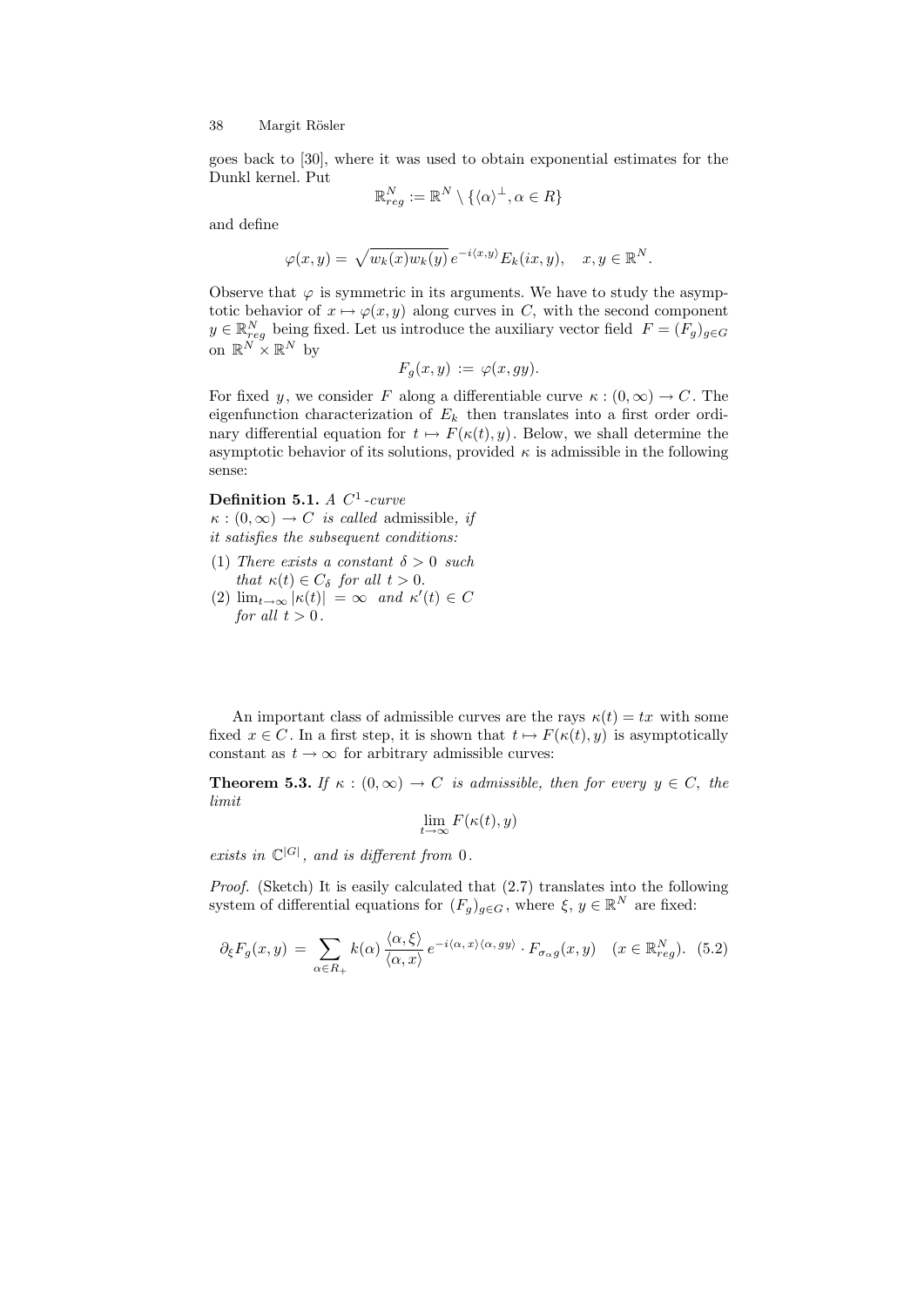From this, one obtains a differential equation for  $x(t) := F(\kappa(t), y)$  of the form  $x'(t) = A(t)x(t)$ , with a continuous matrix function  $A: (0, \infty) \to$  $\mathbb{C}^{|G|\times |G|}$ . The proof of Theorem 5.3 is accomplished by verifying that A satisfies the conditions of the following classical theorem on the asymptotic integration of ordinary differential equations (hereby of course, the admissibility conditions on  $\kappa$  come in).

Theorem 5.4. [20], [60]. Consider the linear differential equation

$$
x'(t) = A(t)x(t), \tag{5.3}
$$

where  $A : [t_0, \infty) \to \mathbb{C}^{n \times n}$  is a continuous matrix-valued function satisfying the following integrability conditions:

(1) The matrix-valued improper Riemann integral  $\int_{t_0}^{\infty} A(t)dt$  converges. (2)  $t \mapsto A(t) \int_t^{\infty} A(s)ds$  belongs to  $L^1([t_0,\infty),\mathbb{C}^{n \times n})$ .

Then (5.3) has a fundamental system  $\Phi$  of solutions which satisfies  $\lim_{t\to\infty} \Phi(t) = Id.$ 

Notice that in the situation of this theorem, for each solution x of  $x'(t) =$  $A(t)x(t)$  the limit  $\lim_{t\to\infty}x(t)$  exists, and is different from zero, unless  $x\equiv 0$ .

Proof (of Theorem 5.1). It remains to show that the limit value according to Theorem 5.3 is actually independent of y and  $\kappa$ ; the assertion is then easily obtained. The stated independence is accomplished as follows: In a first step, we show that there exists a non-zero vector  $v(y) = (v_g(y))_{g \in G} \in \mathbb{C}^{|G|}$  such that for each admissible  $\kappa$ ,

$$
\lim_{t \to \infty} F(\kappa(t), y) = v(y). \tag{5.4}
$$

This can be achieved via interpolation of the admissible curves  $\kappa_1$ ,  $\kappa_2$  by a third admissible curve  $\kappa$ , such that equality of all three limits is being enforced. Next, we focus on admissible rays. Observe that  $F_q(tx, y) =$  $F_{g^{-1}}(ty, x)$  for all  $g \in G$  and  $x, y \in C$ . Together with (5.4), this implies that  $v_g(y) = v_{g^{-1}}(x)$ , and therefore also  $v_g(x) = v_{g^{-1}}(x) = v_g(y) =: v_g$ . Put  $v = (v_g)_{g \in G}$ . Then

$$
\lim_{t \to \infty} F(\kappa(t), y) = v
$$

for every admissible  $\kappa$  and every  $y \in C$ .

The asymptotic result of Theorem 5.1 also allows to deduce at least a certain amount of information about the structure of the intertwining operator  $V_k$  and its representing measures  $\mu_x^k$  according to formula (4.1). The key for our approach is the following simple observation: according to Corollary 4.1, one may write

$$
E_k(x, -i\xi) = \int_{\mathbb{R}^N} e^{-i\langle \xi, y \rangle} d\mu_x^k(y) = \widehat{\mu_x^k}(\xi) \quad (x, \xi \in \mathbb{R}^N),
$$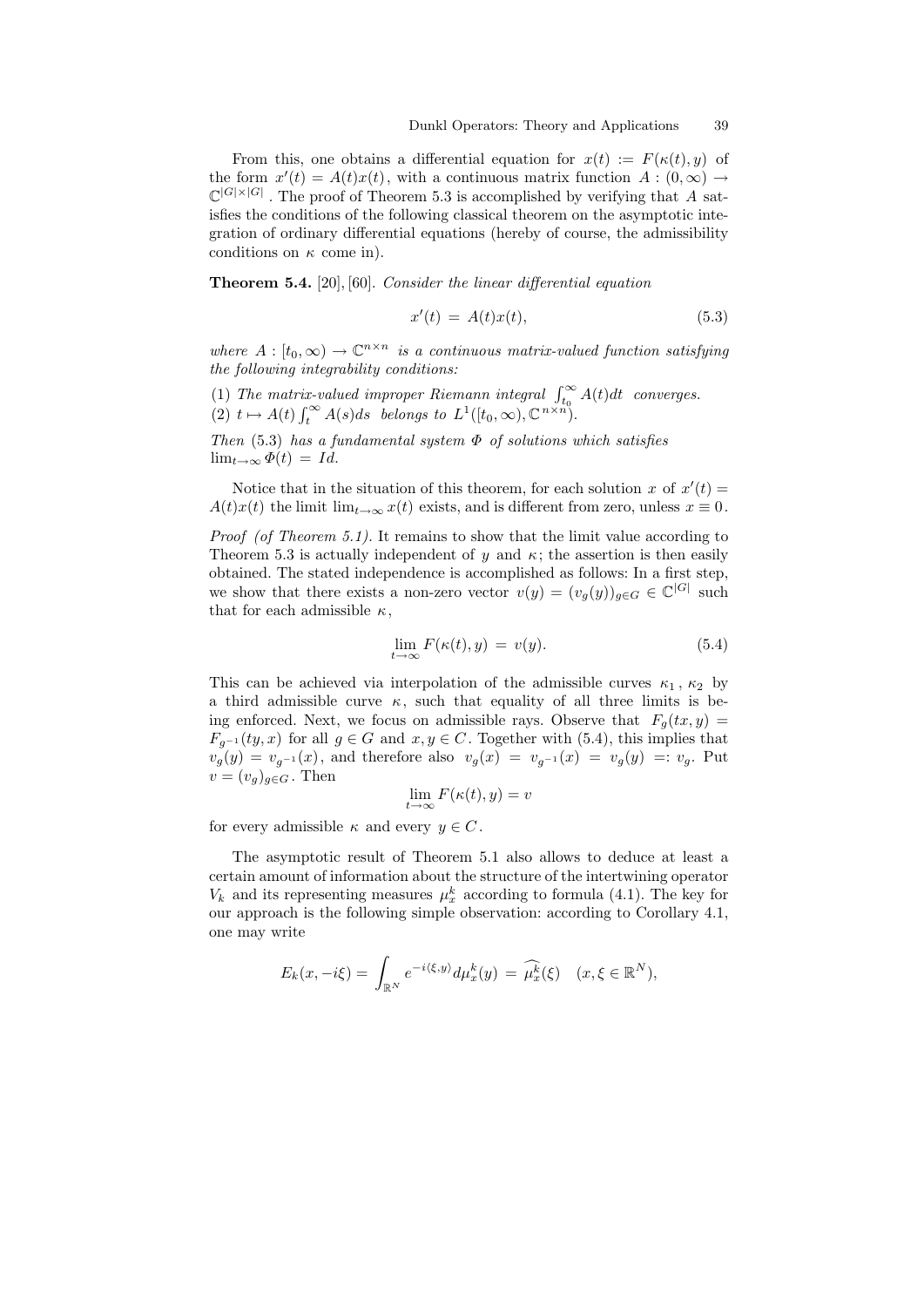where  $\hat{\mu}$  stands for the (classical) Fourier-Stieltjes transform of  $\mu \in M^1(\mathbb{R}^N)$ ,

$$
\widehat{\mu}(\xi) = \int_{\mathbb{R}^N} e^{-i\langle \xi, y \rangle} d\mu(y).
$$

Recall that a measure  $\mu \in M^1(\mathbb{R}^N)$  is called continuous, if  $\mu({x}) = 0$  for all  $x \in \mathbb{R}^N$ . There is a well-known criterion of Wiener which characterizes Fourier-Stieltjes transforms of continuous measures on locally compact abelian groups, here  $(\mathbb{R}^N, +)$ ; see for instance Lemma 8.3.7 of [22]:

**Lemma 5.1.** (Wiener) For  $\mu \in M^1(\mathbb{R}^N)$  the following properties are equivalent:

- (1)  $\mu$  is continuous.
- (2)  $\lim_{n\to\infty}\frac{1}{n^l}$  $n^N$ Z  $\int_{\{\xi\in\mathbb{R}^N:\,|\xi|\leq n\}}|\widehat{\mu}(\xi)|^2d\xi\,=\,0.$

This yields the following result:

**Theorem 5.5.** Let  $k \geq 0$ . Then apart from the case  $k = 0$  (i.e. the classical Fourier case), the measure  $\mu_x^k$  is continuous for all  $x \in \mathbb{R}_{reg}^N$ .

We conclude with two open problems:

- (a) In the situation of the last theorem, prove that the measures  $\mu_x^k$  are even absolutely continuous with respect to Lebesgue measure, provided  $\{\alpha \in R : k(\alpha) > 0\}$  spans  $\mathbb{R}^N$ .
- (b) Determine the values of the constants  $v_g$ ,  $g \in G$ .

## 6 Notation

We denote by  $\mathbb{Z}$ ,  $\mathbb{R}$  and  $\mathbb{C}$  the sets of integer, real and complex numbers respectively. Further,  $\mathbb{Z}_+ = \{n \in \mathbb{Z} : n \geq 0\}$ . For a locally compact Hausdorff space X, we denote by  $C(X)$ ,  $C_b(X)$ ,  $C_c(X)$ ,  $C_0(X)$  the spaces of continuous complex-valued functions on  $X$ , those which are bounded, those with compact support, and those which vanish at infinity, respectively. Further,  $M_b(X)$ ,  $M_b^+(X)$ ,  $M^1(X)$  are the spaces of regular bounded Borel measures on  $X$ , those which are positive, and those which are probability-measures, respectively. Finally,  $\mathcal{B}(X)$  stands for the  $\sigma$ -algebra of Borel sets on X.

## References

- 1. Abramowitz, M., Stegun, I.A., Pocketbook of Mathematical Functions. Verlag Harri Deutsch, Frankfurt/Main, 1984.
- 2. Baker, T.H., Forrester, P.J., The Calogero-Sutherland model and generalized classical polynomials. Comm. Math. Phys. 188 (1997), 175–216.
- 3.  $\frac{1}{100}$ , The Calogero-Sutherland model and polynomials with prescribed symmetry. Nucl. Phys. B 492 (1997), 682–716.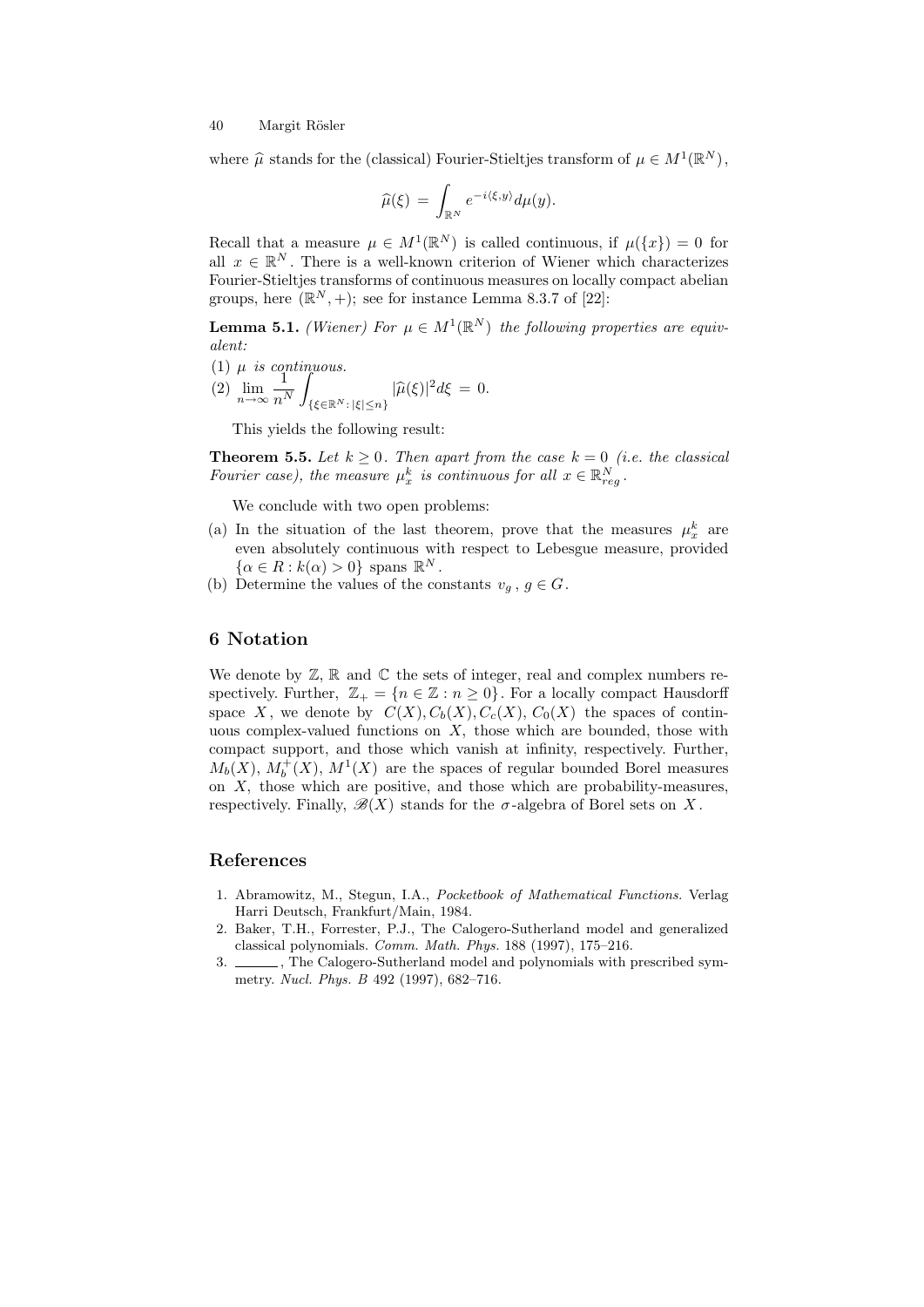- 4. Son-symmetric Jack polynomials and integral kernels. Duke Math. J. 95 (1998), 1–50.
- 5. Brink, L., Hansson, T.H., Konstein, S., Vasiliev, M.A., The Calogero model anyonic representation, fermionic extension and supersymmetry. Nucl. Phys. B 401 (1993), 591–612.
- 6. Calogero, F., Solution of the one-dimensional N-body problems with quadratic and/or inversely quadratic pair potentials. J. Math. Phys. 12 (1971), 419–436.
- 7. Chihara, T.S., An Introduction to Orthogonal Polynomials. Gordon and Breach, 1978.
- 8. Davies, E.B.: Spectral Theory and Differential Operators. Cambridge University Press, 1995.
- 9. van Diejen, J.F., Confluent hypergeometric orthogonal polynomials related to the rational quantum Calogero system with harmonic confinement. Comm. Math. Phys. 188 (1997), 467–497.
- 10. van Diejen, J.F., Vinet, L. Calogero-Sutherland-Moser Models. CRM Series in Mathematical Physics, Springer-Verlag, 2000.
- 11. Dunkl, C.F., Reflection groups and orthogonal polynomials on the sphere. Math. Z. 197 (1988), 33–60.
- 12. \_\_\_\_\_\_, Differential-difference operators associated to reflection groups. Trans. Amer. Math. Soc. 311 (1989), 167–183.
- 13.  $\_\_\_\$ , Operators commuting with Coxeter group actions on polynomials. In: Stanton, D. (ed.), Invariant Theory and Tableaux, Springer, 1990, pp. 107–117.
- 14. \_\_\_\_\_, Integral kernels with reflection group invariance. *Canad. J. Math.* 43 (1991), 1213–1227.
- 15. \_\_\_\_\_, Hankel transforms associated to finite reflection groups. In: Proc. of the special session on hypergeometric functions on domains of positivity, Jack polynomials and applications. Proceedings, Tampa 1991, Contemp. Math. 138 (1992), pp. 123–138.
- 16.  $\_\_\_\_\$ , Intertwining operators associated to the group  $S_3$ . Trans. Amer. Math. Soc. 347 (1995), 3347–3374.
- 17. Symmetric Functions and  $B_N$ -invariant spherical harmonics. Preprint; math.CA/0207122.
- 18. Dunkl, C.F., de Jeu M.F.E., Opdam, E.M., Singular polynomials for finite reflection groups. Trans. Amer. Math. Soc. 346 (1994), 237–256.
- 19. Dunkl, C.F., Xu, Yuan, Orthogonal Polynomials of Several Variables; Cambridge Univ. Press, 2001.
- 20. Eastham, M.S.P., The Asymptotic Solution of Linear Differential Systems: Applications of the Levinson Theorem. Clarendon Press, Oxford 1989.
- 21. Fell, J.M.G., Doran, R.S., Representations of ∗-Algebras, Locally Compact Groups , and Banach-∗-Algebraic Bundles, Vol. 1. Academic Press, 1988.
- Graham, C., McGehee, O.C., Essays in Commutative Harmonic Analysis, Springer Grundlehren 238, Springer-Verlag, New York 1979.
- 23. Grove, L.C., Benson, C.T., Finite Reflection Groups; Second edition. Springer, 1985.
- 24. Ha, Z.N.C., Exact dynamical correlation functions of the Calogero-Sutherland model and one dimensional fractional statistics in one dimension: View from an exactly solvable model. Nucl. Phys. B 435 (1995), 604–636.
- 25. Haldane, D., Physics of the ideal fermion gas: Spinons and quantum symmetries of the integrable Haldane-Shastry spin chain. In: A. Okiji, N. Kamakani (eds.),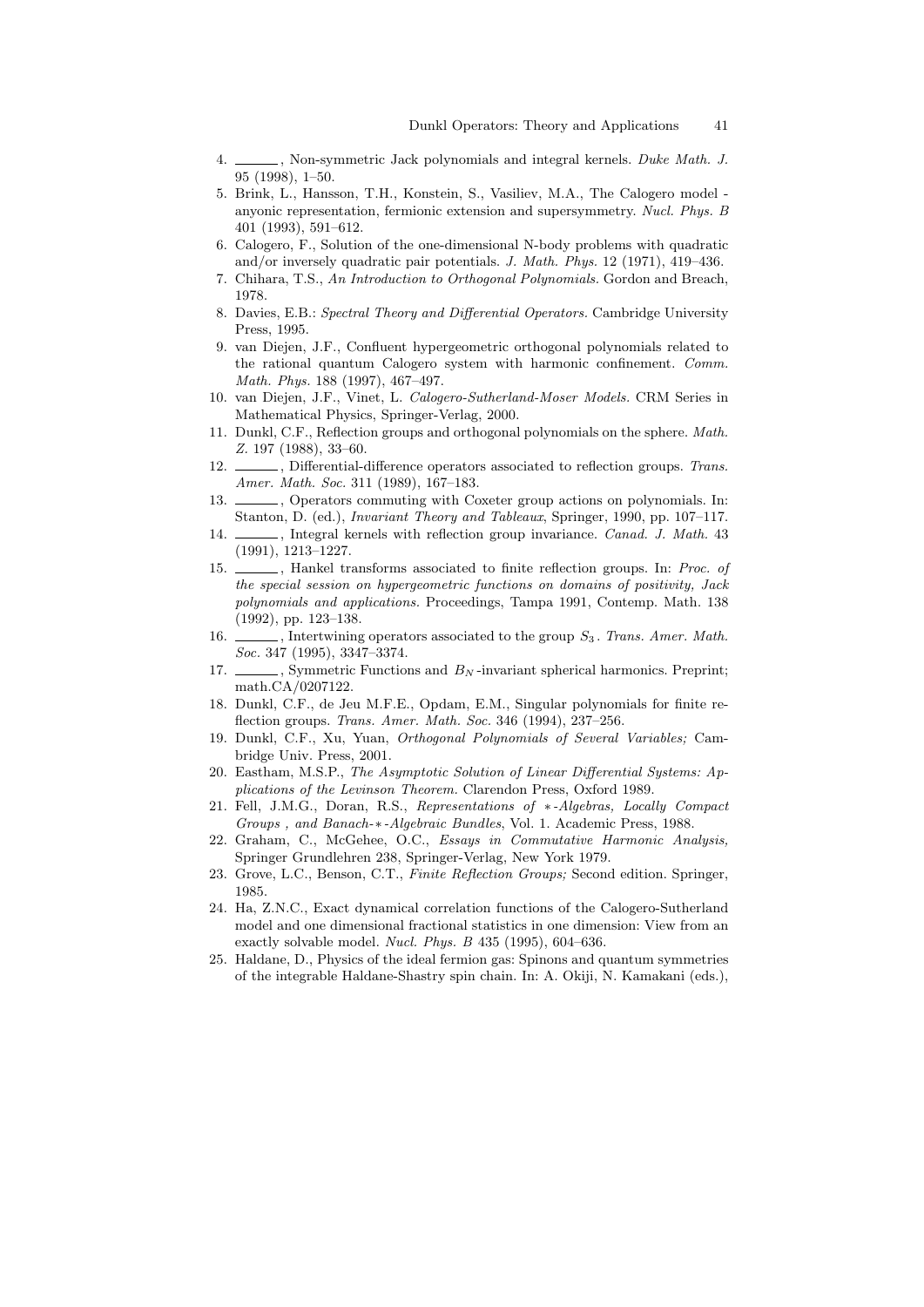Correlation effects in low-dimensional electron systems. Springer, 1995, pp. 3– 20.

- 26. Heckman, G.J., A remark on the Dunkl differential-difference operators. In: Barker, W., Sally, P. (eds.) Harmonic analysis on reductive groups. Progress in Math. 101, Birkhäuser, 1991. pp. 181 – 191.
- 27. Lunkl operators. Séminaire Bourbaki 828, 1996–97; Astérisque 245 (1997), 223–246.
- 28. Helgason, S., Groups and Geometric Analysis. American Mathematical Society, 1984.
- 29. Humphreys, J.E., Reflection Groups and Coxeter Groups. Cambridge University Press, 1990.
- 30. de Jeu, M.F.E., The Dunkl transform. Invent. Math. 113 (1993), 147–162.
- 31. Lunkl operators. Thesis, University of Leiden, 1994.
- 32. Subspaces with equal closure. Preprint. math.CA/0111015.
- 33. Kakei, S., Common algebraic structure for the Calogero-Sutherland models. J. Phys. A 29 (1996), L619–L624.
- 34. Kallenberg, O., Foundations of Modern Probability. Springer-Verlag, 1997.
- 35. Knop, F., Sahi, S., A recursion and combinatorial formula for Jack polynomials. Invent. Math. 128 (1997), 9–22.
- 36. Lapointe L., Vinet, L., Exact operator solution of the Calogero-Sutherland model. Comm. Math. Phys. 178 (1996), 425–452.
- 37. Lassalle, M., Polynômes de Laguerre généralisés. C.R. Acad. Sci. Paris t. 312 Série I (1991), 725–728
- 38. , Polynômes de Hermite généralisés. C.R. Acad. Sci. Paris t. 313 Série I (1991), 579–582.
- 39. Macdonald, I.G., The Volume of a Compact Lie Group. Invent. Math. 56 (1980), 93–95.
- 40. Some conjectures for root systems. SIAM J. Math. Anal. 13 (1982), 988–1007.
- 41. Moser, J., Three integrable Hamiltonian systems connected with isospectral deformations, Adv. in Math. 16 (1975), 197–220.
- 42. Olshanetsky, M.A., Perelomov, A.M., Completely integrable Hamiltonian systems connected with semisimple Lie algebras. Invent. Math. 37 (1976), 93–108.
- 43.  $\_\_\_\_\$ guantum systems related to root systems, and radial parts of Laplace operators. Funct. Anal. Appl. 12 (1978), 121–128.
- 44. Opdam, E.M., Dunkl operators, Bessel functions and the discriminant of a finite Coxeter group. Compositio Math. 85 (1993), 333–373.
- 45. Marmonic analysis for certain representations of graded Hecke algebras. Acta Math. 175 (1995), 75 – 121
- 46. Pasquier, V.: A lecture on the Calogero-Sutherland models. In: Integrable models and strings (Espoo, 1993), Lecture Notes in Phys. 436, Springer, 1994, pp. 36–48.
- 47. Perelomov, A.M., Algebraical approach to the solution of a one-dimensional model of N interacting particles. Teor. Mat. Fiz. 6 (1971), 364–391.
- 48. Polychronakos, A.P., Exchange operator formalism for integrable systems of particles. Phys. Rev. Lett. 69 (1992), 703–705.
- 49. Rösler, M., Bessel-type signed hypergroups on R. In: Heyer, H., Mukherjea, A. (eds.) Probability measures on groups and related structures XI. Proceedings, Oberwolfach 1994. World Scientific 1995, 292–304.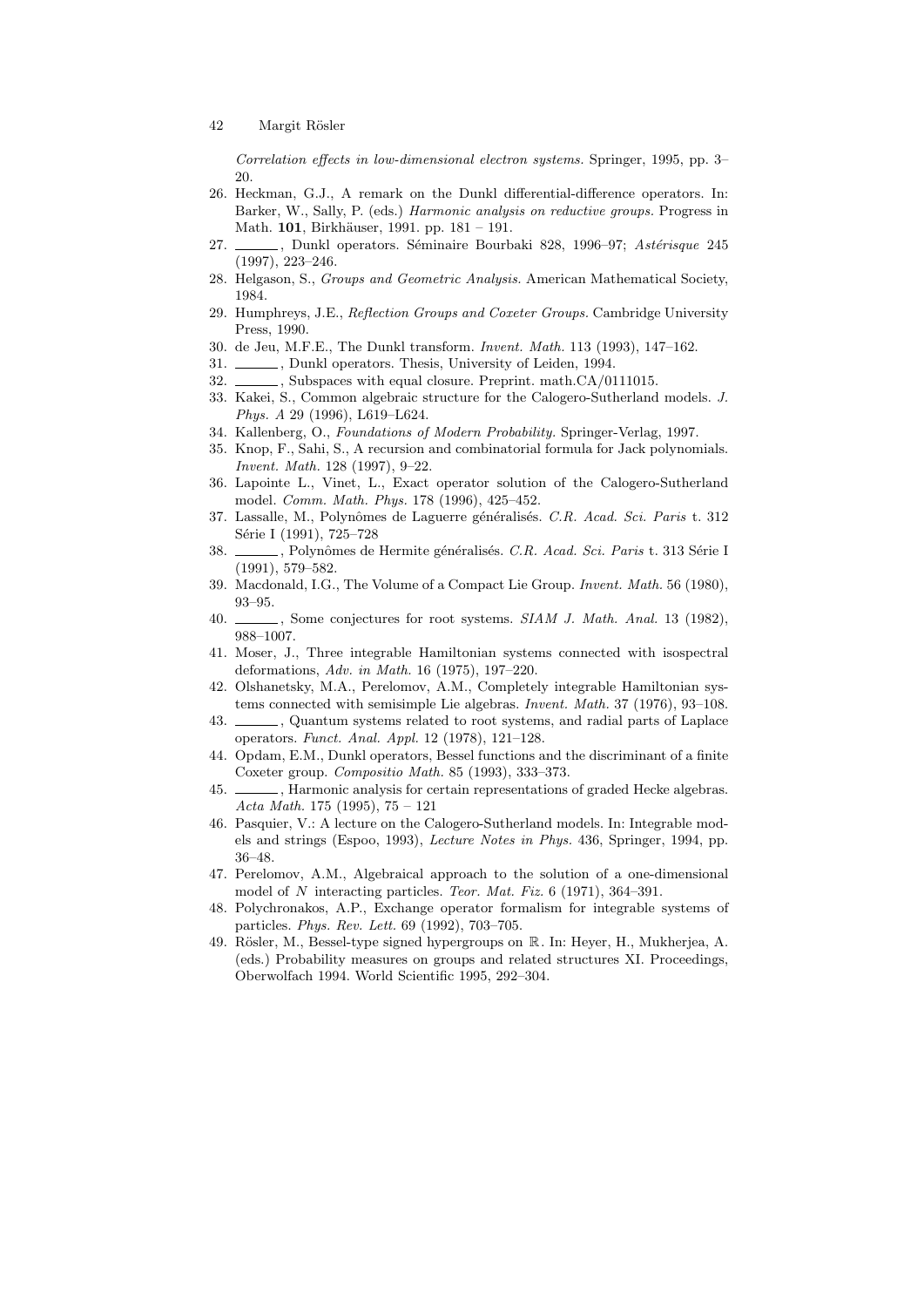- 50. Generalized Hermite polynomials and the heat equation for Dunkl operators. Comm. Math. Phys. 192 (1998), 519–542.
- 51. , Positivity of Dunkl's intertwining operator. Duke Math. J. 98 (1999), 445–463.
- 52. Short-time estimates for heat kernels associated with root systems, in Special Functions, Conf. Proc. Hong Kong June 1999, eds. C. Dunkl et al., World Scientific, Singapore, 2000, 309–323.
- 53. One-parameter semigroups related to abstract quantum models of Calogero type. In: Infinite Dimensional Harmonic Analysis (Kyoto, Sept. 1999, eds. H. Heyer et al.) Gräbner-Verlag 2000, 290-305.
- 54. Rösler, M., de Jeu, M., Asymptotic analysis for the Dunkl kernel. J. Approx. Theory 119 (2002), 110–126.
- 55. Rösler, M., Voit, M., Markov Processes related with Dunkl operators. Adv. Appl. Math. 21 (1998), 575–643.
- 56. Rosenblum, M., Generalized Hermite polynomials and the Bose-like oscillator calculus. In: Operator Theory: Advances and Applications, Vol. 73, Basel, Birkhäuser Verlag 1994, 369–396.
- 57. Sutherland, B., Exact results for a quantum many-body problem in one dimension. Phys. Rep. A5 (1972), 1372–1376.
- 58. Titchmarsh, E.C., The Theory of Functions. 2nd ed., Oxford University Press, 1950.
- 59. Trimèche, K., Paley-Wiener Theorems for the Dunkl transform and Dunkl translation operators. Integral Transform. Spec. Funct. 13 (2002), 17–38.
- 60. A. Wintner, On a theorem of Bôcher in the theory of ordinary linear differential equations, Amer. J. Math. 76 (1954), 183–190.
- 61. Ujino, H., Wadati., M., Rodrigues formula for Hi-Jack symmetric polynomials associated with the quantum Calogero model. J. Phys. Soc. Japan 65 (1996), 2423–2439.